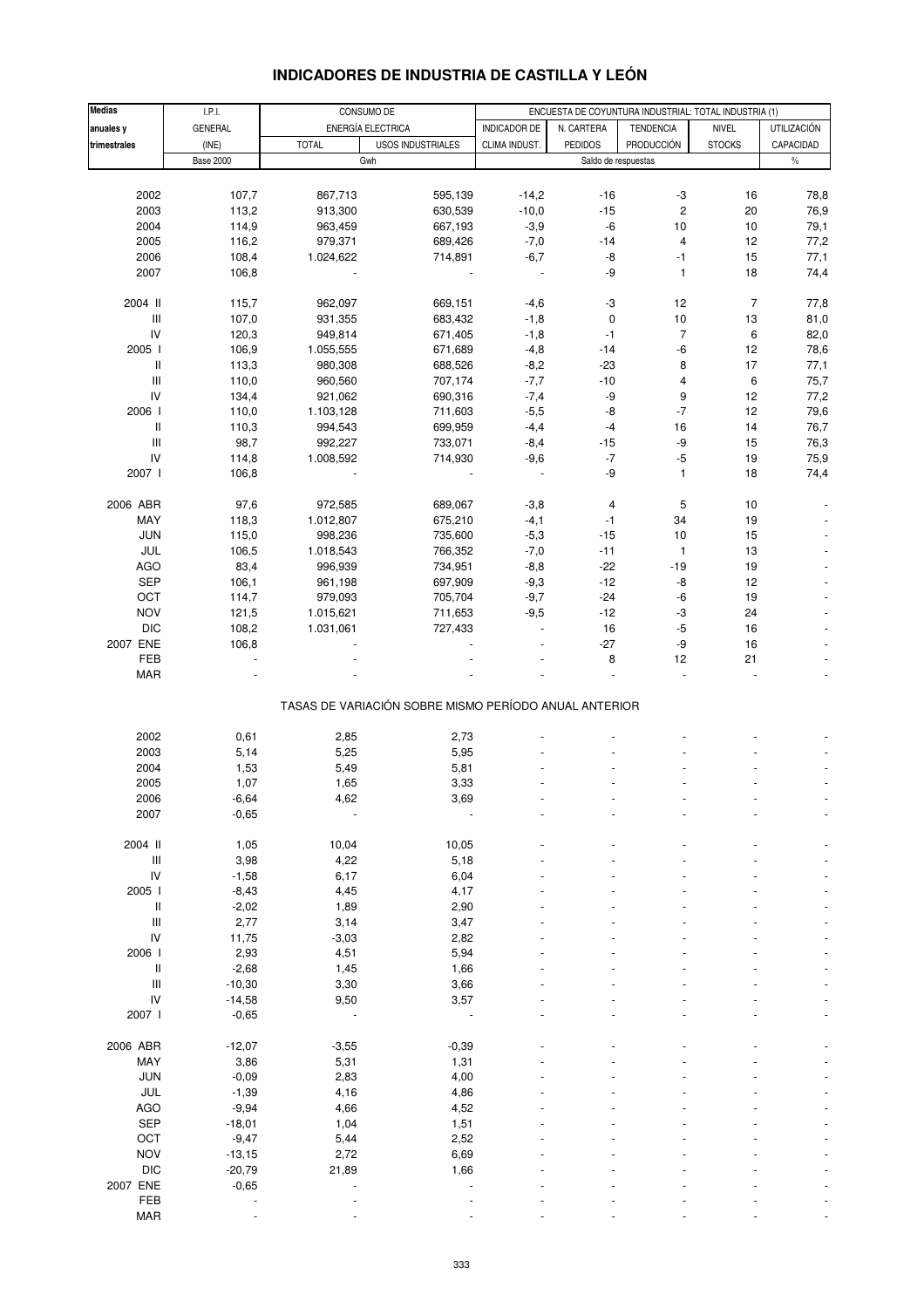| <b>INDICADORES DE CONSTRUCCION DE CASTILLA Y LEON. I</b> |  |
|----------------------------------------------------------|--|
|                                                          |  |

| <b>Medias</b>                      |              | VISADOS: SUPERFICIE A CONSTRUIR |                                                       |                 | LICENCIAS: SUPERFICIE A CONSTRUIR |                 |                           |            |           |
|------------------------------------|--------------|---------------------------------|-------------------------------------------------------|-----------------|-----------------------------------|-----------------|---------------------------|------------|-----------|
| anuales y                          | <b>TOTAL</b> | <b>EDIFICIOS</b>                | <b>SERVICIOS</b>                                      | <b>OTROS</b>    | <b>TOTAL</b>                      |                 | <b>RESIDENCIAL</b>        |            | NO RESID. |
| trimestrales                       |              | <b>VIVIENDAS</b>                | <b>COMERCIALES</b>                                    | <b>DESTINOS</b> |                                   | <b>TOTAL</b>    | <b>VIVIENDAS</b>          | COLECTIVOS |           |
|                                    |              | Metros cuadrados                |                                                       |                 |                                   |                 | Miles de metros cuadrados |            |           |
|                                    |              |                                 |                                                       |                 |                                   |                 |                           |            |           |
| 2001                               | 470.184      | 407.433                         | 12.723                                                | 50.027          | 245                               | 211             | 207                       | 4          | 34        |
|                                    |              |                                 |                                                       |                 |                                   |                 |                           | 7          |           |
| 2002                               | 460.083      | 388.716                         | 19.190                                                | 52.177          | 230                               | 200             | 193                       |            | 30        |
| 2003                               | 578.428      | 501.173                         | 13.588                                                | 63.667          | 290                               | 248             | 244                       | 4          | 42        |
| 2004                               | 683.789      | 619.227                         | 9.344                                                 | 55.218          | 276                               | 224             | 222                       | 3          | 52        |
| 2005                               | 715.203      | 615.548                         | 27.780                                                | 71.875          | 485                               | 399             | 396                       | 3          | 86        |
| 2006                               | 860.601      | 733.113                         | 36.721                                                | 90.767          | 389                               | 336             | 333                       | 3          | 52        |
| 2004 l                             | 713.313      | 638.535                         | 12.121                                                | 62.657          | 194                               | 172             | 172                       | 0          | 22        |
| $\mathbf{II}$                      | 689.646      | 621.912                         | 12.610                                                | 55.124          | 355                               | 302             | 300                       | 2          | 54        |
| $\ensuremath{\mathsf{III}}\xspace$ | 683.892      | 622.296                         | 9.832                                                 | 51.764          | 274                               | 195             | 188                       | 7          | 78        |
| IV                                 | 648.304      | 594.166                         | 2.811                                                 | 51.326          | 282                               | 229             | 227                       | 2          | 53        |
| 2005 l                             | 681.422      | 580.936                         | 23.624                                                | 76.862          | 524                               | 445             | 442                       | 3          | 79        |
| Ш                                  | 775.139      | 682.562                         | 10.756                                                | 81.820          | 545                               | 423             | 422                       | 1          | 122       |
| Ш                                  | 710.534      | 601.886                         | 59.186                                                | 49.462          | 506                               | 433             | 430                       | 3          | 73        |
| IV                                 | 693.715      | 596.806                         | 17.554                                                | 79.355          | 367                               | 296             | 292                       | 5          | 71        |
| 2006                               | 795.933      | 677.595                         | 50.973                                                | 67.365          | 373                               | 347             | 342                       | 5          | 26        |
| Ш                                  | 785.523      | 670.997                         | 34.266                                                | 80.260          | 336                               | 261             | 261                       | 0          | 75        |
| Ш                                  | 1.198.922    | 1.001.212                       | 38.593                                                | 159.117         | 458                               | 402             | 398                       | 4          | 56        |
| IV                                 | 662.026      | 582.646                         | 23.054                                                | 56.325          |                                   |                 |                           |            |           |
|                                    |              |                                 |                                                       |                 |                                   |                 |                           |            |           |
| 2006 ENE                           | 758.091      | 640.096                         | 63.158                                                | 54.837          | 371                               | 339             | 338                       | 1          | 32        |
| FEB                                | 720.206      | 634.191                         | 29.864                                                | 56.151          | 367                               | 346             | 346                       | 0          | 21        |
| <b>MAR</b>                         | 909.501      | 758.498                         | 59.896                                                | 91.107          | 380                               | 355             | 342                       | 13         | 25        |
| ABR                                | 645.425      | 517.591                         | 83.899                                                | 43.935          | 195                               | 185             | 185                       | 0          | 10        |
| MAY                                | 833.322      | 758.426                         | 6.967                                                 | 67.929          | 359                               | 244             | 244                       | 0          | 115       |
| <b>JUN</b>                         | 877.823      | 736.973                         | 11.933                                                | 128.917         | 453                               | 353             | 353                       | 0          | 100       |
| JUL                                | 854.952      | 763.056                         | 2.180                                                 | 89.716          | 476                               | 400             | 396                       | 4          | 76        |
| AGO                                | 1.182.309    | 921.938                         | 14.297                                                | 246.074         | 490                               | 482             | 476                       | 6          | 8         |
| <b>SEP</b>                         | 1.559.506    | 1.318.643                       | 99.301                                                | 141.562         | 407                               | 323             | 321                       | 2          | 84        |
| OCT                                | 760.750      | 666.210                         | 22.101                                                | 72.439          |                                   |                 |                           |            |           |
| <b>NOV</b>                         | 740.526      | 653.014                         | 41.880                                                | 45.632          |                                   |                 |                           |            |           |
| <b>DIC</b>                         | 484.801      | 428.715                         | 5.181                                                 | 50.905          |                                   |                 |                           |            |           |
|                                    |              |                                 | TASAS DE VARIACIÓN SOBRE MISMO PERÍODO ANUAL ANTERIOR |                 |                                   |                 |                           |            |           |
|                                    |              |                                 |                                                       |                 |                                   |                 |                           |            |           |
| 2001                               | $-8,15$      | $-1,43$                         | $-70,61$                                              | $-9,46$         | $-19,71$                          | $-20,21$        | $-21,03$                  | 57,58      | $-16,43$  |
| 2002                               | $-2,15$      | $-4,59$                         | 50,82                                                 | 4,30            | $-6,05$                           | $-5,10$         | $-6,38$                   | 55,77      | $-11,89$  |
| 2003                               | 25,72        | 28,93                           | $-29,19$                                              | 22,02           | 25,69                             | 23,95           | 26,34                     | $-44, 44$  | 37,19     |
| 2004                               | 18,22        | 23,56                           | $-31,24$                                              | $-13,27$        | $-4,61$                           | $-9,51$         | $-9,25$                   | $-26,67$   | 24,70     |
| 2005                               | 4,59         | $-0,59$                         | 197,32                                                | 30,17           | 75,74                             | 77,83           | 78,76                     | 3,03       | 66,67     |
| 2006                               | 20,33        | 19,10                           | 32,19                                                 | 26,28           | $-25,94$                          | $-22,38$        | $-22,65$                  | 30,00      | $-42,77$  |
| 2004 l                             | 43,03        | 43,34                           | 60,79                                                 | 37,12           | 2,47                              | 30,96           | 31,38                     | $-50,00$   | $-62,43$  |
| $\mathbf{II}$                      | 6,41         | 14,92                           | 58,11                                                 | $-44,29$        | 13,53                             | 7,61            | 9,36                      | $-72,22$   | 64,29     |
| Ш                                  | 26,99        | 34,18                           | $-59,19$                                              | 2,12            | 8,17                              | $-8,29$         | $-9,62$                   | 46,67      | 95,83     |
| IV                                 | 3,18         | 7,20                            | $-80,94$                                              | $-13,50$        | $-30,02$                          | $-37,75$        | $-37,64$                  | $-50,00$   | 49,53     |
| 2005                               | $-4,47$      | $-9,02$                         | 94,91                                                 | 22,67           | 170,57                            | 158,53          | 157,28                    | 800,00     | 266,15    |
|                                    |              |                                 |                                                       |                 |                                   |                 |                           |            |           |
| Ш                                  | 12,40        | 9,75                            | $-14,70$                                              | 48,43           | 53,28                             | 40,11<br>121,50 | 40,67                     | $-60,00$   | 127,33    |
| $\ensuremath{\mathsf{III}}\xspace$ | 3,90         | $-3,28$                         | 501,97                                                | $-4,45$         | 84,77                             |                 | 128,55                    | $-59,09$   | $-6,81$   |
| IV                                 | 7,00         | 0,44                            | 524,39                                                | 54,61           | 30,14                             | 29,59           | 28,49                     | 180,00     | 32,50     |
| 2006                               | 16,80        | 16,64                           | 115,76                                                | $-12,36$        | $-28,88$                          | $-22,04$        | $-22,57$                  | 55,56      | $-67,23$  |
| Ш                                  | 1,34         | $-1,69$                         | 218,57                                                | $-1,91$         | $-38,37$                          | $-38,33$        | $-38,23$                  |            | $-38,52$  |
| $\ensuremath{\mathsf{III}}\xspace$ | 68,74        | 66,35                           | $-34,79$                                              | 221,69          | $-9,49$                           | $-7,16$         | $-7,45$                   | 33,33      | $-23,29$  |
| IV                                 | $-4,57$      | $-2,37$                         | 31,33                                                 | $-29,02$        |                                   |                 |                           |            |           |
| 2006 ENE                           | 48,52        | 35,04                           | $\overline{\phantom{a}}$                              | 60,24           | $-39,38$                          | $-27,72$        | $-27,93$                  |            | $-77,62$  |
| FEB                                | 3,85         | 9,97                            | 68,05                                                 | $-43,30$        | $-32,04$                          | $-29,67$        | $-28,36$                  |            | $-56,25$  |
| <b>MAR</b>                         | 8,23         | 9,59                            | 17,69                                                 | $-6,39$         | $-9,52$                           | $-4,83$         | $-8,31$                   |            | $-46,81$  |
| ABR                                | $-20,58$     | $-30,90$                        | $\Box$                                                | $-26,31$        | $-64,99$                          | $-57,27$        | $-57,27$                  |            | $-91,94$  |
| MAY                                | 8,38         | 12,82                           | $-70,88$                                              | $-6,57$         | $-22,80$                          | $-33,33$        | $-32,97$                  |            | 16,16     |
|                                    |              |                                 |                                                       |                 |                                   |                 |                           |            |           |
| JUN                                | 18,02        | 17,65                           | 179,46                                                | 13,95           | $-25,98$                          | $-24,73$        | $-24,73$                  |            | $-30,07$  |
| JUL                                | 27,52        | 20,61                           | $-72,74$                                              | 201,36          | $-11,85$                          | $-18,70$        | $-18,01$                  | $-55,56$   | 58,33     |
| AGO                                | 61,39        | 37,69                           | $-23,97$                                              | 456,85          | 16,67                             | 29,22           | 27,61                     |            | $-82,98$  |
| <b>SEP</b>                         | 114,04       | 161,94                          | $-34,13$                                              | 90,20           | $-26,93$                          | $-25,40$        | $-25,87$                  |            | $-32,26$  |
| OCT                                | 6,56         | 8,64                            | 25,26                                                 | $-12,75$        |                                   |                 |                           |            |           |
| <b>NOV</b>                         | 13,39        | 15,62                           |                                                       | $-46,55$        |                                   |                 |                           |            |           |
| $DIC$                              | $-32,12$     | $-29,99$                        | $-83,87$                                              | $-26,94$        |                                   |                 |                           |            |           |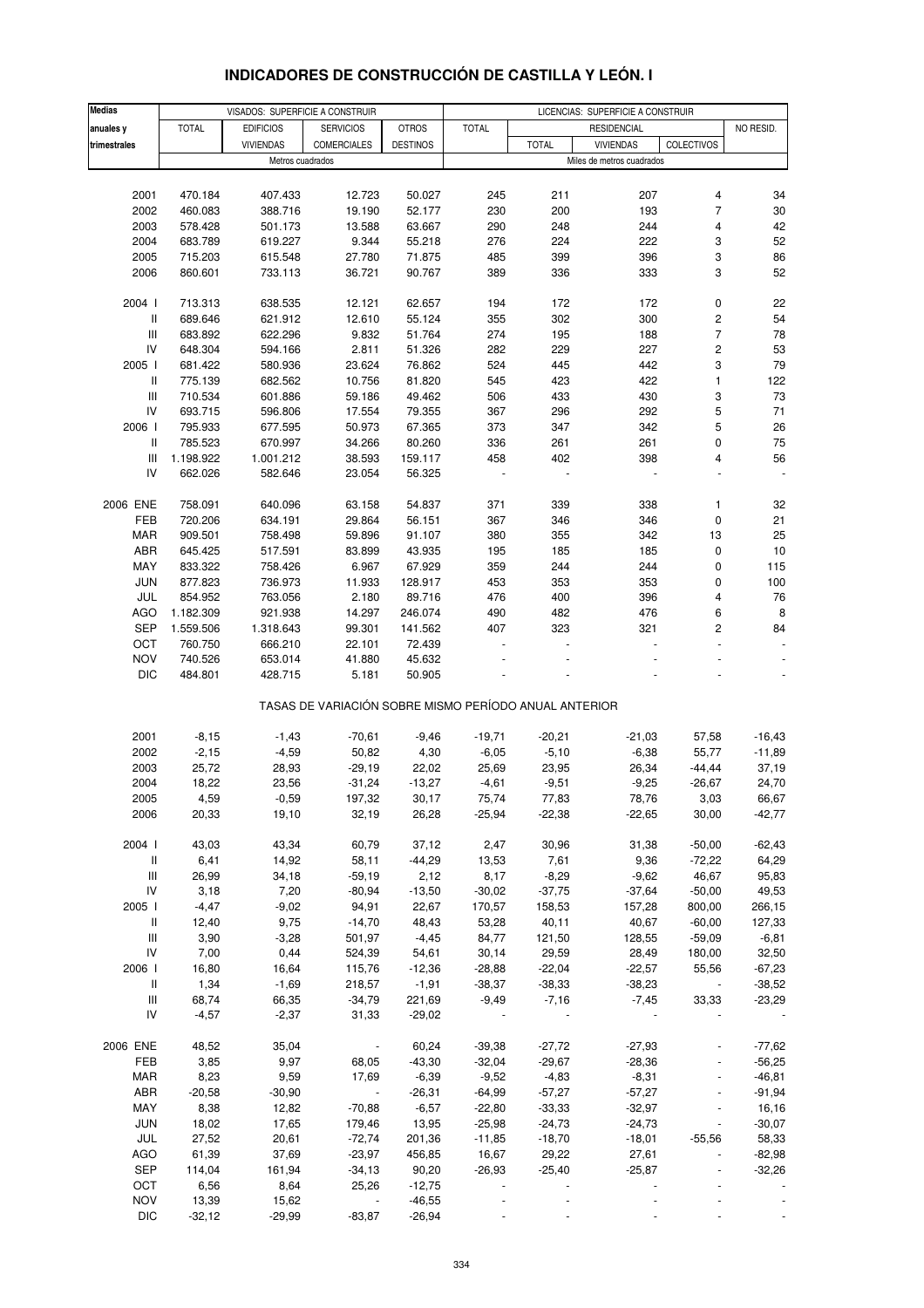| <b>Medias</b>                      | VIVIENDAS VISADAS COLEGIO ARQUITECTOS TÉCNICOS |              |            |                  |                                                       |                 | LICENCIAS MUNIC.: Nº DE VIVIENDAS |          |               |  |
|------------------------------------|------------------------------------------------|--------------|------------|------------------|-------------------------------------------------------|-----------------|-----------------------------------|----------|---------------|--|
| anuales y                          | <b>TOTAL</b>                                   |              | OBRA NUEVA |                  | Α                                                     | А               | OBRA                              | REHABI-  | DEMO-         |  |
| trimestrales                       |                                                | <b>TOTAL</b> | EDIF.VIV.  | OTROS EDIF.      | AMPLIAR                                               | <b>REFORMAR</b> | <b>NUEVA</b>                      | LITACIÓN | <b>LICIÓN</b> |  |
|                                    |                                                |              |            |                  | Unidades                                              |                 |                                   |          |               |  |
|                                    |                                                |              |            |                  |                                                       |                 |                                   |          |               |  |
| 2001                               | 2.449                                          | 2.292        | 2.281      | 11               | 23                                                    | 134             | 1.149                             | 45       | 50            |  |
| 2002                               | 2.497                                          | 2.221        | 2.203      | 17               | 24                                                    | 252             | 1.130                             | 38       | 49            |  |
| 2003                               | 3.076                                          | 2.843        | 2.825      | 18               | 24                                                    | 209             | 1.310                             | 47       | 64            |  |
| 2004                               | 3.839                                          | 3.588        | 3.608      | 9                | 26                                                    | 226             | 1.267                             | 40       | 25            |  |
| 2005                               | 3.770                                          | 3.590        | 3.581      | 8                | 24                                                    | 156             | 1.604                             | 55       | 42            |  |
| 2006                               | 4.514                                          | 4.296        | 4.295      | 1                | 25                                                    | 193             | 2.036                             | 64       | 69            |  |
|                                    |                                                |              |            |                  |                                                       |                 |                                   |          |               |  |
| 2004 l                             | 3.943                                          | 3.675        | 3.670      | 5                | 21                                                    | 247             | 941                               | 47       | 28            |  |
| $\mathbf{II}$                      | 3.852                                          | 3.634        | 3.617      | 17               | 25                                                    | 193             | 1.735                             | 33       | 28            |  |
| $\ensuremath{\mathsf{III}}\xspace$ | 3.886                                          | 3.579        | 3.569      | $10$             | 33                                                    | 274             | 1.098                             | 43       | 14            |  |
| IV                                 | 3.676                                          | 3.462        | 3.576      | 3                | 23                                                    | 191             | 1.292                             | 36       | 28            |  |
| 2005 l                             | 3.581                                          | 3.414        | 3.398      | 16               | 23                                                    | 144             | 1.101                             | 87       | 22            |  |
| $\, \parallel$                     | 4.083                                          | 3.933        | 3.933      | $\pmb{0}$        | 31                                                    | 119             | 1.467                             | 35       | 31            |  |
| $\ensuremath{\mathsf{III}}\xspace$ | 3.737                                          | 3.540        | 3.539      | $\mathbf{1}$     | 22                                                    | 175             | 2.105                             | 54       | 73            |  |
| IV                                 | 3.678                                          | 3.471        | 3.456      | 15               | 22                                                    | 185             | 1.743                             | 45       | 43            |  |
| 2006                               | 4.435                                          | 4.025        | 4.022      | 3                | 26                                                    | 384             | 2.125                             | 81       | 81            |  |
| $\, \parallel$                     | 4.068                                          | 3.871        | 3.870      | 1                | 23                                                    | 175             | 1.548                             | 48       | 78            |  |
| $\ensuremath{\mathsf{III}}\xspace$ | 5.912                                          | 5.764        | 5.764      | $\mathbf 0$      | 32                                                    | 116             | 2.434                             | 61       | 49            |  |
| IV                                 | 3.641                                          | 3.525        | 3.525      | 0                | 19                                                    | 97              |                                   |          |               |  |
|                                    |                                                |              |            |                  |                                                       |                 |                                   |          |               |  |
| 2006 ENE                           | 4.498                                          | 3.745        | 3.745      | 0                | 25                                                    | 728             | 2.069                             | 35       | 61            |  |
| FEB                                | 4.192                                          | 3.872        | 3.865      | $\overline{7}$   | 25                                                    | 295             | 2.100                             | 108      | 64            |  |
| <b>MAR</b>                         | 4.616                                          | 4.457        | 4.455      | $\boldsymbol{2}$ | 29                                                    | 130             | 2.207                             | 101      | 117           |  |
| ABR                                | 3.123                                          | 2.927        | 2.925      | $\mathbf 2$      | 18                                                    | 178             | 961                               | 11       | $77 \,$       |  |
| MAY                                | 4.699                                          | 4.424        | 4.424      | 0                | 34                                                    | 241             | 1.462                             | 81       | 88            |  |
| <b>JUN</b>                         | 4.382                                          | 4.261        | 4.261      | 0                | 16                                                    | 105             | 2.222                             | 53       | 70            |  |
| JUL                                | 4.428                                          | 4.279        | 4.279      | 0                | 32                                                    | 117             | 2.592                             | 32       | 56            |  |
| <b>AGO</b>                         | 5.533                                          | 5.364        | 5.364      | $\mathbf 0$      | 29                                                    | 140             | 2.779                             | 54       | 65            |  |
| <b>SEP</b>                         | 7.774                                          | 7.649        | 7.649      | 0                | 34                                                    | 91              | 1.932                             | 97       | 26            |  |
| OCT                                | 4.128                                          | 3.984        | 3.984      | $\mathbf 0$      | 20                                                    | 124             | $\overline{a}$                    |          |               |  |
| <b>NOV</b>                         | 4.011                                          | 3.907        | 3.906      | 1                | 19                                                    | 85              |                                   |          |               |  |
| <b>DIC</b>                         | 2.784                                          | 2.684        | 2.684      | $\pmb{0}$        | 19                                                    | 81              |                                   |          |               |  |
|                                    |                                                |              |            |                  |                                                       |                 |                                   |          |               |  |
|                                    |                                                |              |            |                  | TASAS DE VARIACIÓN SOBRE MISMO PERÍODO ANUAL ANTERIOR |                 |                                   |          |               |  |
|                                    |                                                |              |            |                  |                                                       |                 |                                   |          |               |  |
| 2001                               | $-2,17$                                        | $-2,43$      | $-2,17$    | $-38,35$         | $-7,00$                                               | 3,46            | $-23,25$                          | $-0,73$  | $-13,36$      |  |
| 2002                               | 1,92                                           | $-3,11$      | $-3,41$    | 62,20            | 2,87                                                  | 87,48           | $-1,65$                           | $-15,26$ | $-2,16$       |  |
| 2003                               | 23,22                                          | 28,04        | 28,21      | 5,34             | 0,70                                                  | $-17,10$        | 15,97                             | 21,04    | 29,66         |  |
| 2004                               | 24,81                                          | 26,18        | 27,71      | $-52,07$         | 5,88                                                  | 8,34            | $-3,33$                           | $-14,52$ | $-61,44$      |  |
| 2005                               | $-1,81$                                        | 0,06         | $-0,74$    | -4,81            | -4,58                                                 | -31,15          | 26,65                             | 38,78    | 71,19         |  |
| 2006                               | 19,74                                          | 19,68        | 19,93      | $-87,88$         | 2,74                                                  | 23,80           | 30,71                             | 8,54     | 65,96         |  |
|                                    |                                                |              |            |                  |                                                       |                 |                                   |          |               |  |
| 2004 l                             | 44,04                                          | 46,65        | 46,65      | 45,45            | $-38,83$                                              | 25,34           | 28,67                             | 50,54    | $-10,64$      |  |
| $\, \parallel$                     | 14,12                                          | 17,49        | 17,24      | 117,39           | 33,93                                                 | $-26,80$        | 15,56                             | $-52,66$ | $-73,10$      |  |
| $\ensuremath{\mathsf{III}}\xspace$ | 34,23                                          | 34,28        | 35,91      | $-75,21$         | 39,44                                                 | 32,96           | $-5,15$                           | 4,84     | $-77,01$      |  |
| IV                                 | 11,51                                          | 11,38        | 15,85      | $-86,36$         | 16,95                                                 | 13,27           | $-30,18$                          | $-18,66$ | $-50,60$      |  |
| 2005                               | $-9,19$                                        | $-7,10$      | $-7,41$    | 206,25           | 7,94                                                  | $-41,64$        | 16,97                             | 85,71    | $-22,62$      |  |
| $\, \parallel$                     | 5,99                                           | 8,23         | 8,72       | $-98,00$         | 24,00                                                 | $-38,51$        | $-15,44$                          | 7,14     | 8,24          |  |
| $\ensuremath{\mathsf{III}}\xspace$ | $-3,83$                                        | $-1,07$      | $-0,84$    | $-86,21$         | $-34,34$                                              | $-36,09$        | 91,71                             | 24,62    | 409,30        |  |
| IV                                 | 0,06                                           | 0,26         | $-3,35$    | 400,00           | $-4,35$                                               | $-2,97$         | 34,94                             | 23,85    | 55,42         |  |
| 2006                               | 23,86                                          | 17,89        | 18,37      | $-81,63$         | 16,18                                                 | 166,28          | 93,10                             | $-6, 15$ | 272,31        |  |
| Ш                                  | $-0,36$                                        | $-1,58$      | $-1,59$    | 100,00           | $-26,88$                                              | 47,19           | 5,52                              | 38,10    | 155,43        |  |
| $\ensuremath{\mathsf{III}}\xspace$ | 58,18                                          | 62,81        | 62,87      |                  | 46,15                                                 | $-33,84$        | 15,65                             | 12,96    | $-32,88$      |  |
| IV                                 | $-1,01$                                        | 1,55         | 1,98       | $-97,78$         | $-12,12$                                              | $-47,75$        |                                   |          |               |  |
|                                    |                                                |              |            |                  |                                                       |                 |                                   |          |               |  |
| 2006 ENE                           | 50,69                                          | 32,15        | 32,71      |                  | $-21,88$                                              | 511,76          | 59,40                             | $-79,77$ | 916,67        |  |
| FEB                                | 19,43                                          | 16,10        | 17,19      | $-81,08$         | 108,33                                                | 80,98           | 126,29                            | 77,05    | 166,67        |  |
| <b>MAR</b>                         | 8,66                                           | 9,43         | 9,38       |                  | 20,83                                                 | $-13,91$        | 105,11                            | 288,46   | 234,29        |  |
| ABR                                | $-29,14$                                       | $-31,44$     | $-31,48$   |                  | $-50,00$                                              | 74,51           | 38,27                             | $-31,25$ | 670,00        |  |
| MAY                                | 18,60                                          | 16,94        | 16,98      |                  | 3,03                                                  | 65,07           | 8,70                              | 15,71    | 214,29        |  |
| <b>JUN</b>                         | 12,97                                          | 13,72        | 13,72      |                  | $-33,33$                                              | $-2,78$         | $-5,93$                           | 178,95   | 29,63         |  |
| JUL                                | 6,11                                           | 11,66        | 11,75      |                  | 14,29                                                 | $-62,62$        | 19,28                             | $-55,56$ | $-53,72$      |  |
| AGO                                | 38,85                                          | 38,96        | 38,96      |                  | 52,63                                                 | 32,08           | 55,43                             | $-20,59$ | 109,68        |  |
| <b>SEP</b>                         | 154,55                                         | 161,15       | 161,24     |                  | 88,89                                                 | $-14,95$        | $-17,93$                          | 340,91   | $-61,19$      |  |
| OCT                                | 11,00                                          | 11,16        | 12,42      | ÷                | $-16,67$                                              | 11,71           |                                   |          |               |  |
| <b>NOV</b>                         | 16,50                                          | 19,08        | 19,09      | 0,00             | $-26,92$                                              | $-37,50$        |                                   |          |               |  |
| <b>DIC</b>                         | $-28,12$                                       | $-24,37$     | $-24,29$   |                  | 18,75                                                 | $-73,70$        |                                   |          |               |  |

## **INDICADORES DE CONSTRUCCIÓN DE CASTILLA Y LEÓN. II**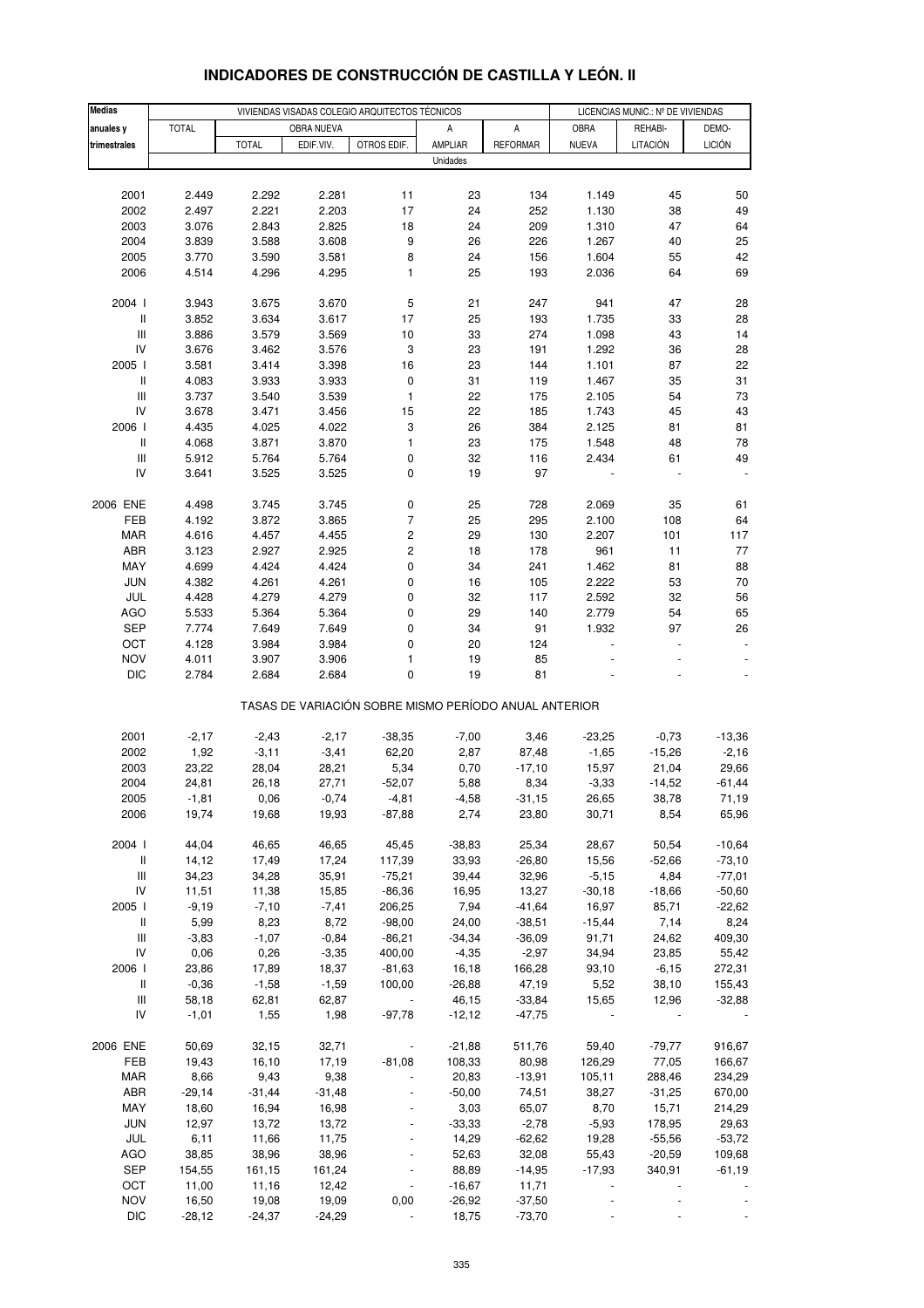| <b>Medias</b>                      |              |                          |                | VIVIENDAS (2) |                   |                |              | PROYECTOS VISADOS                                     |               | CERTIFICAC.  | LIQUIDACIÓN      |
|------------------------------------|--------------|--------------------------|----------------|---------------|-------------------|----------------|--------------|-------------------------------------------------------|---------------|--------------|------------------|
| anuales y                          |              | <b>INICIADAS</b>         |                |               | <b>TERMINADAS</b> |                |              | POR EL COLEGIO DE ARQUITECTOS                         |               | FIN DE OBRA  | <b>EJECUCIÓN</b> |
| trimestrales                       | <b>TOTAL</b> | <b>PROTEGIDAS</b>        | <b>LIBRES</b>  | <b>TOTAL</b>  | <b>PROTEGIDAS</b> | <b>LIBRES</b>  | <b>TOTAL</b> | <b>PROTEGIDOS</b>                                     | <b>LIBRES</b> | Nº VIVIENDAS | MAT. OBRA        |
|                                    |              |                          |                |               | Unidades          |                |              |                                                       |               | Unidades     | Miles €          |
|                                    |              |                          |                |               |                   |                |              |                                                       |               |              |                  |
| 2001                               | 2.168        | 82                       | 2.086          | 2.738         | 92                | 2.646          | 2.390        | 46                                                    | 2.344         | 1.153        | 63.410           |
| 2002                               | 2.165        | 145                      | 2.020          | 2.675         | 34                | 2.641          | 2.246        | 34                                                    | 2.212         | 1.214        | 71.462           |
| 2003                               | 2.446        | 238                      | 2.209          | 2.290         | 181               | 2.109          | 2.776        | 109                                                   | 2.667         | 1.460        | 83.304           |
| 2004                               | 3.611        | 301                      | 3.310          | 2.436         | 131               | 2.306          | 4.047        | 238                                                   | 3.809         | 1.657        | 98.749           |
| 2005                               | 3.677        | 442                      | 3.235          | 2.852         | 249               | 2.602          | 3.924        | 252                                                   | 3.672         | 2.018        | 128.373          |
| 2006                               | 3.372        | 299                      | 3.073          | 3.361         | 213               | 3.148          | 4.008        | 180                                                   | 3.828         | 2.214        | 158.268          |
|                                    |              |                          |                |               |                   |                |              |                                                       |               |              |                  |
| 2004 l                             | 3.399        | 349                      | 3.050          | 2.196         | 58                | 2.138          | 4.080        | 367                                                   | 3.713         | 1.371        | 84.022           |
| $\,$ $\,$ $\,$                     | 3.689        | 347                      | 3.343          | 2.786         | 166               | 2.619          | 3.938        | 188                                                   | 3.750         | 1.964        | 113.098          |
| $\ensuremath{\mathsf{III}}\xspace$ | 3.636        | 260                      | 3.375          | 2.364         | 174               | 2.190          | 4.097        | 236                                                   | 3.861         | 1.871        | 111.358          |
| IV                                 | 3.720        | 246                      | 3.474          | 2.400         | 125               | 2.275          | 4.072        | 159                                                   | 3.913         | 1.420        | 86.516           |
| 2005 l                             | 3.730        | 209                      | 3.521          | 2.524         | 282               | 2.242          | 3.818        | 207                                                   | 3.611         | 1.684        | 102.528          |
| II                                 | 3.490        | 414                      | 3.076          | 3.111         | 231               | 2.880          | 4.347        | 349                                                   | 3.998         | 2.272        | 140.425          |
| $\ensuremath{\mathsf{III}}\xspace$ | 3.545        | 189                      | 3.356          | 2.449         | 141               | 2.308          | 3.680        | 198                                                   | 3.482         | 2.022        | 142.426          |
| ${\sf IV}$                         | 3.942        | 956                      | 2.986          | 3.322         | 343               | 2.979          | 3.850        | 253                                                   | 3.596         | 2.094        | 128.114          |
| 2006                               | 3.295        | 204                      | 3.091          | 3.353         | 230               | 3.123          | 3.506        | 120                                                   | 3.386         | 1.852        | 106.022          |
| $\,$ $\,$ $\,$                     | 3.650        | 529                      | 3.121          | 3.387         | 218               | 3.170          | 3.705        | 231                                                   | 3.475         | 2.207        | 132.300          |
| $\ensuremath{\mathsf{III}}\xspace$ | 3.172        | 164                      | 3.008          | 3.343         | 191               | 3.152          | 5.846        | 192                                                   | 5.655         | 2.407        | 240.833          |
| IV                                 | ÷            | $\overline{\phantom{a}}$ | $\overline{a}$ |               | $\blacksquare$    | $\blacksquare$ | 2.973        | 178                                                   | 2.795         | 2.391        | 153.918          |
|                                    |              |                          |                |               |                   |                |              |                                                       |               |              |                  |
| 2006 ENE                           | 2.875        | $\pmb{0}$                | 2.875          | 3.338         | $\pmb{0}$         | 3.338          | 3.294        | 59                                                    | 3.235         | 1.722        | 97.578           |
| FEB                                | 3.406        | 351                      | 3.055          |               |                   | 3.007          | 3.420        |                                                       | 3.323         |              | 95.784           |
|                                    |              |                          |                | 3.375         | 368               |                |              | 97                                                    |               | 1.622        |                  |
| MAR                                | 3.603        | 261                      | 3.342          | 3.345         | 321               | 3.024          | 3.805        | 205                                                   | 3.600         | 2.212        | 124.704          |
| ABR                                | 3.311        | 123                      | 3.188          | 3.601         | 189               | 3.412          | 2.710        | 32                                                    | 2.678         | 1.675        | 108.305          |
| MAY                                | 3.161        | 326                      | 2.835          | 3.667         | 300               | 3.367          | 4.423        | 200                                                   | 4.223         | 2.791        | 162.654          |
| JUN                                | 4.478        | 1.138                    | 3.340          | 2.894         | 164               | 2.730          | 3.983        | 460                                                   | 3.523         | 2.156        | 125.942          |
| JUL                                | 2.541        | 64                       | 2.477          | 4.177         | 288               | 3.889          | 3.777        | 47                                                    | 3.730         | 2.953        | 165.978          |
| <b>AGO</b>                         | 3.949        | 300                      | 3.649          | 3.007         | 238               | 2.769          | 4.934        | 207                                                   | 4.727         | 2.268        | 448.014          |
| SEP                                | 3.026        | 128                      | 2.898          | 2.845         | 47                | 2.798          | 8.828        | 321                                                   | 8.507         | 1.999        | 108.508          |
| OCT                                |              | $\overline{a}$           |                |               |                   |                | 2.679        | 89                                                    | 2.590         | 2.292        | 135.633          |
| <b>NOV</b>                         |              |                          |                |               |                   |                | 3.661        | 169                                                   | 3.492         | 2.455        | 193.003          |
| <b>DIC</b>                         |              |                          |                |               |                   |                | 2.580        | 277                                                   | 2.303         | 2.426        | 133.117          |
|                                    |              |                          |                |               |                   |                |              | TASAS DE VARIACIÓN SOBRE MISMO PERÍODO ANUAL ANTERIOR |               |              |                  |
|                                    |              |                          |                |               |                   |                |              |                                                       |               |              |                  |
| 2001                               | $-27,00$     | $-41,82$                 | $-26,26$       | 47,90         | $-20,65$          | 52,50          | $-20,20$     | $-26,78$                                              | $-20,06$      | $-11,26$     | $-1,90$          |
| 2002                               | $-0,14$      | 77,16                    | $-3,18$        | $-2,31$       | $-62,69$          | $-0,20$        | $-6,00$      | $-26,67$                                              | $-5,60$       | 5,31         | 12,70            |
| 2003                               | 12,99        | 63,38                    | 9,36           | $-14,38$      | 425,67            | $-20,11$       | 23,60        | 222,36                                                | 20,56         | 20,24        | 16,57            |
| 2004                               | 47,61        | 26,52                    | 49,88          | 6,38          | $-27,68$          | 9,30           | 45,75        | 117,30                                                | 42,82         | 13,46        | 18,54            |
| 2005                               | 1,82         | 47,05                    | $-2,28$        | 17,04         | 90,64             | 12,87          | $-3,04$      | 6,00                                                  | $-3,60$       | 21,79        | 30,00            |
| 2006                               | $-6,03$      | 10,51                    | $-7,37$        | 24,72         | $-2,45$           | 27,12          | 2,14         | $-28,42$                                              | 4,24          | 9,73         | 23,29            |
|                                    |              |                          |                |               |                   |                |              |                                                       |               |              |                  |
| 2004 l                             | 69,17        | 190,03                   | 61,47          | $-13,35$      | $-11,22$          | $-13,41$       | 71,51        | 639,60                                                | 59,40         | 39,46        | 45,65            |
| Ш                                  | 62,48        | 98,85                    | 59,45          | 16,20         | $-54,39$          | 28,86          | 25,83        | 199,47                                                | 22,28         | 17,11        | 8,94             |
| $\ensuremath{\mathsf{III}}\xspace$ | 13,60        | $-40,88$                 | 22,29          | 12,95         | 10,85             | 13,12          | 72,89        | 395,80                                                | 66,26         | 30,11        | 48,34            |
| IV                                 | 61,40        | 14,40                    | 66,25          | 12,32         | $-8,52$           | 13,75          | 26,16        | $-42,67$                                              | 32,63         | $-18,47$     | $-10,48$         |
| 2005                               | 9,75         | $-40,21$                 | 15,47          | 14,92         | 385,63            | 4,86           | $-6,42$      | $-43,56$                                              | $-2,75$       | 22,78        | 22,03            |
| $\, \parallel$                     | $-5,39$      | 19,42                    | $-7,97$        | 11,69         | 39,08             | 9,95           | 10,39        | 85,97                                                 | 6,60          | 15,65        | 24,16            |
| Ш                                  | $-2,49$      | $-27,40$                 | $-0,57$        | 3,61          | $-18,62$          | 5,37           | $-10,18$     | $-16,36$                                              | $-9,80$       | 8,09         | 27,90            |
| ${\sf IV}$                         | 5,96         | 288,23                   | $-14,06$       | 38,43         | 173,94            | 30,96          | $-5,45$      | 59,33                                                 | $-8,08$       |              |                  |
|                                    |              |                          |                |               |                   |                |              |                                                       |               | 47,41        | 48,08            |
| 2006                               | $-11,67$     | $-2,24$                  | $-12,23$       | 32,83         | $-18,46$          | 39,27          | $-8,17$      | $-41,96$                                              | $-6,23$       | 10,00        | 3,41             |
| Ш                                  | 4,57         | 27,78                    | 1,45           | 8,87          | $-5,91$           | 10,06          | $-14,76$     | $-33,91$                                              | $-13,09$      | $-2,83$      | $-5,79$          |
| Ш                                  | $-10,52$     | $-13,23$                 | $-10,37$       | 36,50         | 35,14             | 36,59          | 58,87        | $-3,04$                                               | 62,38         | 19,00        | 69,09            |
| IV                                 | $\sim$       |                          |                |               |                   | $\sim$ $-$     | $-22,76$     | $-29,61$                                              | $-22,28$      | 14,20        | 20,14            |
| 2006 ENE                           | $-6,96$      | $\blacksquare$           | $-2,90$        | 40,73         | $\blacksquare$    | 47,31          | $-8,63$      | $-43,81$                                              | $-7,57$       | 6,17         | 1,25             |
| FEB                                | $-10,16$     | 562,26                   | $-18,27$       | 29,86         | $-20,52$          | 40,78          | $-10,59$     | $-67,88$                                              | $-5,68$       | $-14,77$     | $-24,73$         |
| MAR                                | $-16,38$     | $-41,22$                 | $-13,53$       | 28,60         | 16,30             | 30,06          | $-5,47$      | $-4,65$                                               | $-5,51$       | 44,95        | 48,55            |
| ABR                                | $-1,84$      | $-69,25$                 | 7,23           | 38,77         | 320,00            | 33,80          | $-35,74$     | $-93,87$                                              | $-27,52$      | $-35,40$     | $-35,90$         |
| MAY                                | $-10,88$     | $-39,74$                 | $-5,69$        | 12,52         | $-15,01$          | 15,86          | $-3,00$      | $-41,69$                                              | 0,14          | 69,25        | 70,68            |
| <b>JUN</b>                         | 26,11        | 278,07                   | 2,77           | $-16,84$      | $-44,59$          | $-14,26$       | $-6,59$      | 152,75                                                | $-13,69$      | $-16,21$     | $-19,79$         |
| JUL                                | $-17,42$     | 56,10                    | $-18,41$       | 39,23         | $-8,28$           | 44,79          | $-6,32$      | 9,30                                                  | $-6,49$       | 23,66        | 2,91             |
| AGO                                | 0,79         | $-26,29$                 | 3,93           | 42,11         | 155,91            | 36,88          | 34,59        | $-50,48$                                              | 45,54         | 7,64         | 212,06           |
|                                    |              |                          |                |               |                   |                |              |                                                       |               |              |                  |
| SEP                                | $-16,87$     | 7,56                     | $-17,69$       | 27,52         | 176,47            | 26,38          | 164,15       | 143,18                                                | 165,02        | 27,16        | $-11,37$         |
| OCT<br><b>NOV</b>                  |              |                          |                |               |                   |                | $-27,34$     | $-75,68$                                              | $-22,01$      | 33,72        | 32,67            |
|                                    |              |                          |                |               |                   |                | 1,22         |                                                       | $-3,46$       | $-4,33$      | 22,09            |

# **INDICADORES DE CONSTRUCCIÓN DE CASTILLA Y LEÓN. III**

DIC - - - - - - -39,22 -29,70 -40,20 21,24 7,32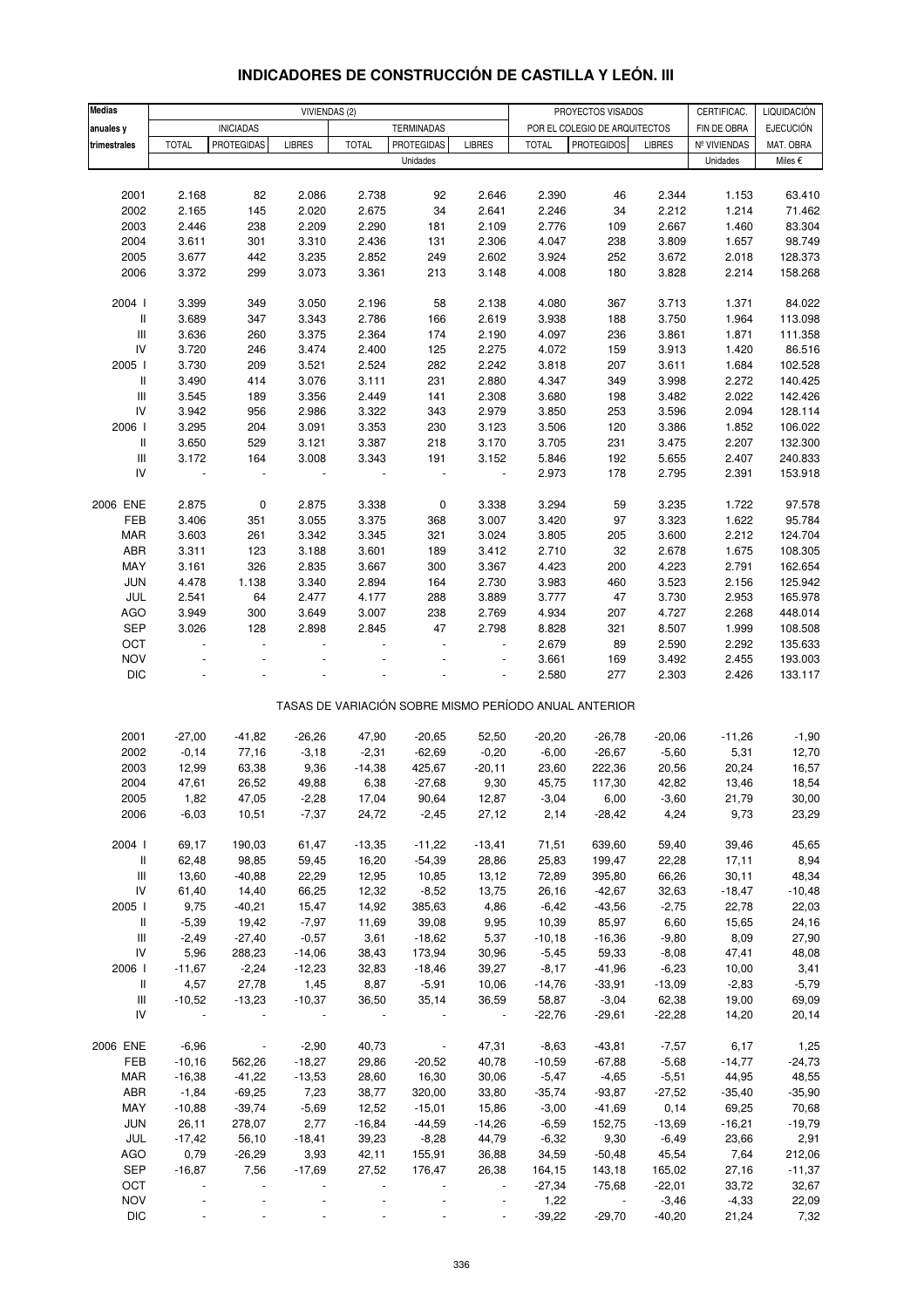| <b>Medias</b>                      | CONSUMO            |                          | LICITACIÓN OFICIAL (SEOPAN) |                        |                                                       | LICITACIÓN OFICIAL (FOMENTO) |                    |
|------------------------------------|--------------------|--------------------------|-----------------------------|------------------------|-------------------------------------------------------|------------------------------|--------------------|
| anuales y                          | DE                 | <b>TOTAL</b>             | <b>EDIFICACIÓN</b>          | OBRA CIVIL             | <b>TOTAL</b>                                          | <b>EDIFICACIÓN</b>           | INGENIERÍA         |
| trimestrales                       | CEMENTO (4)        |                          |                             |                        |                                                       |                              | <b>CIVIL</b>       |
|                                    | Toneladas          |                          |                             |                        | Miles €                                               |                              |                    |
|                                    |                    |                          |                             |                        |                                                       |                              |                    |
| 2002                               | 236.164            | 135.982,5                | 31.251,5                    | 104.731,0              | 137.588                                               | 48.312                       | 89.276             |
| 2003                               | 244.334            | 193.256,6                | 32.926,7                    | 160.329,9              | 148.832                                               | 27.448                       | 121.384            |
| 2004                               | 253.210            | 143.360,7                | 33.403,5                    | 109.957,3              | 134.259                                               | 31.769                       | 102.490            |
| 2005<br>2006                       | 274.885<br>256.144 | 530.090,3<br>205.144,1   | 143.615,2<br>65.884,9       | 386.475,2<br>138.710,3 | 227.923<br>220.584                                    | 50.720<br>77.983             | 177.203<br>142.601 |
| 2007                               |                    | 233.355,0                | 36.917,0                    | 196.438,0              |                                                       |                              |                    |
|                                    |                    |                          |                             |                        |                                                       |                              |                    |
| 2004 II                            | 270.750            | 151.941,9                | 34.717,1                    | 117.224,8              | 131.235                                               | 31.929                       | 99.306             |
| Ш                                  | 284.439            | 126.393,0                | 36.065,0                    | 90.328,0               | 124.886                                               | 28.402                       | 96.484             |
| IV                                 | 242.842            | 113.943,6                | 38.889,0                    | 75.054,6               | 107.047                                               | 25.961                       | 81.086             |
| 2005 l                             | 218.066            | 116.458,3                | 38.372,0                    | 78.086,3               | 102.810                                               | 33.752                       | 69.058             |
| Ш                                  | 318.584            | 236.308,3                | 45.920,0                    | 190.388,3              | 236.587                                               | 52.831                       | 183.756            |
| III                                | 308.134            | 465.455,0                | 136.908,0                   | 328.547,0              | 269.504                                               | 46.473                       | 223.031            |
| IV<br>2006                         | 254.757<br>262.578 | 1.302.139,7<br>139.490,7 | 353.260,7<br>38.580,0       | 948.879,0<br>100.910,7 | 302.791<br>135.728                                    | 69.823<br>42.336             | 232.968<br>93.392  |
| Ш                                  | 317.033            | 275.126,3                | 117.219,3                   | 157.907,0              | 251.331                                               | 97.837                       | 153.495            |
| $\ensuremath{\mathsf{III}}\xspace$ | 155.160            | 281.975,0                | 70.136,3                    | 211.838,7              | 219.993                                               | 54.333                       | 165.660            |
| IV                                 |                    | 123.984,3                | 37.604,0                    | 84.184,7               | 275.283                                               | 117.425                      | 157.859            |
| 2007 l                             |                    | 233.355,0                | 36.917,0                    | 196.438,0              |                                                       |                              |                    |
|                                    |                    |                          |                             |                        |                                                       |                              |                    |
| 2006 FEB                           | 250.661            | 51.554,0                 | 32.466,0                    | 19.088,0               | 51.542                                                | 29.034                       | 22.508             |
| MAR                                | 315.108            | 196.682,0                | 51.109,0                    | 145.573,0              | 194.844                                               | 44.994                       | 149.850            |
| ABR                                | 262.312            | 259.531,0                | 148.191,0                   | 111.340,0              | 214.422                                               | 117.184                      | 97.239             |
| MAY<br><b>JUN</b>                  | 350.385            | 267.189,0                | 125.300,0                   | 141.889,0              | 241.018                                               | 110.680                      | 130.338            |
| JUL                                | 338.401<br>310.319 | 298.659,0<br>201.139,0   | 78.167,0<br>34.215,0        | 220.492,0<br>166.924,0 | 298.553<br>190.644                                    | 65.646<br>28.068             | 232.907<br>162.576 |
| <b>AGO</b>                         |                    | 349.276,0                | 110.919,0                   | 238.357,0              | 338.942                                               | 99.566                       | 239.376            |
| SEP                                | $\blacksquare$     | 295.510,0                | 65.275,0                    | 230.235,0              | 130.393                                               | 35.366                       | 95.027             |
| OCT                                |                    | 231.257,0                | 35.401,0                    | 195.856,0              | 301.221                                               | 60.367                       | 240.854            |
| <b>NOV</b>                         | ÷,                 | 133.642,0                | 77.411,0                    | 56.231,0               | 209.883                                               | 30.501                       | 179.382            |
| <b>DIC</b>                         |                    | 7.054,0                  | $_{0,0}$                    | 467,0                  | 314.745                                               | 261.406                      | 53.340             |
| 2007 ENE                           |                    | 233.355,0                | 36.917,0                    | 196.438,0              |                                                       |                              |                    |
|                                    |                    |                          |                             |                        | TASAS DE VARIACIÓN SOBRE MISMO PERÍODO ANUAL ANTERIOR |                              |                    |
|                                    |                    |                          |                             |                        |                                                       |                              |                    |
| 2002                               | 7,78               | $-17,95$                 | $-2,51$                     | $-21,65$               | $-20,21$                                              | 71,32                        | $-38,11$           |
| 2003                               | 3,46               | 42,12                    | 5,36                        | 53,09                  | 8,17                                                  | $-43,19$                     | 35,97              |
| 2004                               | 3,63               | $-25,82$                 | 1,45                        | $-31,42$               | $-9,79$                                               | 15,74                        | $-15,57$           |
| 2005<br>2006                       | 8,56<br>$-7,90$    | 269,76<br>$-61,30$       | 329,94<br>$-54,12$          | 251,48<br>$-64, 11$    | 69,76<br>$-3,22$                                      | 59,65<br>53,75               | 72,90<br>$-19,53$  |
| 2007                               |                    | 37,08                    | 14,77                       | 42,27                  |                                                       |                              |                    |
|                                    |                    |                          |                             |                        |                                                       |                              |                    |
| 2004 II                            | 1,86               | $-41,93$                 | $-16,68$                    | $-46,71$               | $-49,36$                                              | 15,64                        | $-57,12$           |
| $\ensuremath{\mathsf{III}}\xspace$ | 2,22               | $-32,74$                 | $-27,59$                    | $-34,60$               | $-32,32$                                              | $-37,74$                     | $-30,53$           |
| IV                                 | 6,05               | 14,42                    | 148,52                      | $-10,58$               | 16,59                                                 | 64,86                        | 6,60               |
| 2005 l                             | 1,52               | $-35,72$                 | 60,27                       | $-50,33$               | $-40,87$                                              | $-17,24$                     | $-48,11$           |
| Ш                                  | 17,67              | 55,53                    | 32,27                       | 62,41                  | 80,28                                                 | 65,46                        | 85,04              |
| Ш<br>IV                            | 8,33<br>4,91       | 268,26                   | 279,61<br>808,38            | 263,73                 | 115,80<br>182,86                                      | 63,63<br>168,95              | 131,16<br>187,31   |
| 2006                               | 20,41              | 19,78                    | 0,54                        | 29,23                  | 32,02                                                 | 25,43                        | 35,24              |
| Ш                                  | $-0,49$            | 16,43                    | 155,27                      | $-17,06$               | 6,23                                                  | 85,19                        | $-16,47$           |
| Ш                                  | $-49,54$           | $-39,42$                 | $-48,77$                    | $-35,52$               | $-18,37$                                              | 16,91                        | $-25,72$           |
| IV                                 |                    | $-90,48$                 | $-89,36$                    | $-91, 13$              | $-9,08$                                               | 68,17                        | $-32,24$           |
| 2007 l                             |                    | 37,08                    | 14,77                       | 42,27                  |                                                       |                              |                    |
| 2006 FEB                           | 12,91              | 36,34                    | 128,15                      | $-19,06$               | 54,69                                                 | 189,76                       | $-3,39$            |
| MAR                                | 19,12              | $-7,00$                  | $-21,52$                    | $-0,54$                | $-9,33$                                               | $-19,48$                     | $-5,77$            |
| ABR                                | $-14,49$           | $-11,04$                 | 236,85                      | $-55,06$               | $-38,03$                                              | 178,87                       | $-68,01$           |
| MAY                                | 9,43               | 5,26                     | 141,43                      | $-29,74$               | 9,47                                                  | 192,54                       | $-28,52$           |
| <b>JUN</b>                         | 2,92               | 82,83                    | 86,70                       | 81,50                  | 107,96                                                | $-16,52$                     | 258,75             |
| JUL<br><b>AGO</b>                  | 1,53               | 15,43<br>$-56,35$        | $-5,19$<br>$-62,40$         | 20,82<br>$-52,81$      | $-14,83$<br>11,38                                     | $-52,16$<br>100,58           | $-1,58$<br>$-6,01$ |
| <b>SEP</b>                         |                    | $-29,97$                 | $-18,06$                    | $-32,74$               | $-53,49$                                              | 13,67                        | $-61,87$           |
| OCT                                |                    | 3,20                     | $-66,62$                    | 65,94                  | $-28,18$                                              | $-11,88$                     | $-31,36$           |

## **INDICADORES DE CONSTRUCCIÓN DE CASTILLA Y LEÓN. IV**

NOV - -62,43 6,39 -80,13 65,47 -23,57 106,35 DIC - -99,79 - -99,98 -13,08 158,67 -79,57 2007 ENE - 37,08 14,77 42,27 - - -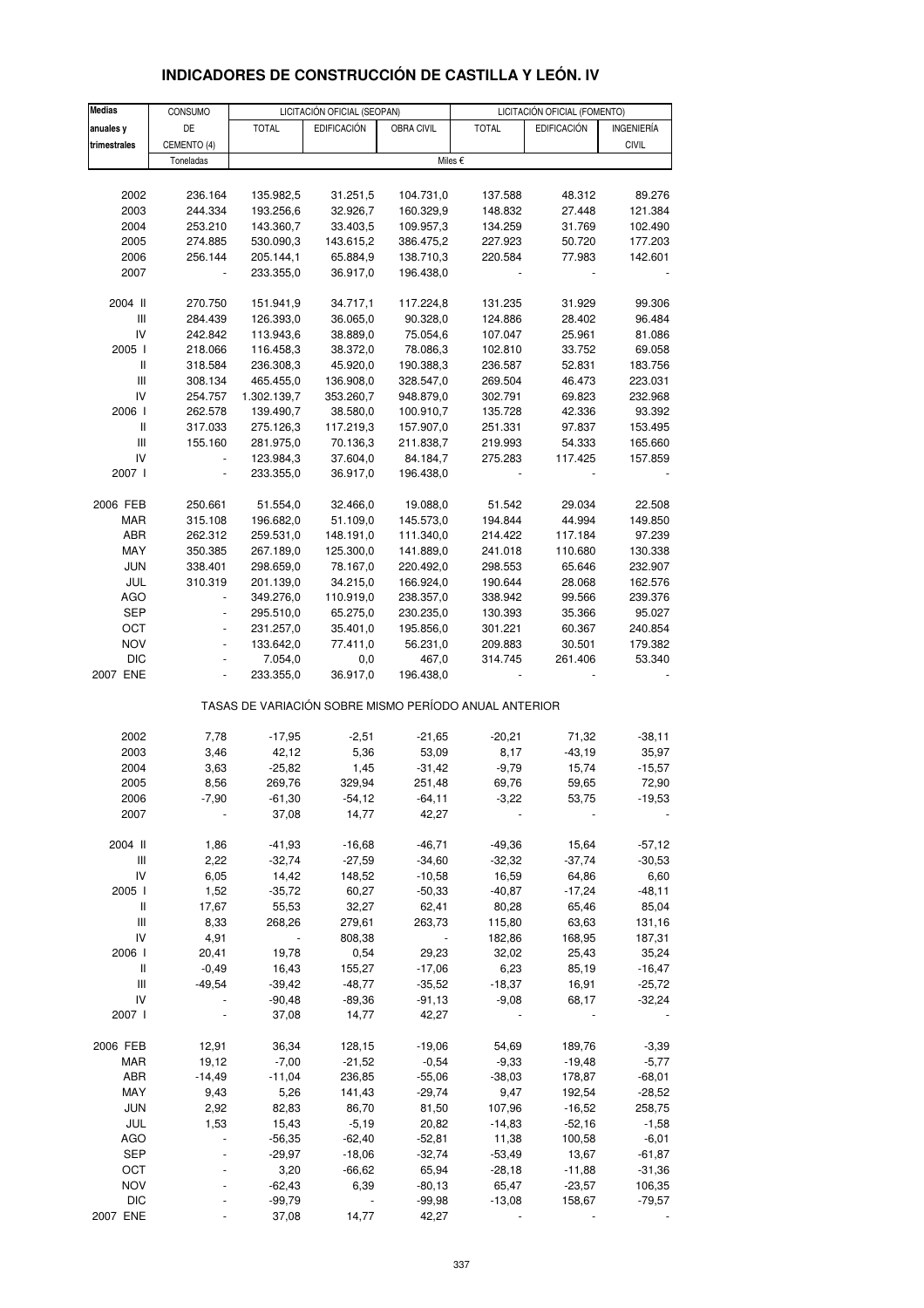| <b>Medias</b>                           | ESTABLECIMIENTOS HOTELEROS |                    |                                                       |                    |                          |                    |                  |
|-----------------------------------------|----------------------------|--------------------|-------------------------------------------------------|--------------------|--------------------------|--------------------|------------------|
| anuales y                               |                            | NÚMERO DE VIAJEROS |                                                       |                    | NÚMERO DE PERNOCTACIONES |                    | <b>GRADO DE</b>  |
| trimestrales                            | <b>TOTAL</b>               | <b>ESPAÑOLES</b>   | <b>EXTRANJEROS</b>                                    | <b>TOTAL</b>       | <b>ESPAÑOLES</b>         | <b>EXTRANJEROS</b> | <b>OCUPACIÓN</b> |
|                                         |                            |                    | Unidades                                              |                    |                          |                    | $\%$             |
|                                         |                            |                    |                                                       |                    |                          |                    |                  |
| 2002                                    | 316.583                    | 255.523            | 61.031                                                | 553.182            | 462.912                  | 90.293             | 36,82            |
| 2003                                    | 309.720                    | 254.258            | 55.448                                                | 538.002            | 453.675                  | 84.307             | 35,10            |
| 2004                                    | 340.894                    | 279.824            | 61.063                                                | 575.000            | 484.199                  | 90.794             | 36,17            |
| 2005                                    | 339.224                    | 279.717            | 59.507                                                | 572.752            | 482.284                  | 90.468             | 35,65            |
| 2006                                    | 356.085                    | 293.845            | 62.240                                                | 603.326            | 505.453                  | 97.873             | 36,43            |
| 2007                                    | 219.915                    | 190.961            | 28.954                                                | 366.515            | 313.858                  | 52.657             | 22,44            |
| 2004 II                                 | 357.318                    | 279.060            | 78.237                                                | 609.449            | 494.855                  | 114.626            | 38,03            |
| $\ensuremath{\mathsf{III}}\xspace$      | 458.564                    | 365.922            | 92.650                                                | 759.403            | 628.794                  | 130.584            | 46,50            |
| IV                                      | 315.433                    | 270.818            | 44.636                                                | 533.445            | 463.805                  | 69.630             | 33,89            |
| 2005 l                                  | 249.395                    | 220.002            | 29.392                                                | 421.709            | 372.958                  | 48.750             | 27,55            |
| $\,$ $\,$ $\,$ $\,$                     | 348.499                    | 275.568            | 72.931                                                | 583.724            | 477.228                  | 106.496            | 36,40            |
| Ш                                       | 451.916                    | 359.428            | 92.488                                                | 764.127            | 626.918                  | 137.210            | 46,04            |
| IV<br>2006                              | 307.085<br>245.710         | 263.869            | 43.216                                                | 521.447            | 452.031                  | 69.417             | 32,59            |
|                                         |                            | 217.070            | 28.640                                                | 415.217            | 363.721                  | 51.496             | 26,80            |
| Ш<br>$\ensuremath{\mathsf{III}}\xspace$ | 381.683                    | 304.435            | 77.248<br>93.475                                      | 644.928<br>776.596 | 525.832                  | 119.096<br>138.924 | 39,12<br>45,24   |
| IV                                      | 459.763                    | 366.288            |                                                       |                    | 637.673                  |                    |                  |
|                                         | 337.185                    | 287.589            | 49.597                                                | 576.563            | 494.586                  | 81.978             | 34,55            |
| 2007 l                                  | 219.915                    | 190.961            | 28.954                                                | 366.515            | 313.858                  | 52.657             | 22,44            |
| 2006 FEB                                | 236.466                    | 211.167            | 25.299                                                | 392.220            | 348.187                  | 44.033             | 27,00            |
| MAR                                     | 294.578                    | 256.306            | 38.272                                                | 511.305            | 442.029                  | 69.276             | 30,87            |
| ABR                                     | 387.535                    | 320.096            | 67.439                                                | 683.289            | 577.530                  | 105.759            | 41,87            |
| MAY                                     | 375.715                    | 286.539            | 89.176                                                | 617.660            | 479.643                  | 138.017            | 36,83            |
| <b>JUN</b>                              | 381.799                    | 306.669            | 75.130                                                | 633.834            | 520.322                  | 113.512            | 38,66            |
| JUL                                     | 415.846                    | 331.119            | 84.727                                                | 699.234            | 568.338                  | 130.896            | 40,41            |
| <b>AGO</b>                              | 529.527                    | 427.986            | 101.541                                               | 907.462            | 761.323                  | 146.139            | 51,88            |
| <b>SEP</b>                              | 433.916                    | 339.758            | 94.158                                                | 723.093            | 583.357                  | 139.736            | 43,42            |
| OCT                                     | 419.065                    | 341.639            | 77.426                                                | 715.123            | 592.341                  | 122.782            | 41,62            |
| <b>NOV</b>                              | 308.065                    | 270.121            | 37.944                                                | 531.217            | 463.626                  | 67.591             | 32,04            |
| <b>DIC</b>                              | 284.426                    | 251.006            | 33.420                                                | 483.350            | 427.790                  | 55.560             | 29,98            |
| 2007 ENE                                | 219.915                    | 190.961            | 28.954                                                | 366.515            | 313.858                  | 52.657             | 22,44            |
|                                         |                            |                    | TASAS DE VARIACIÓN SOBRE MISMO PERÍODO ANUAL ANTERIOR |                    |                          |                    |                  |
| 2002                                    | 1,68                       | 0,74               | 5,77                                                  | 4,54               | 4,43                     | 5,13               | $-3,90$          |
| 2003                                    | $-2,17$                    | $-0,50$            | $-9,15$                                               | $-2,74$            | $-2,00$                  | $-6,63$            | $-4,66$          |
| 2004                                    | 10,07                      | 10,06              | 10,13                                                 | 6,88               | 6,73                     | 7,69               | 3,04             |
| 2005                                    | $-0,49$                    | $-0,04$            | $-2,55$                                               | $-0.39$            | $-0,40$                  | $-0,36$            | $-1,45$          |
| 2006                                    | 4,97                       | 5,05               | 4,59                                                  | 5,34               | 4,80                     | 8,19               | 2,19             |
| 2007                                    | 6,71                       | 3,93               | 29,56                                                 | 7,13               | 4,29                     | 27,87              | $-0,44$          |
| 2004 II                                 | 9,22                       | 7,49               | 15,86                                                 | 6,21               | 4,63                     | 13,67              | 1,37             |
| Ш                                       | 11,50                      | 12,47              | 7,82                                                  | 6,85               | 7,27                     | 4,84               | 3,85             |
| IV                                      | 9,97                       | 10,03              | 9,59                                                  | 7,08               | 6,89                     | 8,35               | 4,77             |
| 2005 l                                  | 7,38                       | 8,11               | 2,30                                                  | 6,04               | 6,76                     | 0,85               | 4,93             |
| $\, \parallel$                          | $-2,47$                    | $-1,25$            | $-6,78$                                               | $-4,22$            | $-3,56$                  | $-7,09$            | $-4,29$          |
| $\ensuremath{\mathsf{III}}\xspace$      | $-1,45$                    | $-1,77$            | $-0,17$                                               | 0,62               | $-0,30$                  | 5,07               | $-0,99$          |
| IV                                      | $-2,65$                    | $-2,57$            | $-3,18$                                               | $-2,25$            | $-2,54$                  | $-0,31$            | $-3,84$          |
| 2006                                    | $-1,48$                    | $-1,33$            | $-2,56$                                               | $-1,54$            | $-2,48$                  | 5,63               | $-2,72$          |
| Ш                                       | 9,52                       | 10,48              | 5,92                                                  | 10,49              | 10,18                    | 11,83              | 7,48             |
| Ш                                       | 1,74                       | 1,91               | 1,07                                                  | 1,63               | 1,72                     | 1,25               | $-1,75$          |
| IV                                      | 9,80                       | 8,99               | 14,76                                                 | 10,57              | 9,41                     | 18,09              | 6,01             |
| 2007 l                                  | 6,71                       | 3,93               | 29,56                                                 | 7,13               | 4,29                     | 27,87              | $-0,44$          |
| 2006 FEB                                | 3,93                       | 5,02               | $-4,36$                                               | 5,41               | 6,90                     | $-5,07$            | 5,30             |
| MAR                                     | $-10,55$                   | $-11,76$           | $-1,55$                                               | $-10,28$           | $-13,40$                 | 16,52              | $-12,52$         |
| ABR                                     | 22,37                      | 24,82              | 11,97                                                 | 28,35              | 30,03                    | 19,89              | 23,66            |
| MAY                                     | 0,66                       | $-0,53$            | 4,72                                                  | $-0,46$            | $-3,31$                  | 10,93              | $-2,85$          |
| <b>JUN</b>                              | 7,37                       | 8,68               | 2,35                                                  | 5,94               | 5,87                     | 6,23               | 3,31             |
| JUL                                     | 0,08                       | 1,33               | $-4,52$                                               | 0,55               | 1,42                     | $-3,03$            | $-2,30$          |
| <b>AGO</b>                              | 2,81                       | 2,72               | 3,19                                                  | 1,96               | 1,71                     | 3,27               | $-1,61$          |
| SEP                                     | 2,05                       | 1,46               | 4,24                                                  | 2,28               | 2,02                     | 3,42               | $-1,41$          |
| OCT                                     | 6,48                       | 5,76               | 9,75                                                  | 7,00               | 5,63                     | 14,15              | 2,31             |
| <b>NOV</b>                              | 9,04                       | 7,17               | 24,48                                                 | 12,04              | 9,83                     | 30,02              | 6,84             |
| <b>DIC</b>                              | 16,01                      | 15,91              | 16,76                                                 | 14,57              | 14,63                    | 14,07              | 10,67            |
| 2007 ENE                                | 6,71                       | 3,93               | 29,56                                                 | 7,13               | 4,29                     | 27,87              | $-0,44$          |

#### **INDICADORES DE SERVICIOS DE CASTILLA Y LEÓN. I**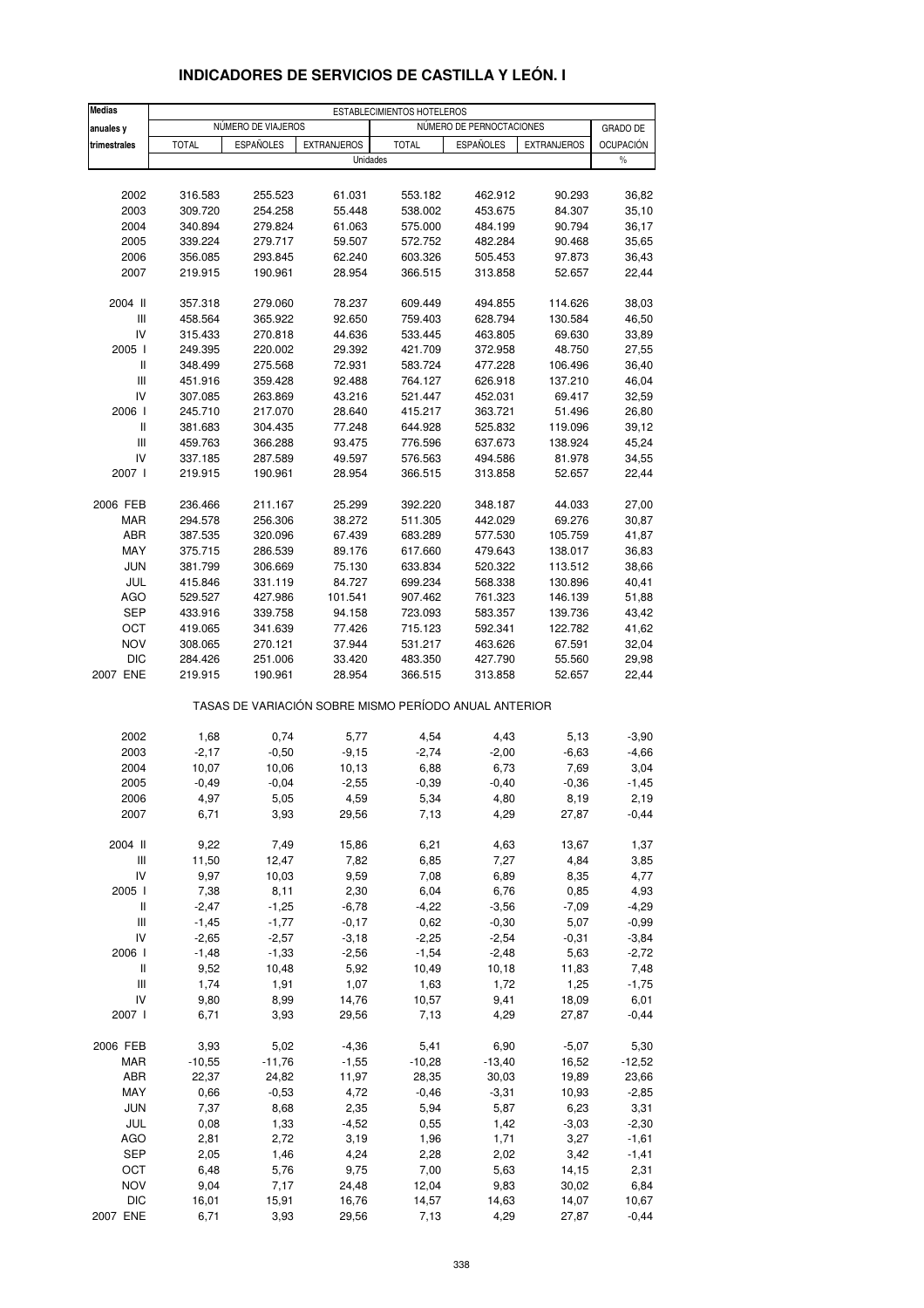| <b>Medias</b>                      | <b>ACAMPAMENTOS TURÍSTICOS (5)</b> |                    |                    |                 |                                                       |                    |                  |  |
|------------------------------------|------------------------------------|--------------------|--------------------|-----------------|-------------------------------------------------------|--------------------|------------------|--|
| anuales y                          |                                    | NÚMERO DE VIAJEROS |                    |                 | NÚMERO DE PERNOCTACIONES                              |                    | <b>GRADO DE</b>  |  |
| trimestrales                       | <b>TOTAL</b>                       | <b>ESPAÑOLES</b>   | <b>EXTRANJEROS</b> | <b>TOTAL</b>    | <b>ESPAÑOLES</b>                                      | <b>EXTRANJEROS</b> | <b>OCUPACIÓN</b> |  |
|                                    |                                    |                    | Unidades           |                 |                                                       |                    | $\%$             |  |
|                                    |                                    |                    |                    |                 |                                                       |                    |                  |  |
| 2002                               | 23.454                             | 15.699             | 7.755              | 58.685          | 45.144                                                | 13.541             | 18,42            |  |
| 2003                               | 25.572                             | 17.989             | 7.583              | 60.389          | 49.336                                                | 11.054             | 17,56            |  |
| 2004                               | 24.024                             | 17.301             | 6.723              | 58.842          | 47.455                                                | 11.387             | 20,43            |  |
| 2005                               | 25.489                             | 18.063             | 7.425              | 61.650          | 49.282                                                | 12.368             | 20,28            |  |
| 2006<br>2007                       | 25.751<br>1.278                    | 16.842<br>599      | 8.909<br>679       | 64.890<br>1.793 | 49.823<br>843                                         | 15.066<br>950      | 20,52            |  |
|                                    |                                    |                    |                    |                 |                                                       |                    | 11,47            |  |
| 2004 II                            | 21.560                             | 13.093             | 8.466              | 41.693          | 28.247                                                | 13.446             | 18,82            |  |
| Ш                                  | 68.846                             | 52.158             | 16.689             | 183.944         | 154.132                                               | 29.812             | 26,79            |  |
| IV                                 | 3.335                              | 2.465              | 870                | 6.043           | 4.924                                                 | 1.119              | 17,66            |  |
| 2005 l                             | 2.755                              | 1.733              | 1.022              | 5.240           | 3.920                                                 | 1.321              | 17,31            |  |
| Ш                                  | 19.983                             | 11.902             | 8.081              | 38.350          | 24.166                                                | 14.184             | 18,17            |  |
| Ш                                  | 75.770                             | 56.174             | 19.596             | 197.096         | 164.500                                               | 32.596             | 25,88            |  |
| IV                                 | 3.446                              | 2.444              | 1.003              | 5.912           | 4.542                                                 | 1.370              | 19,77            |  |
| 2006                               | 2.754                              | 1.542              | 1.212              | 4.083           | 2.647                                                 | 1.436              | 17,62            |  |
| Ш                                  | 24.566                             | 14.286             | 10.280             | 52.979          | 34.560                                                | 18.418             | 19,05            |  |
| Ш                                  | 71.439                             | 48.532             | 22.907             | 195.028         | 156.222                                               | 38.807             | 26,17            |  |
| IV                                 | 4.243                              | 3.007              | 1.236              | 7.468           | 5.863                                                 | 1.605              | 19,22            |  |
| 2007 l                             | 1.278                              | 599                | 679                | 1.793           | 843                                                   | 950                | 11,47            |  |
| 2006 FEB                           | 1.704                              | 863                | 841                | 2.402           | 1.336                                                 | 1.066              | 18,37            |  |
| <b>MAR</b>                         | 4.627                              | 2.283              | 2.344              | 6.605           | 3.860                                                 | 2.745              | 20,28            |  |
| ABR                                | 21.567                             | 14.022             | 7.545              | 49.117          | 34.914                                                | 14.203             | 20,05            |  |
| MAY                                | 21.541                             | 10.087             | 11.454             | 40.635          | 21.380                                                | 19.255             | 17,29            |  |
| <b>JUN</b>                         | 30.591                             | 18.749             | 11.842             | 69.184          | 47.387                                                | 21.797             | 19,81            |  |
| JUL                                | 85.378                             | 57.142             | 28.236             | 227.842         | 175.530                                               | 52.312             | 29,46            |  |
| <b>AGO</b>                         | 103.253                            | 73.557             | 29.696             | 293.692         | 246.531                                               | 47.161             | 31,98            |  |
| <b>SEP</b>                         | 25.685                             | 14.897             | 10.788             | 63.551          | 46.604                                                | 16.947             | 17,08            |  |
| OCT                                | 6.528                              | 4.471              | 2.057              | 12.438          | 9.677                                                 | 2.761              | 22,44            |  |
| <b>NOV</b>                         | 3.897                              | 2.758              | 1.139              | 6.195           | 4.735                                                 | 1.460              | 18,46            |  |
| <b>DIC</b>                         | 2.304                              | 1.793              | 511                | 3.771           | 3.178                                                 | 593                | 16,76            |  |
| 2007 ENE                           | 1.278                              | 599                | 679                | 1.793           | 843                                                   | 950                | 11,47            |  |
|                                    |                                    |                    |                    |                 | TASAS DE VARIACIÓN SOBRE MISMO PERÍODO ANUAL ANTERIOR |                    |                  |  |
| 2002                               | $-9,63$                            | $-14,65$           | 2,57               | $-7,81$         | $-11,77$                                              | 8,39               | 16,36            |  |
| 2003                               | 9,03                               | 14,59              | $-2,21$            | 2,91            | 9,29                                                  | $-18,37$           | $-4,66$          |  |
| 2004                               | $-6,06$                            | $-3,83$            | $-11,35$           | $-2,56$         | $-3,81$                                               | 3,01               | 16,35            |  |
| 2005                               | 6,10                               | 4,41               | 10,45              | 4,77            | 3,85                                                  | 8,62               | $-0,73$          |  |
| 2006                               | 1,03                               | $-6,76$            | 19,98              | 5,26            | 1,10                                                  | 21,82              | 1,17             |  |
| 2007                               | $-33,82$                           | $-59,50$           | 50,22              | $-44,71$        | $-69,30$                                              | 91,15              | $-19,34$         |  |
| 2004 II                            | 5,46                               | 9,18               | 0, 19              | 8,04            | 7,51                                                  | 9,16               | 20,69            |  |
| $\ensuremath{\mathsf{III}}\xspace$ | $-10,14$                           | $-8,42$            | $-15, 13$          | $-5,54$         | $-6,84$                                               | 1,76               | 23,64            |  |
| IV                                 | 3,63                               | 21,03              | $-26,38$           | 8,78            | 17,40                                                 | $-17,78$           | $-5,71$          |  |
| 2005 l                             | 17,02                              | 16,49              | 17,92              | 42,12           | 55,65                                                 | 12,97              | $-6, 15$         |  |
| Ш                                  | $-7,31$                            | $-9,10$            | $-4,55$            | $-8,02$         | $-14,45$                                              | 5,49               | $-3,49$          |  |
| $\ensuremath{\mathsf{III}}\xspace$ | 10,06                              | 7,70               | 17,42              | 7,15            | 6,73                                                  | 9,34               | $-3,41$          |  |
| IV                                 | 3,34                               | $-0,88$            | 15,29              | $-2,16$         | $-7,75$                                               | 22,42              | 11,93            |  |
| 2006                               | $-0,05$                            | $-11,06$           | 18,62              | $-22,08$        | $-32,46$                                              | 8,73               | 1,83             |  |
| Ш                                  | 22,94                              | 20,03              | 27,22              | 38,15           | 43,01                                                 | 29,85              | 4,86             |  |
| Ш                                  | $-5,72$                            | $-13,60$           | 16,90              | $-1,05$         | $-5,03$                                               | 19,05              | 1,13             |  |
| IV                                 | 23,12                              | 23,07              | 23,24              | 26,31           | 29,09                                                 | 17,10              | $-2,77$          |  |
| 2007 l                             | $-33,82$                           | $-59,50$           | 50,22              | $-44,71$        | $-69,30$                                              | 91,15              | $-19,34$         |  |
| 2006 FEB                           | 23,39                              | $-4,22$            | 75,21              | 10,39           | $-17,99$                                              | 94,88              | 1,10             |  |
| MAR                                | $-16,47$                           | $-32,01$           | 7,47               | $-41,58$        | $-53,90$                                              | $-6,41$            | $-1,17$          |  |
| ABR                                | 78,49                              | 112,10             | 37,88              | 154,85          | 206,10                                                | 80,54              | 16,23            |  |
| MAY                                | 25,01                              | 18,11              | 31,79              | 21,98           | 27,57                                                 | 16,32              | $-3,08$          |  |
| <b>JUN</b>                         | $-0,14$                            | $-8,78$            | 17,48              | 10,76           | 6,89                                                  | 20,21              | 2,06             |  |
| JUL                                | $-3,70$                            | $-15,67$           | 35, 13             | $-1,86$         | $-9,49$                                               | 36,85              | 6,16             |  |
| AGO                                | $-11,10$                           | $-14,97$           | 0, 18              | $-3,98$         | $-5,55$                                               | 5,18               | $-0,78$          |  |
| <b>SEP</b>                         | 14,12                              | 4,47               | 30,80              | 19,31           | 20,91                                                 | 15,11              | $-3,28$          |  |
| OCT                                | 12,86                              | 11,41              | 16,15              | 25,32           | 30,65                                                 | 9,65               | $-1,92$          |  |
| <b>NOV</b>                         | 60,50                              | 66,85              | 46,97              | 70,99           | 89,63                                                 | 29,66              | 0,38             |  |
| <b>DIC</b>                         | 8,32                               | 7,69               | 10,61              | $-9,98$         | -14,62                                                | 26,98              | $-7,04$          |  |
| 2007 ENE                           | $-33,82$                           | $-59,50$           | 50,22              | $-44,71$        | $-69,30$                                              | 91,15              | $-19,34$         |  |

### **INDICADORES DE SERVICIOS DE CASTILLA Y LEÓN. II**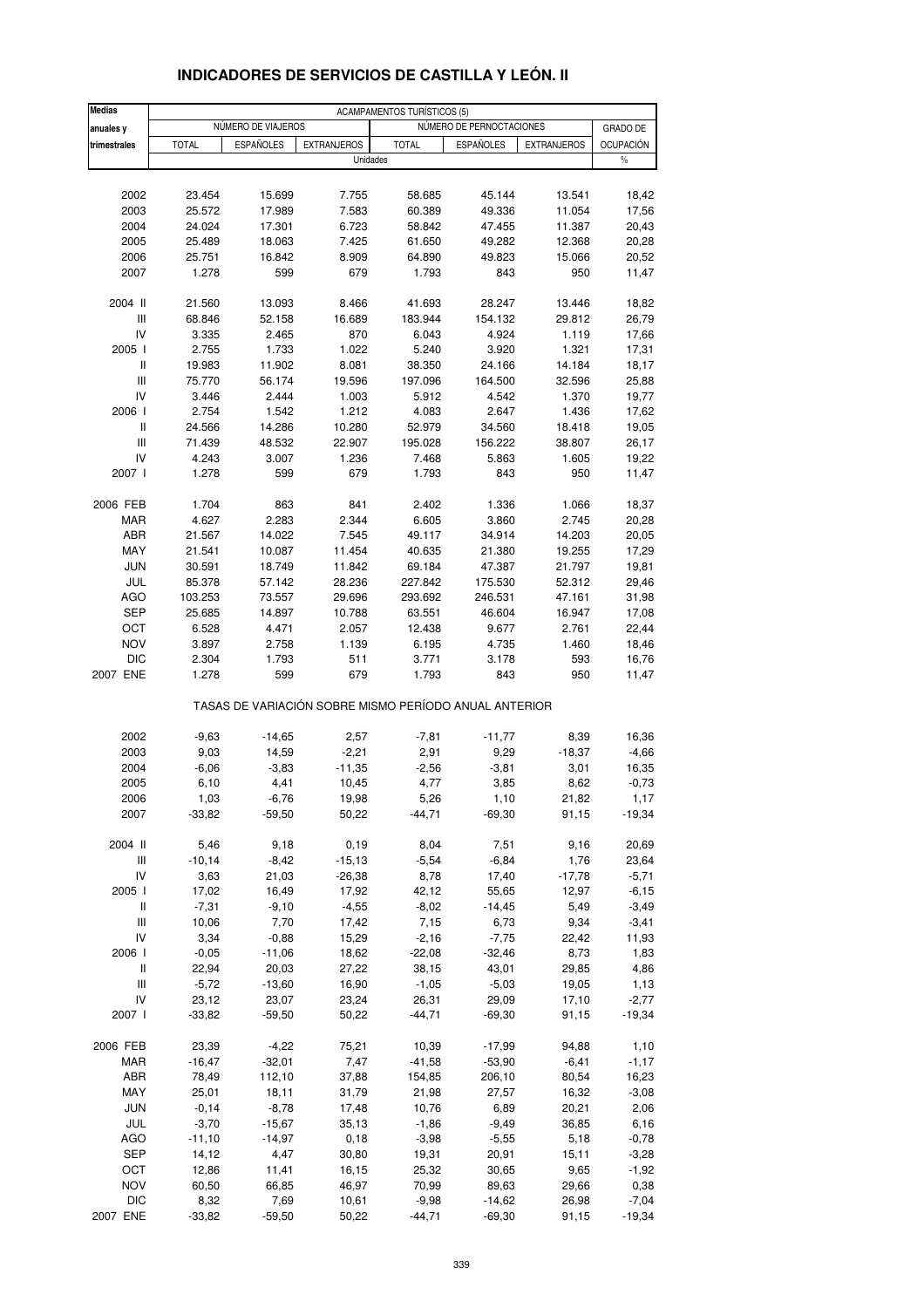| <b>Medias</b>                      | APARTAMENTOS TURÍSTICOS (5) |                    |                                                       |                |                          |                    |                      |
|------------------------------------|-----------------------------|--------------------|-------------------------------------------------------|----------------|--------------------------|--------------------|----------------------|
| anuales y                          |                             | NÚMERO DE VIAJEROS |                                                       |                | NÚMERO DE PERNOCTACIONES |                    | <b>GRADO DE</b>      |
| trimestrales                       | <b>TOTAL</b>                | <b>ESPAÑOLES</b>   | <b>EXTRANJEROS</b>                                    | <b>TOTAL</b>   | <b>ESPAÑOLES</b>         | <b>EXTRANJEROS</b> | <b>OCUPACIÓN</b>     |
|                                    |                             |                    | Unidades                                              |                |                          |                    | $\%$                 |
|                                    |                             |                    |                                                       |                |                          |                    |                      |
| 2002                               | 388                         | 338                | 50                                                    | 1.597          | 1.426                    | 171                | 16,65                |
| 2003                               | 413                         | 360                | 53                                                    | 1.828          | 1.605                    | 222                | 16,16                |
| 2004                               | 394                         | 370                | 24                                                    | 2.293          | 2.078                    | 215                | 21,41                |
| 2005                               | 524                         | 487                | 38                                                    | 2.842          | 2.577                    | 265                | 22,56                |
| 2006                               | 836                         | 794                | 42                                                    | 4.282          | 4.053                    | 229                | 22,38                |
| 2007                               | 793                         | 779                | 14                                                    | 4.118          | 3.655                    | 463                | 18,66                |
| 2004 II                            | 322                         | 311                | 11                                                    | 1.961          | 1.797                    | 164                | 18,95                |
| Ш                                  | 468                         | 448                | 21                                                    | 3.010          | 2.758                    | 252                | 26,04                |
| IV                                 | 276                         | 265                | 10                                                    | 2.032          | 1.847                    | 185                | 18,83                |
| 2005 l                             | 591                         | 544                | 47                                                    | 3.051          | 2.683                    | 368                | 28,02                |
| $\mathsf{I}$<br>Ш                  | 404                         | 389                | 15                                                    | 2.320          | 2.091                    | 229                | 18,44                |
| IV                                 | 632<br>470                  | 589<br>426         | 43<br>44                                              | 3.475<br>2.520 | 3.200<br>2.334           | 275<br>186         | 25,55<br>18,24       |
| 2006                               | 807                         | 727                | 80                                                    | 3.678          | 3.411                    | 267                | 22,78                |
| $\mathsf{I}$                       | 927                         | 887                | 40                                                    | 4.057          | 3.783                    | 274                | 20,61                |
| $\mathsf{III}$                     | 943                         | 917                | 26                                                    | 5.728          | 5.501                    | 228                | 28,89                |
| IV                                 | 667                         | 647                | 21                                                    | 3.664          | 3.519                    | 146                | 17,22                |
| 2007 l                             | 793                         | 779                | 14                                                    | 4.118          | 3.655                    | 463                | 18,66                |
| 2006 FEB                           | 818                         | 736                | 82                                                    | 3.400          | 3.140                    | 260                | 23,18                |
| <b>MAR</b>                         | 956                         | 919                | 37                                                    | 4.423          | 4.276                    | 147                | 22,87                |
| ABR                                | 1.431                       | 1.341              | 90                                                    | 5.090          | 4.555                    | 535                | 26,08                |
| MAY                                | 819                         | 799                | 20                                                    | 3.144          | 2.964                    | 180                | 15,58                |
| <b>JUN</b>                         | 531                         | 521                | 10                                                    | 3.936          | 3.830                    | 106                | 20,18                |
| JUL                                | 913                         | 876                | 37                                                    | 4.632          | 4.380                    | 252                | 23,46                |
| <b>AGO</b>                         | 1.362                       | 1.321              | 41                                                    | 9.082          | 8.735                    | 347                | 45,46                |
| <b>SEP</b>                         | 554                         | 554                | 0                                                     | 3.471          | 3.387                    | 84                 | 17,74                |
| ОСТ                                | 771                         | 767                | 4                                                     | 3.867          | 3.681                    | 186                | 17,66                |
| <b>NOV</b>                         | 418                         | 412                | 6                                                     | 2.630          | 2.564                    | 66                 | 12,74                |
| DIC<br>2007 ENE                    | 813<br>793                  | 761<br>779         | 52<br>14                                              | 4.496<br>4.118 | 4.311<br>3.655           | 185<br>463         | 21,27<br>18,66       |
|                                    |                             |                    | TASAS DE VARIACIÓN SOBRE MISMO PERÍODO ANUAL ANTERIOR |                |                          |                    |                      |
| 2002                               | 40,14                       | 30,26              | 187,98                                                | 61,99          | 52,54                    | 234,47             | 36,63                |
| 2003                               | 6,45                        | 6,57               | 5,68                                                  | 14,45          | 12,61                    | 29,75              | $-2,97$              |
| 2004                               | -4,48                       | 2,97               | $-55,29$                                              | 25,47          | 29,47                    | $-3,37$            | 32,54                |
| 2005                               | 33,08                       | 31,43              | 59,01                                                 | 23,91          | 23,99                    | 23,07              | 5,37                 |
| 2006                               | 59,44                       | 63,16              | 11,11                                                 | 50,68          | 57,28                    | -13,61             | $-0,83$              |
| 2007                               | 22,76                       | 48,38              | $-88,43$                                              | 28,29          | 29,79                    | 17,51              | $-16,25$             |
| 2004 II                            | $-34,06$                    | $-16,98$           | $-90,59$                                              | 5,81           | 17,17                    | $-48,70$           | 23,07                |
| $\ensuremath{\mathsf{III}}\xspace$ | 21,33                       | 19,17              | 100,00                                                | 40,03          | 40,79                    | 32,17              | 33,15                |
| IV                                 | $-7,18$                     | $-5,80$            | $-32,61$                                              | 24,13          | 19,29                    | 109,06             | 31,24                |
| 2005 l                             | 15,88                       | 18,95              | $-10,76$                                              | 40,53          | 40,32                    | 42,08              | 28,39                |
| Ш                                  | 25,47                       | 24,84              | 43,75                                                 | 18,33          | 16,38                    | 39,63              | $-2,71$              |
| $\ensuremath{\mathsf{III}}\xspace$ | 35,02                       | 31,57              | 109,68                                                | 15,46          | 16,05                    | 8,99               | $-1,88$              |
| IV                                 | 70,50                       | 60,43              | 329,03                                                | 24,03          | 26,34                    | 0,90               | $-3,17$              |
| 2006                               | 36,49                       | 33,58              | 70,21                                                 | 20,54          | 27,12                    | $-27,45$           | $-18,72$             |
| Ш                                  | 129,46                      | 128,22             | 160,87                                                | 74,86          | 80,92                    | 19,51              | 11,79                |
| $\ensuremath{\mathsf{III}}\xspace$ | 49,13                       | 55,69              | $-40,00$                                              | 64,84          | 71,88                    | $-17,11$           | 13,06                |
| IV<br>2007 l                       | 41,99<br>22,76              | 51,92<br>48,38     | $-53,38$<br>$-88,43$                                  | 45,39<br>28,29 | 50,76<br>29,79           | $-21,82$<br>17,51  | $-5,56$<br>$-16,25$  |
|                                    |                             |                    |                                                       |                |                          |                    |                      |
| 2006 FEB                           | 37,25                       | 30,04              | 173,33                                                | 19,05          | 20,58                    | 3,17               | $-22,50$             |
| MAR                                | 40,38                       | 35,75              | 825,00                                                | 17,85          | 19,31                    | $-13,02$           | $-31,73$             |
| ABR                                | 231,25                      | 230,30             | 246,15                                                | 101,03         | 107,42                   | 59,23              | 20,96                |
| MAY                                | 103,73                      | 106,99             | 25,00                                                 | 50,14          | 58,42                    | $-19,28$           | 0, 19                |
| <b>JUN</b>                         | 40,48                       | 39,30              | 150,00                                                | 68,64          | 73,62                    | $-17,19$           | 10,82                |
| JUL                                | 33,48                       | 37,74              | $-22,92$                                              | 51,62          | 60,20                    | $-21,50$           | 8,96                 |
| AGO                                | 60,42                       | 70,45              | $-44,59$                                              | 74,79          | 81,71                    | $-10,80$           | 25,86                |
| <b>SEP</b>                         | 52,20                       | 55,62              |                                                       | 59,66          | 64,42                    | $-26,32$           | $-6,63$              |
| OCT                                | 69,82                       | 73,53              | $-66,67$                                              | 64,20          | 63,60                    | 77,14              | 2,50                 |
| <b>NOV</b><br><b>DIC</b>           | 34,84<br>25,85              | 32,90<br>44,95     | $-57,02$                                              | 31,76<br>40,06 | 32,44<br>53,09           | 10,00<br>$-53,05$  | $-16, 18$<br>$-4,53$ |
| 2007 ENE                           | 22,76                       | 48,38              | $-88,43$                                              | 28,29          | 29,79                    | 17,51              | $-16,25$             |
|                                    |                             |                    |                                                       |                |                          |                    |                      |

## **INDICADORES DE SERVICIOS DE CASTILLA Y LEÓN. III**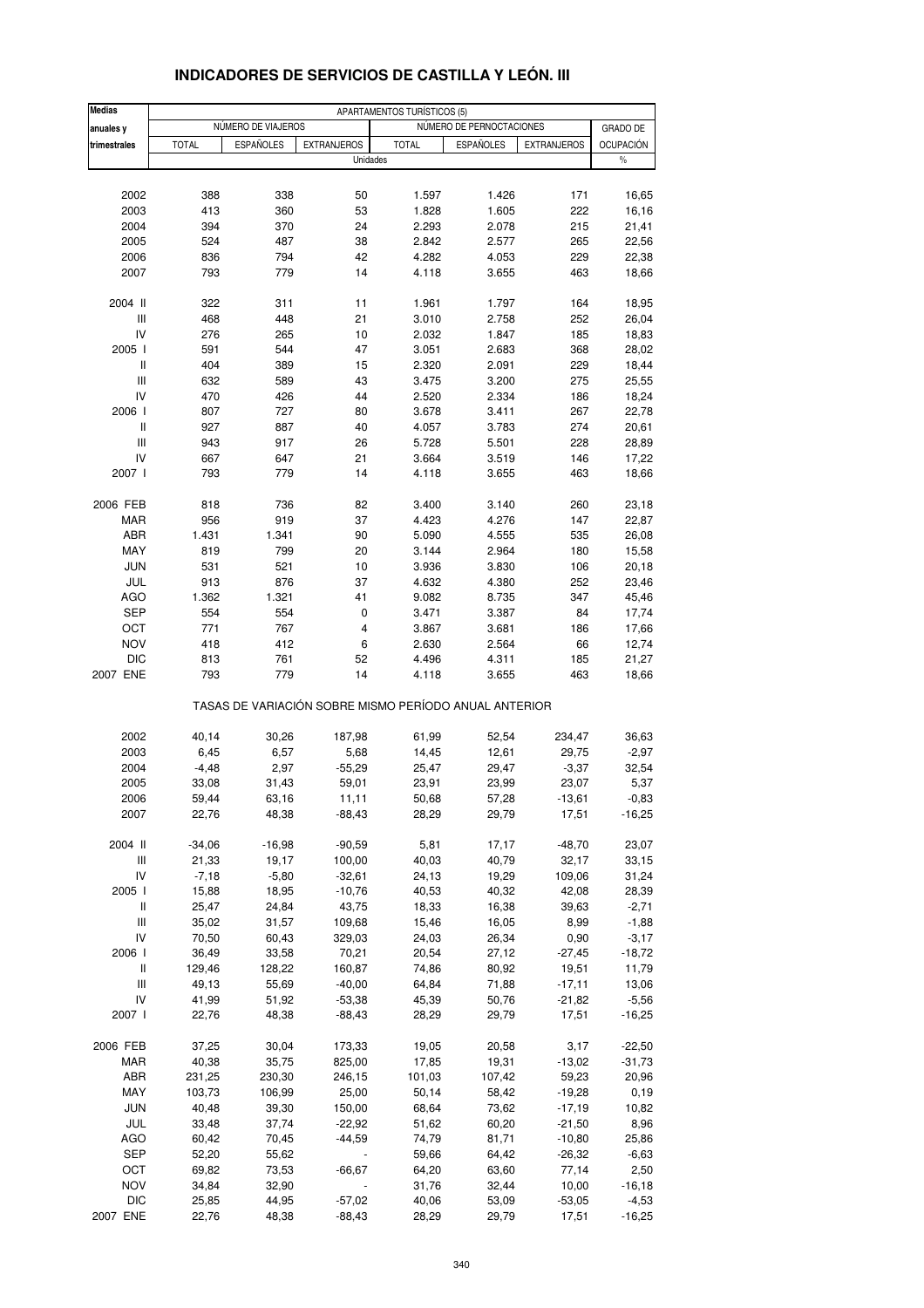| <b>Medias</b>                      | TRANSPORTE AÉREO DE PASAJEROS |                                                       |                  |                  |                   |                   |                 |  |
|------------------------------------|-------------------------------|-------------------------------------------------------|------------------|------------------|-------------------|-------------------|-----------------|--|
| anuales y                          | <b>TOTAL</b>                  |                                                       | <b>INTERIOR</b>  |                  |                   | INTERNACIONAL     |                 |  |
| trimestrales                       |                               | <b>TOTAL</b>                                          | <b>REGULAR</b>   | NO REGULAR       | <b>TOTAL</b>      | <b>REGULAR</b>    | NO REGULAR      |  |
|                                    |                               |                                                       |                  | Unidades         |                   |                   |                 |  |
|                                    |                               |                                                       |                  |                  |                   |                   |                 |  |
| 2002                               | 18.118                        | 14.066                                                | 10.274           | 3.792            | 4.052             | 2.915             | 1.137           |  |
| 2003                               | 21.361                        | 15.263                                                | 10.413           | 4.850            | 6.099             | 4.810             | 1.288           |  |
| 2004                               | 42.044                        | 18.940                                                | 13.307           | 5.633            | 23.104            | 21.831            | 1.273           |  |
| 2005                               | 44.823                        | 21.738                                                | 16.382           | 5.356            | 23.085            | 21.552            | 1.533           |  |
| 2006                               | 50.747                        | 27.722                                                | 21.538           | 6.184            | 23.025            | 21.092            | 1.933           |  |
| 2007                               | 37.276                        | 24.799                                                | 21.689           | 3.110            | 12.477            | 12.366            | 111             |  |
|                                    |                               |                                                       |                  |                  |                   |                   |                 |  |
| 2004 II<br>Ш                       | 45.463                        | 20.011                                                | 14.755           | 5.257            | 25.451            | 23.128            | 2.323           |  |
| IV                                 | 46.633<br>37.112              | 21.060<br>15.718                                      | 13.657<br>11.901 | 7.403<br>3.817   | 25.573<br>21.394  | 24.713<br>19.693  | 860<br>1.701    |  |
| 2005 l                             | 34.476                        | 15.381                                                | 11.447           | 3.934            | 19.095            | 18.323            | 772             |  |
| $\,$ $\,$ $\,$ $\,$                | 46.493                        | 21.543                                                | 16.893           | 4.650            | 24.951            | 22.400            | 2.550           |  |
| Ш                                  | 54.364                        | 29.242                                                | 20.911           | 8.331            | 25.122            | 23.648            | 1.474           |  |
| IV                                 | 43.959                        | 20.786                                                | 16.277           | 4.510            | 23.172            | 21.836            | 1.336           |  |
| 2006                               | 41.494                        | 21.877                                                | 16.116           | 5.761            | 19.617            | 19.366            | 251             |  |
| Ш                                  | 52.051                        | 25.621                                                | 19.609           | 6.013            | 26.430            | 23.377            | 3.053           |  |
| $\ensuremath{\mathsf{III}}\xspace$ | 60.748                        | 35.810                                                | 26.366           | 9.445            | 24.938            | 23.658            | 1.280           |  |
| IV                                 | 48.694                        | 27.580                                                | 24.061           | 3.519            | 21.113            | 17.967            | 3.146           |  |
| 2007 l                             | 37.276                        | 24.799                                                | 21.689           | 3.110            | 12.477            | 12.366            | 111             |  |
|                                    |                               |                                                       |                  |                  |                   |                   |                 |  |
| 2006 FEB                           | 38.217                        | 19.597                                                | 15.227           | 4.370            | 18.620            | 18.388            | 232             |  |
| MAR                                | 50.447                        | 27.706                                                | 19.783           | 7.923            | 22.741            | 22.380            | 361             |  |
| ABR<br>MAY                         | 51.503                        | 26.551                                                | 18.815           | 7.736            | 24.952            | 23.488            | 1.464<br>6.409  |  |
| <b>JUN</b>                         | 53.908<br>50.742              | 24.333<br>25.980                                      | 20.038<br>19.973 | 4.295<br>6.007   | 29.575<br>24.762  | 23.166<br>23.477  | 1.285           |  |
| JUL                                | 62.752                        | 37.343                                                | 25.835           | 11.508           | 25.409            | 24.220            | 1.189           |  |
| <b>AGO</b>                         | 62.391                        | 37.862                                                | 29.026           | 8.836            | 24.529            | 22.920            | 1.609           |  |
| <b>SEP</b>                         | 57.102                        | 32.226                                                | 24.236           | 7.990            | 24.876            | 23.834            | 1.042           |  |
| OCT                                | 57.202                        | 26.456                                                | 21.775           | 4.681            | 30.746            | 23.498            | 7.248           |  |
| <b>NOV</b>                         | 47.217                        | 29.971                                                | 26.326           | 3.645            | 17.246            | 15.977            | 1.269           |  |
| <b>DIC</b>                         | 41.662                        | 26.314                                                | 24.083           | 2.231            | 15.348            | 14.426            | 922             |  |
| 2007 ENE                           | 37.276                        | 24.799                                                | 21.689           | 3.110            | 12.477            | 12.366            | 111             |  |
|                                    |                               | TASAS DE VARIACIÓN SOBRE MISMO PERÍODO ANUAL ANTERIOR |                  |                  |                   |                   |                 |  |
| 2002                               | $-1,04$                       | $-5,36$                                               | $-14,65$         | 34,18            | 17,60             | 1,73              | 96,06           |  |
| 2003                               | 17,90                         | 8,51                                                  | 1,35             | 27,90            | 50,51             | 64,99             | 13,35           |  |
| 2004                               | 96,82                         | 24,09                                                 | 27,79            | 16,15            | 278,84            | 353,85            | $-1,18$         |  |
| 2005                               | 6,61                          | 14,77                                                 | 23,10            | $-4,90$          | $-0,08$           | $-1,28$           | 20,41           |  |
| 2006                               | 13,22                         | 27,53                                                 | 31,47            | 15,46            | $-0,26$           | -2,13             | 26,05           |  |
| 2007                               | 4,07                          | 35,31                                                 | 62,62            | $-37,69$         | $-28,66$          | $-28,64$          | $-30,63$        |  |
|                                    |                               |                                                       |                  |                  |                   |                   |                 |  |
| 2004 II                            | 133,55                        | 34,98                                                 | 39,36            | 24,05            | 448,44            | 539,14            | 127,30          |  |
| Ш<br>IV                            | 105,63                        | 17,20                                                 | 14,99            | 21,51            | 443,10            | 671,00            | $-42,82$        |  |
| 2005 l                             | 46,29<br>$-11,53$             | 6,11<br>$-18,92$                                      | 7,49<br>$-11,37$ | 2,00<br>$-35,01$ | 102,68<br>$-4,52$ | 116,48<br>$-7,41$ | 16,64<br>269,22 |  |
| Ш                                  | 2,27                          | 7,65                                                  | 14,49            | $-11,55$         | $-1,97$           | $-3,15$           | 9,79            |  |
| $\ensuremath{\mathsf{III}}\xspace$ | 16,58                         | 38,85                                                 | 53,11            | 12,55            | $-1,76$           | $-4,31$           | 71,50           |  |
| IV                                 | 18,45                         | 32,25                                                 | 36,77            | 18,16            | 8,31              | 10,88             | $-21,46$        |  |
| 2006                               | 20,36                         | 42,23                                                 | 40,79            | 46,44            | 2,74              | 5,69              | $-67,47$        |  |
| Ш                                  | 11,95                         | 18,93                                                 | 16,08            | 29,31            | 5,93              | 4,36              | 19,70           |  |
| Ш                                  | 11,74                         | 22,46                                                 | 26,09            | 13,36            | $-0,73$           | 0,04              | $-13,18$        |  |
| IV                                 | 10,77                         | 32,68                                                 | 47,83            | $-21,97$         | $-8,89$           | $-17,72$          | 135,50          |  |
| 2007 l                             | 4,07                          | 35,31                                                 | 62,62            | $-37,69$         | $-28,66$          | $-28,64$          | $-30,63$        |  |
| 2006 FEB                           | 9,70                          | 32,26                                                 | 31,18            | 36,18            | $-6,99$           | $-7,34$           | 31,82           |  |
| MAR                                | 7,33                          | 29,44                                                 | 34,14            | 19,02            | $-11,15$          | $-4,99$           | $-82,30$        |  |
| ABR                                | 9,86                          | 8,81                                                  | $-1,13$          | 44,06            | 11,00             | 6,23              | 295,68          |  |
| MAY                                | 11,52                         | 15,63                                                 | 18,96            | 2,31             | 8,35              | 4,86              | 23,16           |  |
| <b>JUN</b>                         | 14,65                         | 35,43                                                 | 34,93            | 37,11            | $-1,25$           | 2,08              | $-38,13$        |  |
| JUL                                | 20,31                         | 32,33                                                 | 28,02            | 43,15            | 6,15              | 4,58              | 52,63           |  |
| <b>AGO</b>                         | 8,43                          | 17,32                                                 | 33,73            | $-16,38$         | $-2,92$           | $-2,97$           | $-2,13$         |  |
| SEP                                | 6,94                          | 18,33                                                 | 16,26            | 25,08            | $-4,92$           | $-1,36$           | $-47,90$        |  |
| OCT                                | 16,52                         | 14,51                                                 | 27,80            | $-22,82$         | 18,31             | 2,59              | 135,02          |  |
| <b>NOV</b>                         | 11,20                         | 43,60                                                 | 55,57            | $-7,70$          | $-20,12$          | $-25,24$          | 476,82          |  |
| <b>DIC</b>                         | 3,32                          | 43,13                                                 | 61,96            | $-36,53$         | $-30,04$          | $-32,06$          | 30,97           |  |
| 2007 ENE                           | 4,07                          | 35,31                                                 | 62,62            | $-37,69$         | $-28,66$          | $-28,64$          | $-30,63$        |  |

## **INDICADORES DE SERVICIOS DE CASTILLA Y LEÓN. IV**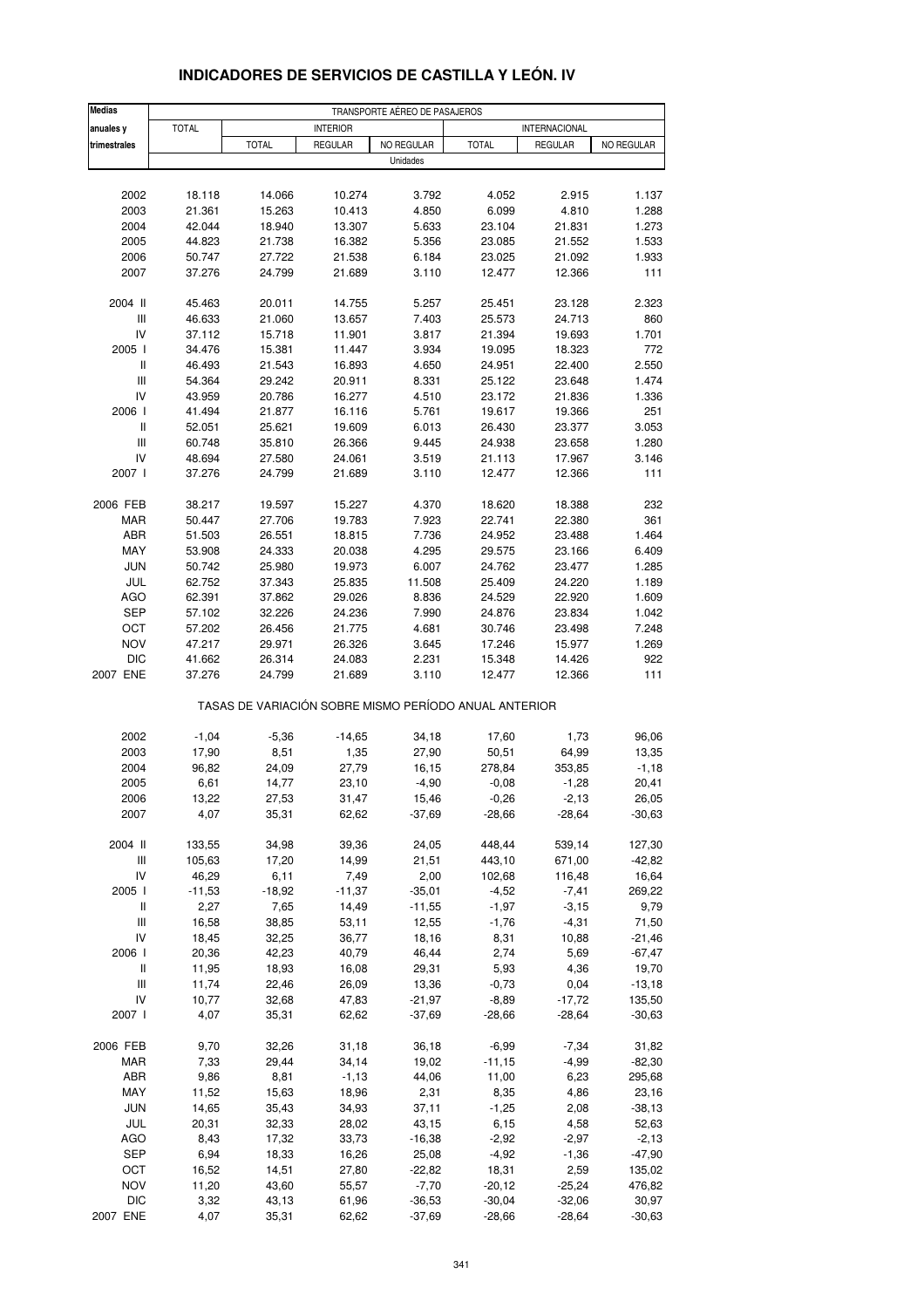| <b>Medias</b> |                  |                 | CONSUMO         |                                                       |                  |
|---------------|------------------|-----------------|-----------------|-------------------------------------------------------|------------------|
| anuales y     | IPI. INE         | <b>GASOLINA</b> | MATRICULACIÓN   | E. ELÉCTRICA                                          | ÍNDICE           |
| trimestrales  | <b>B.CONSUMO</b> | <b>AUTO</b>     | <b>TURISMOS</b> | USOS DOMEST.                                          | COMERC. MENOR    |
|               | <b>Base 2000</b> | Toneladas       | Unidades        | Gwh                                                   | <b>Base 2005</b> |
|               |                  |                 |                 |                                                       |                  |
| 2002          | 116,9            | 41.382          | 4.792           | 254,918                                               | 88,89            |
| 2003          | 125,2            | 41.247          | 5.137           | 262,992                                               | 91,01            |
| 2004          | 129,8            | 40.376          | 5.667           | 276,478                                               | 95,67            |
| 2005          | 132,3            | 37.770          | 5.686           | 268,033                                               | 100,00           |
| 2006          | 125,1            | 36.563          | 5.586           | 284,559                                               | 104,29           |
| 2007          | 125,6            |                 | 5.323           |                                                       | 109,19           |
|               |                  |                 |                 |                                                       |                  |
| 2004 II       | 126,5            | 40.315          | 5.835           | 274,900                                               | 94,12            |
| Ш             | 117,9            | 48.215          | 5.561           | 227,270                                               | 97,03            |
| IV            | 153,3            | 38.164          | 5.833           | 259,133                                               | 101,80           |
| 2005 l        | 120,3            | 32.470          | 5.562           | 361,989                                               | 93,60            |
| Ш             | 124,6            | 37.083          | 5.933           | 272,809                                               | 98,90            |
| Ш             | 124,5            | 46.617          | 5.499           | 230,627                                               | 101,48           |
| IV            | 159,7            | 34.907          | 5.751           | 206,708                                               | 106,03           |
| 2006          | 122,5            | 31.436          | 5.559           | 364,896                                               | 97,42            |
| Ш             | 118,7            | 37.574          | 5.829           | 270,540                                               | 101,50           |
| Ш             | 115,9            | 42.521          | 5.233           | 233,927                                               | 107,21           |
| IV            | 143,3            | 34.720          | 5.722           | 268,874                                               | 111,04           |
| 2007 l        | 125,6            |                 | 5.323           |                                                       | 109,19           |
|               |                  |                 |                 |                                                       |                  |
| 2006 MAR      | 129,5            | 33.699          | 6.263           | 396,031                                               | 99,09            |
| ABR           | 97,0             | 39.476          | 5.037           | 260,448                                               | 97,53            |
| MAY           | 131,5            | 36.953          | 6.206           | 312,571                                               | 104,34           |
| <b>JUN</b>    | 127,5            | 36.294          | 6.243           | 238,600                                               | 102,63           |
| JUL           | 117,7            | 41.544          | 6.162           | 228,643                                               | 107,92           |
| <b>AGO</b>    | 109,1            | 49.030          | 4.920           | 235,809                                               | 111,43           |
| SEP           | 120,8            | 36.990          | 4.617           | 237,329                                               | 102,29           |
| OCT           | 139,2            | 36.192          | 5.583           | 249,186                                               | 104,96           |
| <b>NOV</b>    | 152,0            | 31.723          | 5.653           | 278,004                                               | 102,59           |
| DIC           | 138,8            | 36.246          | 5.929           | 279,431                                               | 125,57           |
| 2007 ENE      | 125,6            |                 | 5.489           |                                                       | 109,19           |
| FEB           |                  |                 | 5.156           |                                                       |                  |
|               |                  |                 |                 | TASAS DE VARIACIÓN SOBRE MISMO PERÍODO ANUAL ANTERIOR |                  |
|               |                  |                 |                 |                                                       |                  |
| 2002          |                  | $-4,87$         | $-10,19$        | 3,88                                                  |                  |
| 2003          | 7,10             | $-0,33$         | 7,19            | 3,17                                                  | 2,38             |
| 2004          | 3,72             | $-2,11$         | 10,32           | 5,13                                                  | 5,12             |
| 2005          | 1,91             | $-6,46$         | 0,34            | $-3,05$                                               | 4,53             |
| 2006          | -5,44            | $-3,19$         | $-1,77$         | 6,17                                                  | 4,29             |
| 2007          | 5,72             |                 | 2,22            |                                                       | 4,95             |
| 2004 II       | 3,24             | $-4,21$         | 15,42           | 10,77                                                 | 4,52             |
| Ш             | 5,02             | $-4,18$         | 6,52            | 2,18                                                  | 4,57             |
| IV            | 0,20             | $-2,58$         | 1,96            | 6,78                                                  | 5,08             |
| 2005 l        | $-1,01$          | $-6,73$         | 2,28            | 5,04                                                  | 4,32             |
| Ш             | $-1,55$          | $-8,02$         | 1,67            | $-0,76$                                               | 5,07             |
| Ш             | 5,66             | $-3,31$         | $-1,10$         | 1,48                                                  | 4,59             |
| IV            | 4,20             | $-8,53$         | $-1,42$         | $-20,23$                                              | 4,15             |
| 2006 l        | 1,83             | $-3,19$         | $-0,05$         | 0,80                                                  | 4,08             |
| Ш             | $-4,74$          | 1,32            | $-1,75$         | $-0,83$                                               | 2,63             |
| Ш             | $-6,96$          | $-8,79$         | $-4,84$         | 1,43                                                  | 5,65             |
| IV            | $-10,27$         | $-0.54$         | $-0,50$         | 30,07                                                 | 4,73             |
| 2007 l        | 5,72             |                 | 2,22            |                                                       | 4,95             |
|               |                  |                 |                 |                                                       |                  |
| 2006 MAR      | 2,05             | $-8,71$         | 4,93            | 7,55                                                  | 2,45             |
| ABR           | $-19,10$         | 10,83           | $-13,08$        | $-12,46$                                              | $-0,49$          |
| MAY           | 3,06             | $-0,92$         | 7,69            | 13,52                                                 | 5,47             |
| JUN           | 1,03             | $-5,32$         | 0,05            | $-2,84$                                               | 2,89             |
| JUL           | $-4,39$          | $-15,74$        | $-7,96$         | 1,14                                                  | 5,03             |
| <b>AGO</b>    | 1,30             | $-6,46$         | 1,42            | 4,35                                                  | 6,25             |
| <b>SEP</b>    | $-15,41$         | $-2,99$         | $-6,76$         | $-1,05$                                               | 5,66             |
| OCT           | $-1,83$          | 1,22            | 8,75            | 13,24                                                 | 5,42             |
| <b>NOV</b>    | $-8,54$          | $-2,07$         | $-2,94$         | $-5,82$                                               | 5,84             |
| <b>DIC</b>    | $-18,93$         | $-0,89$         | $-5,80$         | 166,38                                                | 3,28             |
| 2007 ENE      | 5,72             |                 | 9,54            |                                                       | 4,95             |
| FEB           | $\blacksquare$   |                 | $-4,57$         |                                                       |                  |

## **INDICADORES DE DEMANDA DE CASTILLA Y LEÓN. I**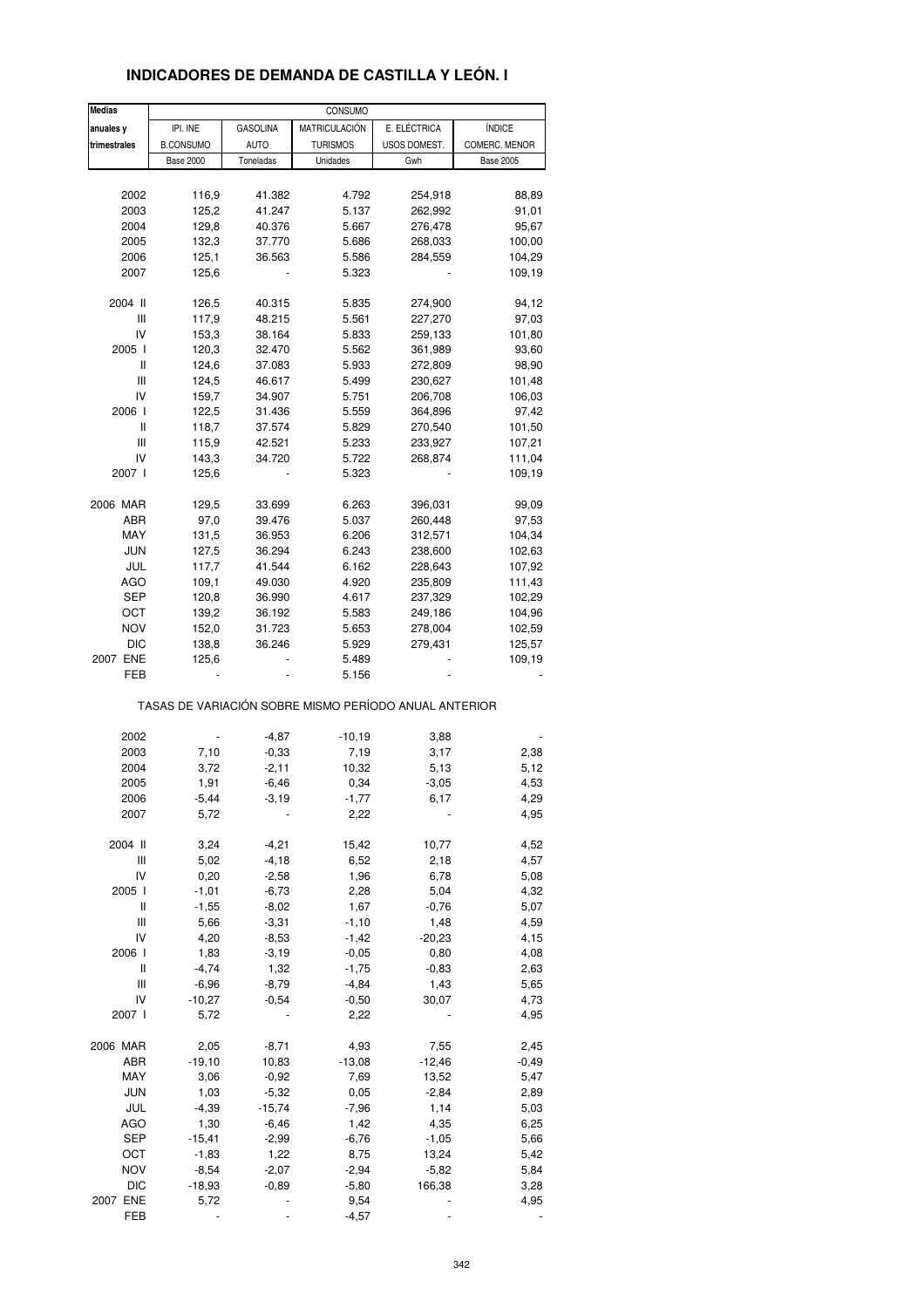| <b>Medias</b> |                  |                       |                | <b>INVERSION</b>       |                                                       |
|---------------|------------------|-----------------------|----------------|------------------------|-------------------------------------------------------|
| anuales y     |                  | IPI. INE              |                | <b>MATRICULACIÓN</b>   | <b>INSCRIPCIÓN</b>                                    |
| trimestrales  | <b>B. EQUIPO</b> | <b>B. INTERMEDIOS</b> | <b>ENERGÍA</b> | <b>VEHÍCULOS CARGA</b> | MAQUINARIA AGRICOLA                                   |
|               |                  | <b>Base 2000</b>      |                |                        | Unidades                                              |
|               |                  |                       |                |                        |                                                       |
|               |                  |                       |                |                        |                                                       |
| 2002          | 112,5            | 102,5                 | 100,4          | 1.062                  | 201                                                   |
| 2003          | 106,6            | 106,6                 | 114,2          | 1.156                  | 214                                                   |
| 2004          | 103,0            | 111,9                 | 112,1          | 1.316                  | 226                                                   |
| 2005          | 98,2             | 128,1                 | 96,8           | 1.469                  | 177                                                   |
| 2006          | 91,4             | 112,4                 | 98,5           | 1.445                  | 176                                                   |
|               |                  |                       |                |                        |                                                       |
| 2007          | 88,3             | 114,4                 | 90,8           | 1.405                  | 112                                                   |
| 2004 II       | 110,2            | 117,8                 | 105,2          | 1.347                  | 271                                                   |
| Ш             | 95,8             | 107,7                 | 103,2          | 1.182                  | 212                                                   |
|               |                  |                       |                |                        |                                                       |
| IV            | 100,4            | 111,7                 | 111,5          | 1.396                  | 228                                                   |
| 2005 l        | 97,5             | 109,4                 | 96,1           | 1.479                  | 171                                                   |
| Ш             | 110,6            | 120,0                 | 94,0           | 1.559                  | 214                                                   |
| Ш             | 84,9             | 123,4                 | 96,3           | 1.296                  | 142                                                   |
| IV            | 99,9             | 159,6                 | 100,8          | 1.544                  | 179                                                   |
| 2006          | 99,6             | 112,7                 | 100,9          | 1.444                  | 151                                                   |
|               |                  |                       |                |                        |                                                       |
| Ш             | 103,4            | 117,4                 | 97,1           | 1.526                  | 228                                                   |
| Ш             | 74,6             | 104,2                 | 91,8           | 1.337                  | 155                                                   |
| IV            | 88,0             | 115,4                 | 104,2          | 1.473                  | 169                                                   |
| 2007          | 88,3             | 114,4                 | 90,8           | 1.405                  | 112                                                   |
|               |                  |                       |                |                        |                                                       |
| 2006 MAR      | 107,7            | 121,2                 | 103,6          | 1.781                  | 214                                                   |
| ABR           | 93,1             | 107,4                 | 88,6           | 1.426                  | 162                                                   |
| MAY           | 111,3            | 123,3                 | 102,6          | 1.607                  | 230                                                   |
| <b>JUN</b>    | 105,7            | 121,5                 | 100,1          | 1.544                  | 292                                                   |
|               |                  |                       |                |                        |                                                       |
| JUL           | 82,8             | 117,5                 | 98,8           | 1.503                  | 176                                                   |
| <b>AGO</b>    | 48,0             | 81,0                  | 87,0           | 1.285                  | 129                                                   |
| SEP           | 92,9             | 114,2                 | 89,7           | 1.224                  | 160                                                   |
| OCT           | 91,3             | 124,4                 | 93,6           | 1.425                  | 186                                                   |
| <b>NOV</b>    | 101,6            | 124,4                 | 99,9           | 1.615                  | 138                                                   |
|               |                  |                       |                |                        |                                                       |
| <b>DIC</b>    | 71,0             | 97,5                  | 119,1          | 1.379                  | 183                                                   |
| 2007 ENE      | 88,3             | 114,4                 | 90,8           | 1.470                  | 112                                                   |
| FEB           |                  |                       |                | 1.339                  |                                                       |
|               |                  |                       |                |                        | TASAS DE VARIACIÓN SOBRE MISMO PERÍODO ANUAL ANTERIOR |
|               |                  |                       |                |                        |                                                       |
| 2002          |                  |                       |                | 2,53                   | $-5,15$                                               |
| 2003          | $-5,32$          | 3,99                  | 13,74          | 8,85                   | 6,13                                                  |
| 2004          | $-3,32$          | 4,97                  | $-1,83$        | 13,86                  | 5,93                                                  |
| 2005          | $-4,64$          | 14,47                 | $-13,66$       | 11,64                  | $-21,99$                                              |
|               |                  |                       |                |                        |                                                       |
| 2006          | $-6,97$          | $-12,23$              | 1,76           | $-1,66$                | $-0,42$                                               |
| 2007          | $-10,72$         | 7,02                  | $-11,67$       | 10,07                  | $-9,68$                                               |
|               |                  |                       |                |                        |                                                       |
| 2004 II       | $-2,25$          | 6,51                  | $-6,16$        | 15,26                  | 23,00                                                 |
| Ш             | 4,17             | 7,48                  | $-1,93$        | 7,88                   | 22,50                                                 |
| IV            | $-13,94$         | 4,43                  | $-1,65$        | 14,02                  | $-15,16$                                              |
| 2005 l        | $-7,67$          | $-0,94$               | $-25,27$       | 10,45                  | $-12,03$                                              |
| Ш             | 0,33             | 1,87                  | $-10,65$       | 15,69                  | $-20,91$                                              |
| Ш             | $-11,34$         | 14,57                 | $-6,62$        | 9,64                   | $-33,12$                                              |
|               |                  |                       |                |                        |                                                       |
| IV            | $-0,53$          | 42,90                 | $-9,63$        | 10,55                  | $-21,38$                                              |
| 2006          | 2,19             | 2,99                  | 4,99           | $-2,37$                | $-11,52$                                              |
| Ш             | $-6,54$          | $-2,19$               | 3,30           | $-2,12$                | 6,38                                                  |
| Ш             | $-12,21$         | $-15,55$              | $-4,67$        | 3,19                   | 9,15                                                  |
| IV            | $-11,95$         | $-27,66$              | 3,41           | $-4,58$                | $-5,59$                                               |
| 2007          | $-10,72$         | 7,02                  | $-11,67$       | 10,07                  | $-9,68$                                               |
|               |                  |                       |                |                        |                                                       |
| 2006 MAR      | $-0,37$          | 5,03                  | 16,01          | 8,60                   | 4,90                                                  |
| ABR           | $-14,74$         | $-8,36$               | $-5,94$        | $-10,20$               | $-12,43$                                              |
|               |                  |                       |                |                        |                                                       |
| MAY           | $-3,30$          | 3,79                  | 12,62          | 4,28                   | 9,52                                                  |
| <b>JUN</b>    | $-1,67$          | $-2,10$               | 3,52           | $-0,19$                | 17,74                                                 |
| JUL           | $-9,71$          | 5,48                  | $-1,40$        | $-0,79$                | 6,02                                                  |
| AGO           | $-3,03$          | $-22,64$              | $-7,94$        | 6,91                   | 17,27                                                 |
| SEP           | $-18,22$         | $-25,94$              | $-4,88$        | 4,53                   | 6,67                                                  |
|               |                  |                       |                |                        |                                                       |
| OCT           | $-11,96$         | $-21,22$              | 7,46           | 7,87                   | $-13,89$                                              |
| <b>NOV</b>    | $-10,72$         | $-23,59$              | $-1,38$        | 0, 19                  | $-8,00$                                               |
| <b>DIC</b>    | $-13,63$         | $-38,29$              | 4,57           | $-18,79$               | 7,02                                                  |
| 2007 ENE      | $-10,72$         | 7,02                  | $-11,67$       | 21,39                  | $-9,68$                                               |

## **INDICADORES DE DEMANDA DE CASTILLA Y LEÓN II**

FEB - - - -0,15 -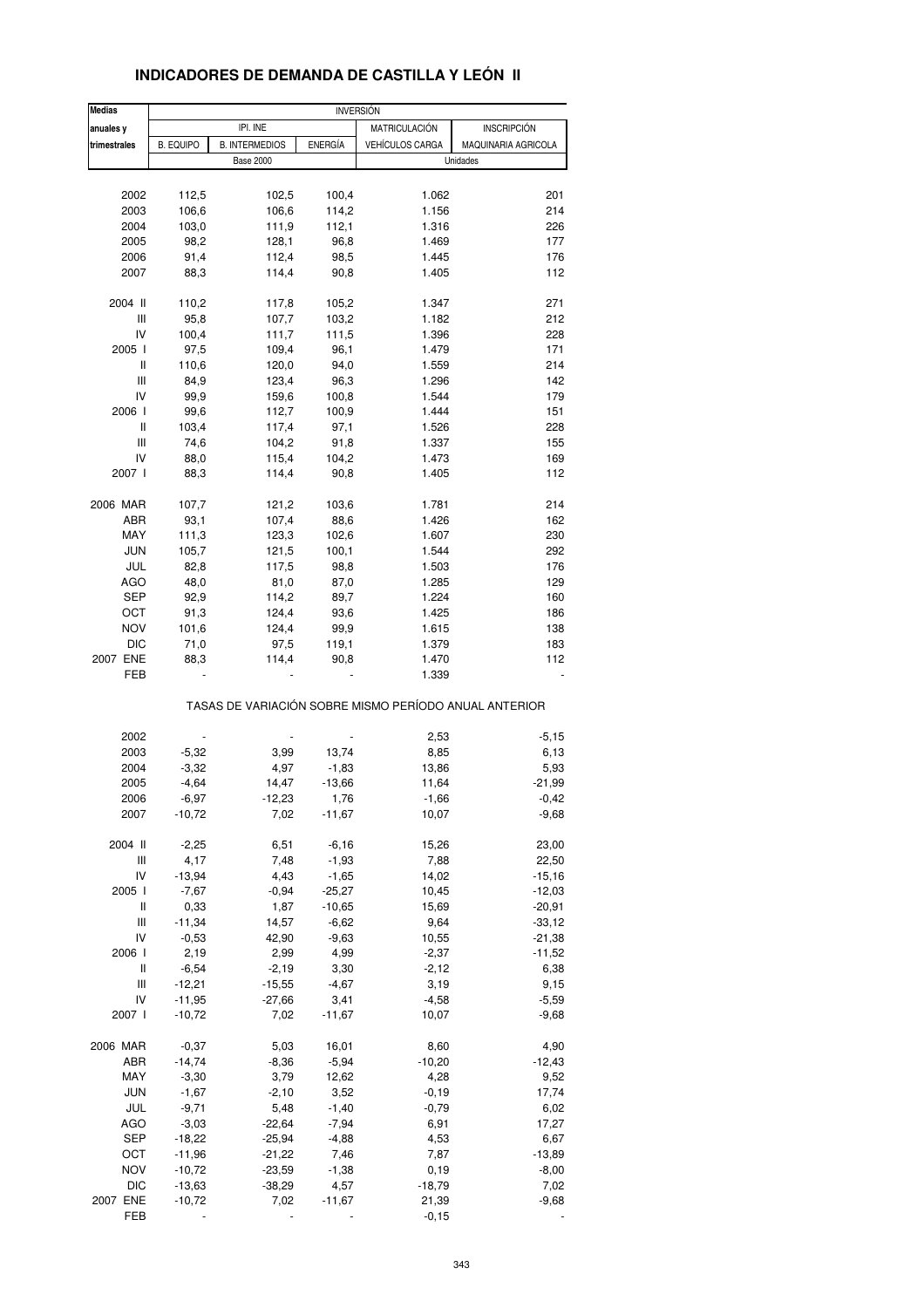## **INDICADORES DEL MERCADO DE TRABAJO DE CASTILLA Y LEÓN. I**

| <b>Medias</b>                      |                        | POBLACIÓN ACTIVA (9) |                    |                    |                                                       | POBLACIÓN OCUPADA (9) |                    |                    |
|------------------------------------|------------------------|----------------------|--------------------|--------------------|-------------------------------------------------------|-----------------------|--------------------|--------------------|
| anuales y                          |                        |                      |                    |                    |                                                       |                       |                    |                    |
| trimestrales                       | <b>TOTAL</b>           | VARONES              | <b>MUJERES</b>     | <b>TOTAL</b>       | AGRICULT.                                             | <b>INDUSTRIA</b>      | CONSTRUC.          | <b>SERVICIOS</b>   |
|                                    |                        |                      |                    | Miles de personas  |                                                       |                       |                    |                    |
|                                    |                        |                      |                    |                    |                                                       |                       |                    |                    |
| 2001                               | 1.003,788              | 630,438              | 373,350            | 902,880            | 90,800                                                | 177,553               | 110,073            | 524,460            |
| 2002                               | 1.029,498              | 638,865              | 390,635            | 921,633            | 86,465                                                | 170,798               | 114,063            | 550,308            |
| 2003                               | 1.053,790              | 644,935              | 408,858            | 937,143            | 85,793                                                | 179,173               | 117,235            | 554,943            |
| 2004                               | 1.074,178              | 653,678              | 420,500            | 959,450            | 79,123                                                | 186,038               | 121,700            | 572,590            |
| 2005                               | 1.120,450              | 674,250              | 446,225            | 1.022,725          | 86,450                                                | 189,250               | 130,850            | 616,125            |
| 2006                               | 1.137,950              | 674,350              | 463,600            | 1.045,600          | 84,700                                                | 185,925               | 136,475            | 638,525            |
|                                    |                        |                      |                    |                    |                                                       |                       |                    |                    |
| 2004 l<br>$\, \parallel$           | 1.051,070              | 643,240              | 407,830<br>416,450 | 929,890            | 82,180                                                | 181,450<br>182,040    | 118,210            | 548,040            |
| Ш                                  | 1.064,350<br>1.089,060 | 647,900<br>662,100   | 426,960            | 948,060<br>982,750 | 78,500<br>79,420                                      | 189,300               | 122,680<br>123,600 | 564,840<br>590,440 |
| IV                                 | 1.092,230              | 661,470              | 430,760            | 977,100            | 76,390                                                | 191,360               | 122,310            | 587,040            |
| 2005 l                             | 1.103,300              | 665,800              | 437,400            | 991,700            | 84,100                                                | 189,600               | 127,500            | 590,400            |
| $\, \parallel$                     | 1.115,200              | 673,400              | 441,800            | 1.018,900          | 86,100                                                | 189,900               | 132,300            | 610,500            |
| III                                | 1.135,300              | 683,700              | 451,700            | 1.048,600          | 87,400                                                | 194,500               | 131,000            | 635,700            |
| IV                                 | 1.128,000              | 674,100              | 454,000            | 1.031,700          | 88,200                                                | 183,000               | 132,600            | 627,900            |
| 2006                               | 1.122,800              | 669,000              | 453,800            | 1.020,000          | 85,900                                                | 181,600               | 132,300            | 620,200            |
| $\mathsf{I}$                       | 1.133,100              | 674,300              | 458,900            | 1.038,400          | 86,200                                                | 185,000               | 137,600            | 629,600            |
| Ш                                  | 1.149,800              | 681,400              | 468,300            | 1.063,500          | 85,700                                                | 188,600               | 137,000            | 652,200            |
| IV                                 | 1.146,100              | 672,700              | 473,400            | 1.060,500          | 81,000                                                | 188,500               | 139,000            | 652,100            |
|                                    |                        |                      |                    |                    |                                                       |                       |                    |                    |
| 2006 ENE                           |                        |                      |                    |                    |                                                       |                       |                    |                    |
| FEB                                |                        |                      |                    |                    |                                                       |                       |                    |                    |
| <b>MAR</b>                         |                        |                      |                    |                    |                                                       |                       |                    |                    |
| <b>ABR</b>                         |                        |                      |                    |                    |                                                       |                       |                    |                    |
| MAY                                |                        |                      |                    |                    |                                                       |                       |                    |                    |
| JUN                                |                        |                      |                    |                    |                                                       |                       |                    |                    |
| JUL                                |                        |                      |                    |                    |                                                       |                       |                    |                    |
| <b>AGO</b>                         |                        |                      |                    |                    |                                                       |                       |                    |                    |
| <b>SEP</b>                         |                        |                      |                    |                    |                                                       |                       |                    |                    |
| ОСТ                                |                        |                      |                    |                    |                                                       |                       |                    |                    |
| <b>NOV</b>                         |                        |                      |                    |                    |                                                       |                       |                    |                    |
| <b>DIC</b>                         |                        |                      |                    |                    |                                                       |                       |                    |                    |
|                                    |                        |                      |                    |                    | TASAS DE VARIACIÓN SOBRE MISMO PERÍODO ANUAL ANTERIOR |                       |                    |                    |
|                                    |                        |                      |                    |                    |                                                       |                       |                    |                    |
| 2001                               | $-2,13$                | $-0,87$              | $-4,20$            | 2,05               | 2,35                                                  | 2,58                  | 3,67               | 1,49               |
| 2002                               | 2,56                   | 1,34                 | 4,63               | 2,08               | $-4,77$                                               | $-3,80$               | 3,62               | 4,93               |
| 2003                               | 2,36                   | 0,95                 | 4,66               | 1,68               | $-0,78$                                               | 4,90                  | 2,78               | 0,84               |
| 2004                               | 1,93                   | 1,36                 | 2,85               | 2,38               | $-7,77$                                               | 3,83                  | 3,81               | 3,18               |
| 2005                               | 4,31                   | 3,15                 | 6,12               | 6,59               | 9,26                                                  | 1,73                  | 7,52               | 7,60               |
| 2006                               | 1,56                   | 0,01                 | 3,89               | 2,24               | $-2,02$                                               | $-1,76$               | 4,30               | 3,64               |
|                                    |                        |                      |                    |                    |                                                       |                       |                    |                    |
| 2004 l                             | 0,37                   | $-0,16$              | 1,21               | 0,02               | $-2,60$                                               | 2,33                  | 1,49               | $-0,64$            |
| $\, \parallel$                     | 1,18                   | 0,92                 | 1,59               | 1,49               | $-10,31$                                              | 2,64                  | 2,94               | 2,69               |
| Ш                                  | 2,69                   | 1,73                 | 4,22               | 3,94               | $-8,37$                                               | 4,78                  | 4,54               | 5,45               |
| IV                                 | 3,48                   | 2,94                 | 4,33               | 4,03               | $-9,72$                                               | 5,52                  | 6,31               | 5,16               |
| 2005 l                             | 4,97                   | 3,51                 | 7,25               | 6,65               | 2,34                                                  | 4,49                  | 7,86               | 7,73               |
| $\, \parallel$                     | 4,78                   | 3,94                 | 6,09               | 7,47               | 9,68                                                  | 4,32                  | 7,84               | 8,08               |
| $\ensuremath{\mathsf{III}}\xspace$ | 4,25                   | 3,26                 | 5,79               | 6,70               | 10,05                                                 | 2,75                  | 5,99               | 7,67               |
| IV                                 | 3,27                   | 1,91                 | 5,40               | 5,59               | 15,46                                                 | $-4,37$               | 8,41               | 6,96               |
| 2006                               | 1,77                   | 0,48                 | 3,75               | 2,85               | 2,14                                                  | $-4,22$               | 3,76               | 5,05               |
| $\, \parallel$                     | 1,61                   | 0, 13                | 3,87               | 1,91               | 0,12                                                  | $-2,58$               | 4,01               | 3,13               |
| $\ensuremath{\mathsf{III}}\xspace$ | 1,28                   | $-0,34$              | 3,68               | 1,42               | $-1,95$                                               | $-3,03$               | 4,58               | 2,60               |
| IV                                 | 1,60                   | $-0,21$              | 4,27               | 2,79               | $-8,16$                                               | 3,01                  | 4,83               | 3,85               |
| 2006 ENE                           |                        |                      |                    |                    |                                                       |                       |                    |                    |
| FEB                                |                        |                      |                    |                    |                                                       |                       |                    |                    |
|                                    |                        |                      |                    |                    |                                                       |                       |                    |                    |
| MAR<br>ABR                         |                        |                      |                    |                    |                                                       |                       |                    |                    |
| MAY                                |                        |                      |                    |                    |                                                       |                       |                    |                    |
| <b>JUN</b>                         |                        |                      |                    |                    |                                                       |                       |                    |                    |
| JUL                                |                        |                      |                    |                    |                                                       |                       |                    |                    |
| <b>AGO</b>                         |                        |                      |                    |                    |                                                       |                       |                    |                    |
| <b>SEP</b>                         |                        |                      |                    |                    |                                                       |                       |                    |                    |
| OCT                                |                        |                      |                    |                    |                                                       |                       |                    |                    |
| <b>NOV</b>                         |                        |                      |                    |                    |                                                       |                       |                    |                    |
| <b>DIC</b>                         |                        |                      |                    |                    |                                                       |                       |                    |                    |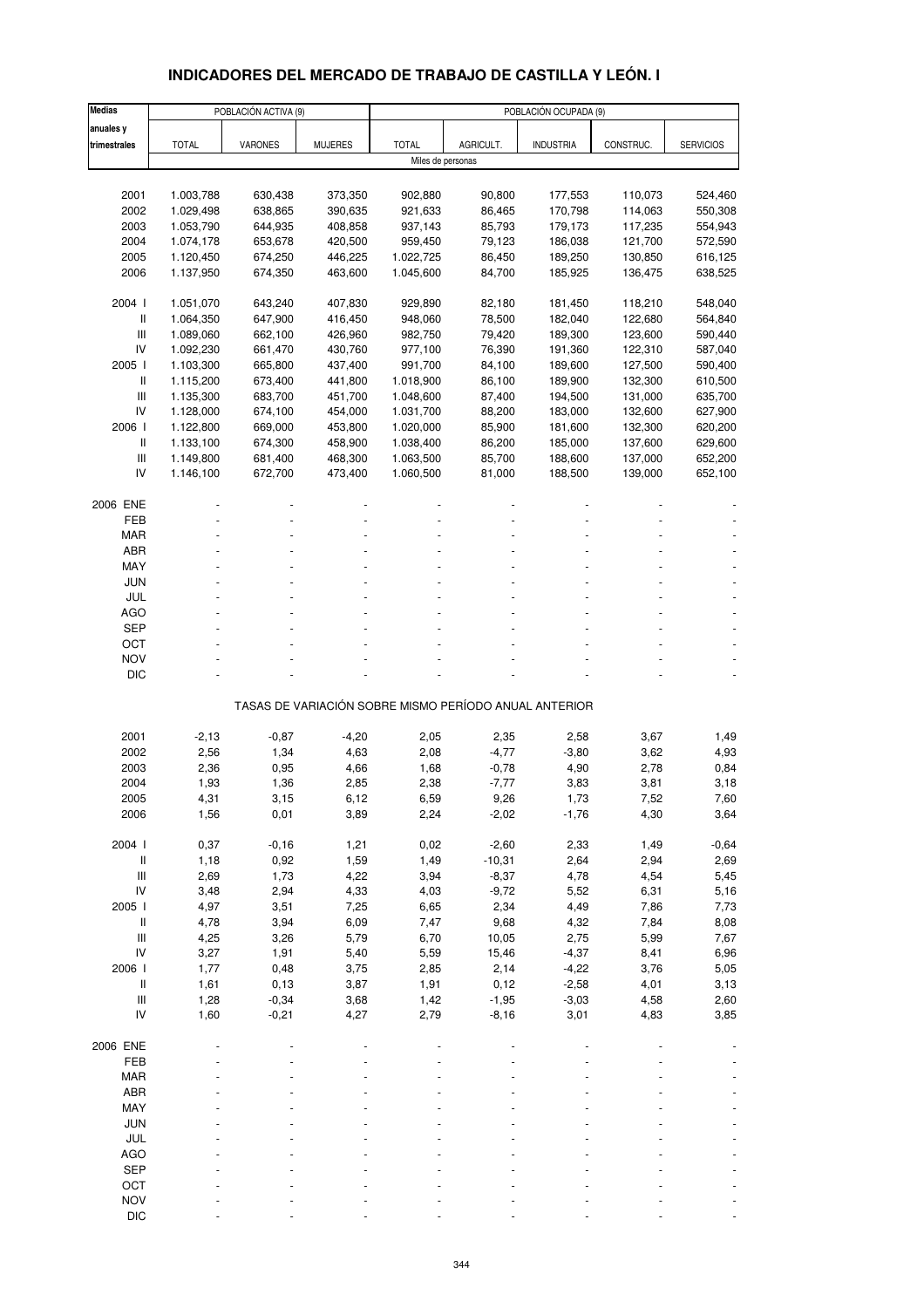## **INDICADORES DEL MERCADO DE TRABAJO DE CASTILLA Y LEÓN. II**

| <b>Medias</b>                                         |                    |                  | POBLACIÓN ASALARIADA (9) |           |                    |  |  |  |  |
|-------------------------------------------------------|--------------------|------------------|--------------------------|-----------|--------------------|--|--|--|--|
| anuales y<br>trimestrales                             | <b>TOTAL</b>       | AGRICULT.        | <b>INDUSTRIA</b>         | CONSTRUC. | <b>SERVICIOS</b>   |  |  |  |  |
|                                                       |                    |                  | Miles de Personas        |           |                    |  |  |  |  |
| 2001                                                  | 659,168            | 16,408           | 154,243                  | 82,260    | 406,258            |  |  |  |  |
|                                                       |                    |                  |                          | 86,870    |                    |  |  |  |  |
| 2002<br>2003                                          | 687,853<br>709,060 | 16,773<br>18,638 | 149,943                  | 87,690    | 434,268<br>444,318 |  |  |  |  |
| 2004                                                  |                    | 15,578           | 158,415                  | 93,133    |                    |  |  |  |  |
| 2005                                                  | 721,808<br>792,550 | 16,950           | 161,263                  | 101,700   | 451,835            |  |  |  |  |
| 2006                                                  |                    |                  | 164,875                  |           | 509,025            |  |  |  |  |
|                                                       | 817,625            | 19,975           | 162,625                  | 105,450   | 529,575            |  |  |  |  |
| 2004 l                                                | 695,330            | 15,880           | 158,390                  | 88,260    | 432,800            |  |  |  |  |
| Ш                                                     | 704,550            | 14,000           | 157,110                  | 93,470    | 439,970            |  |  |  |  |
| Ш                                                     | 743,690            | 15,780           | 163,400                  | 95,950    | 468,560            |  |  |  |  |
| IV                                                    | 743,660            | 16,650           | 166,150                  | 94,850    | 466,010            |  |  |  |  |
| 2005 l                                                | 754,400            | 13,800           | 164,900                  | 95,900    | 479,800            |  |  |  |  |
| Ш                                                     | 784,600            | 17,700           | 164,400                  | 101,600   | 500,900            |  |  |  |  |
| Ш                                                     | 820,100            | 17,600           | 170,800                  | 103,300   | 528,400            |  |  |  |  |
| IV                                                    | 811,100            | 18,700           | 159,400                  | 106,000   | 527,000            |  |  |  |  |
| 2006                                                  | 792,500            | 17,100           | 157,100                  | 102,700   | 515,600            |  |  |  |  |
| Ш                                                     | 808,600            | 19,600           | 162,700                  | 107,400   | 518,900            |  |  |  |  |
| Ш                                                     | 840,200            | 22,100           | 166,100                  | 105,800   | 546,200            |  |  |  |  |
| IV                                                    | 829,200            | 21,100           | 164,600                  | 105,900   | 537,600            |  |  |  |  |
|                                                       |                    |                  |                          |           |                    |  |  |  |  |
| 2006 ENE                                              |                    |                  |                          |           |                    |  |  |  |  |
| FEB                                                   |                    |                  |                          |           |                    |  |  |  |  |
| MAR                                                   |                    |                  |                          |           |                    |  |  |  |  |
| ABR                                                   |                    |                  |                          |           |                    |  |  |  |  |
| MAY                                                   |                    |                  |                          |           |                    |  |  |  |  |
| <b>JUN</b>                                            |                    |                  |                          |           |                    |  |  |  |  |
| JUL                                                   |                    |                  |                          |           |                    |  |  |  |  |
| AGO                                                   |                    |                  |                          |           |                    |  |  |  |  |
| SEP                                                   |                    |                  |                          |           |                    |  |  |  |  |
| ост                                                   |                    |                  |                          |           |                    |  |  |  |  |
| <b>NOV</b>                                            |                    |                  |                          |           |                    |  |  |  |  |
| DIC                                                   |                    |                  |                          |           |                    |  |  |  |  |
| TASAS DE VARIACIÓN SOBRE MISMO PERÍODO ANUAL ANTERIOR |                    |                  |                          |           |                    |  |  |  |  |
|                                                       |                    |                  |                          |           |                    |  |  |  |  |
| 2001                                                  | 3,44               | 10,43            | 1,50                     | 8,86      | 2,89               |  |  |  |  |
| 2002                                                  | 4,35               | 2,22             | $-2,79$                  | 5,60      | 6,89               |  |  |  |  |
| 2003                                                  | 3,08               | 11,12            | 5,65                     | 0,94      | 2,31               |  |  |  |  |
| 2004                                                  | 1,80               | $-16,42$         | 1,80                     | 6,21      | 1,69               |  |  |  |  |
| 2005                                                  | 9,80               | 8,81             | 2,24                     | 9,20      | 12,66              |  |  |  |  |
| 2006                                                  | 3,16               | 17,85            | $-1,36$                  | 3,69      | 4,04               |  |  |  |  |
| 2004 l                                                | $-1,02$            | $-8,26$          | $-0,43$                  | 1,94      | $-1,53$            |  |  |  |  |
| $\sf II$                                              | $-0,34$            | $-22,69$         | $-0,58$                  | 4,62      | $-0,34$            |  |  |  |  |
| $\ensuremath{\mathsf{III}}\xspace$                    | 3,89               | $-17,34$         | 3,84                     | 8,44      | 3,92               |  |  |  |  |
| IV                                                    | 4,59               | $-16,92$         | 4,37                     | 9,83      | 4,62               |  |  |  |  |
| 2005 l                                                | 8,50               | $-13,10$         | 4,11                     | 8,66      | 10,86              |  |  |  |  |
| $\sf II$                                              | 11,36              | 26,43            | 4,64                     | 8,70      | 13,85              |  |  |  |  |
| $\ensuremath{\mathsf{III}}\xspace$                    | 10,27              | 11,53            | 4,53                     | 7,66      | 12,77              |  |  |  |  |
| IV                                                    | 9,07               | 12,31            | $-4,06$                  | 11,76     |                    |  |  |  |  |
|                                                       |                    |                  |                          |           | 13,09              |  |  |  |  |
| 2006                                                  | 5,05               | 23,91            | $-4,73$                  | 7,09      | 7,46               |  |  |  |  |
| $\sf II$                                              | 3,06               | 10,73            | $-1,03$                  | 5,71      | 3,59               |  |  |  |  |
| $\ensuremath{\mathsf{III}}\xspace$                    | 2,45               | 25,57            | $-2,75$                  | 2,42      | 3,37               |  |  |  |  |
| IV                                                    | 2,23               | 12,83            | 3,26                     | $-0,09$   | 2,01               |  |  |  |  |
| 2006 ENE                                              |                    |                  |                          |           |                    |  |  |  |  |
| FEB                                                   |                    |                  |                          |           |                    |  |  |  |  |
| MAR                                                   |                    |                  |                          |           |                    |  |  |  |  |
| ABR                                                   |                    |                  |                          |           |                    |  |  |  |  |
| MAY                                                   |                    |                  |                          |           |                    |  |  |  |  |
| <b>JUN</b>                                            |                    |                  |                          |           |                    |  |  |  |  |
| JUL                                                   |                    |                  |                          |           |                    |  |  |  |  |
| AGO                                                   |                    |                  |                          |           |                    |  |  |  |  |
| <b>SEP</b>                                            |                    |                  |                          |           |                    |  |  |  |  |
| OCT                                                   |                    |                  |                          |           |                    |  |  |  |  |
|                                                       |                    |                  |                          |           |                    |  |  |  |  |
| <b>NOV</b>                                            |                    |                  |                          |           |                    |  |  |  |  |
| DIC                                                   |                    |                  |                          |           |                    |  |  |  |  |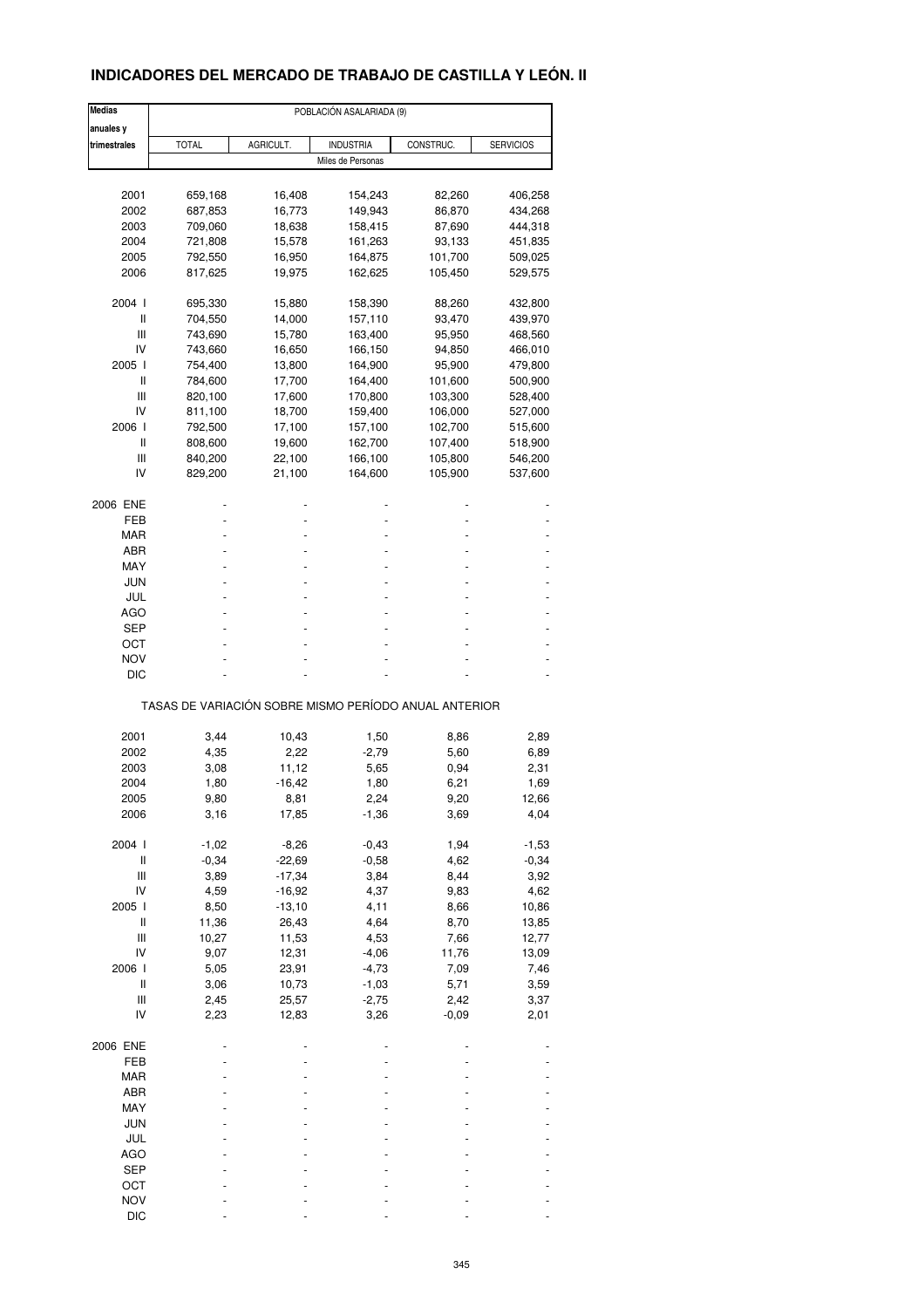## **INDICADORES DEL MERCADO DE TRABAJO DE CASTILLA Y LEÓN. III**

| <b>Medias</b>                      |              | PARADOS (9)       |                |                                                       | TASA DE ACTIVIDAD (9) |                |              | TASA DE PARO (9) |                |
|------------------------------------|--------------|-------------------|----------------|-------------------------------------------------------|-----------------------|----------------|--------------|------------------|----------------|
| anuales y                          |              |                   |                |                                                       | <b>MENORES</b>        |                |              | <b>MENORES</b>   |                |
| trimestrales                       | <b>TOTAL</b> | VARONES           | <b>MUJERES</b> | <b>TOTAL</b>                                          | 20 AÑOS               | <b>MUJERES</b> | <b>TOTAL</b> | 20 AÑOS          | <b>MUJERES</b> |
|                                    |              | Miles de personas |                |                                                       |                       | Porcentaje     |              |                  |                |
|                                    |              |                   |                |                                                       |                       |                |              |                  |                |
|                                    |              |                   |                |                                                       |                       |                |              |                  |                |
| 2001                               | 100,905      | 37,933            | 62,973         | 47,71                                                 | 18,53                 | 34,91          | 10,05        | 28,42            | 16,87          |
| 2002                               | 107,868      | 41,828            | 66,038         | 48,75                                                 | 18,04                 | 36,41          | 10,48        | 27,33            | 16,92          |
| 2003                               | 116,648      | 42,018            | 74,633         | 49,73                                                 | 15,65                 | 37,99          | 11,07        | 32,15            | 18,25          |
| 2004                               | 114,728      | 42,603            | 72,125         | 50,51                                                 | 18,21                 | 38,95          | 10,69        | 29,24            | 17,17          |
| 2005                               | 97,725       | 37,250            | 60,475         | 52,48                                                 | 23,80                 | 41,17          | 8,73         | 23,05            | 13,58          |
| 2006                               | 92,375       | 35,000            | 57,300         | 53,09                                                 | 21,94                 | 42,64          | 8,12         | 26,16            | 12,38          |
|                                    |              |                   |                |                                                       |                       |                |              |                  |                |
| 2004 l                             | 121,180      | 45,500            | 75,680         | 49,50                                                 | 14,51                 | 37,83          | 11,53        | 37,03            | 18,56          |
| II                                 | 116,290      | 42,980            | 73,310         | 50,08                                                 | 16,93                 | 38,59          | 10,93        | 27,86            | 17,60          |
| $\ensuremath{\mathsf{III}}\xspace$ | 106,310      | 40,070            | 66,240         | 51,19                                                 | 21,95                 | 39,53          | 9,76         | 21,92            | 15,51          |
| IV                                 | 115,130      | 41,860            | 73,270         | 51,28                                                 | 19,44                 | 39,84          | 10,54        | 30,14            | 17,02          |
| 2005 l                             | 111,600      | 40,500            | 71,100         | 51,75                                                 | 21,28                 | 40,42          | 10, 11       | 26,93            | 16,26          |
| II                                 | 96,300       | 36,300            | 60,000         | 52,25                                                 | 23,76                 | 40,78          | 8,64         | 19,01            | 13,58          |
| $\ensuremath{\mathsf{III}}\xspace$ | 86,700       | 33,800            | 52,900         | 53,15                                                 | 27,15                 | 41,66          | 7,64         | 17,65            | 11,72          |
| IV                                 | 96,300       | 38,400            | 57,900         | 52,75                                                 | 23,00                 | 41,83          | 8,54         | 28,59            | 12,75          |
| 2006                               | 102,800      | 39,600            | 63,100         | 52,45                                                 | 18,20                 | 41,79          | 9,15         | 28,35            | 13,91          |
| II                                 | 94,800       | 35,700            | 59,000         | 52,89                                                 | 22,22                 | 42,22          | 8,36         | 29,36            | 12,86          |
| $\ensuremath{\mathsf{III}}\xspace$ | 86,300       | 32,900            | 53,400         | 53,63                                                 | 27,44                 | 43,06          | 7,50         | 19,88            | 11,39          |
| IV                                 |              | 31,800            | 53,700         |                                                       |                       |                |              |                  |                |
|                                    | 85,600       |                   |                | 53,38                                                 | 19,90                 | 43,48          | 7,47         | 27,04            | 11,35          |
|                                    |              |                   |                |                                                       |                       |                |              |                  |                |
| 2006 ENE                           |              |                   |                |                                                       |                       |                |              |                  |                |
| FEB                                |              |                   |                |                                                       |                       |                |              |                  |                |
| <b>MAR</b>                         |              |                   |                |                                                       |                       |                |              |                  |                |
| ABR                                |              |                   |                |                                                       |                       |                |              |                  |                |
| MAY                                |              |                   |                |                                                       |                       |                |              |                  |                |
| <b>JUN</b>                         |              |                   |                |                                                       |                       |                |              |                  |                |
| JUL                                |              |                   |                |                                                       |                       |                |              |                  |                |
| <b>AGO</b>                         |              |                   |                |                                                       |                       |                |              |                  |                |
| SEP                                |              |                   |                |                                                       |                       |                |              |                  |                |
| OCT                                |              |                   |                |                                                       |                       |                |              |                  |                |
| <b>NOV</b>                         |              |                   |                |                                                       |                       |                |              |                  |                |
| <b>DIC</b>                         |              |                   |                |                                                       |                       |                |              |                  |                |
|                                    |              |                   |                |                                                       |                       |                |              |                  |                |
|                                    |              |                   |                | TASAS DE VARIACIÓN SOBRE MISMO PERÍODO ANUAL ANTERIOR |                       |                |              |                  |                |
|                                    |              |                   |                |                                                       |                       |                |              |                  |                |
| 2001                               | $-28,41$     | $-23,46$          | $-31,09$       |                                                       |                       |                |              |                  |                |
| 2002                               | 6,90         | 10,27             | 4,87           |                                                       |                       |                |              |                  |                |
| 2003                               | 8,14         | 0,45              | 13,02          |                                                       |                       |                |              |                  |                |
| 2004                               | $-1,65$      | 1,39              | $-3,36$        |                                                       |                       |                |              |                  |                |
| 2005                               | $-14,82$     | $-12,56$          | -16,15         |                                                       |                       |                |              |                  |                |
| 2006                               | $-5,47$      | $-6,04$           | $-5,25$        |                                                       |                       |                |              |                  |                |
|                                    |              |                   |                |                                                       |                       |                |              |                  |                |
| 2004 l                             | 3,14         | 1,13              | 4,39           |                                                       |                       |                |              |                  |                |
| II                                 | $-1,29$      | 8,67              | $-6,33$        |                                                       |                       |                |              |                  |                |
| $\ensuremath{\mathsf{III}}\xspace$ | $-7,60$      | $-5,81$           | $-8,65$        |                                                       |                       |                |              |                  |                |
| ${\sf IV}$                         | $-0,95$      | 2,12              | $-2,64$        |                                                       |                       |                |              |                  |                |
| 2005 l                             | $-7,91$      | $-10,99$          | $-6,05$        |                                                       |                       |                |              |                  |                |
| II                                 | $-17,19$     | $-15,54$          | $-18,16$       |                                                       |                       |                |              |                  |                |
| $\ensuremath{\mathsf{III}}\xspace$ | $-18,45$     | $-15,65$          | $-20,14$       |                                                       |                       |                |              |                  |                |
| IV                                 | $-16,36$     | $-8,27$           | $-20,98$       |                                                       |                       |                |              |                  |                |
| 2006                               |              |                   |                |                                                       |                       |                |              |                  |                |
|                                    | $-7,89$      | $-2,22$           | $-11,25$       |                                                       |                       |                |              |                  |                |
| $\, \parallel$                     | $-1,56$      | $-1,65$           | $-1,67$        |                                                       |                       |                |              |                  |                |
| $\ensuremath{\mathsf{III}}\xspace$ | $-0,46$      | $-2,66$           | 0,95           |                                                       |                       |                |              |                  |                |
| IV                                 | $-11,11$     | $-17,19$          | $-7,25$        |                                                       |                       |                |              |                  |                |
|                                    |              |                   |                |                                                       |                       |                |              |                  |                |
| 2006 ENE                           |              |                   |                |                                                       |                       |                |              |                  |                |
| FEB                                |              |                   |                |                                                       |                       |                |              |                  |                |
| <b>MAR</b>                         |              |                   |                |                                                       |                       |                |              |                  |                |
| ABR                                |              |                   |                |                                                       |                       |                |              |                  |                |
| MAY                                |              |                   |                |                                                       |                       |                |              |                  |                |
| JUN                                |              |                   |                |                                                       |                       |                |              |                  |                |
| JUL                                |              |                   |                |                                                       |                       |                |              |                  |                |
| AGO                                |              |                   |                |                                                       |                       |                |              |                  |                |
| SEP                                |              |                   |                |                                                       |                       |                |              |                  |                |
| OCT                                |              |                   |                |                                                       |                       |                |              |                  |                |
| <b>NOV</b>                         |              |                   |                |                                                       |                       |                |              |                  |                |
| <b>DIC</b>                         |              |                   |                |                                                       |                       |                |              |                  |                |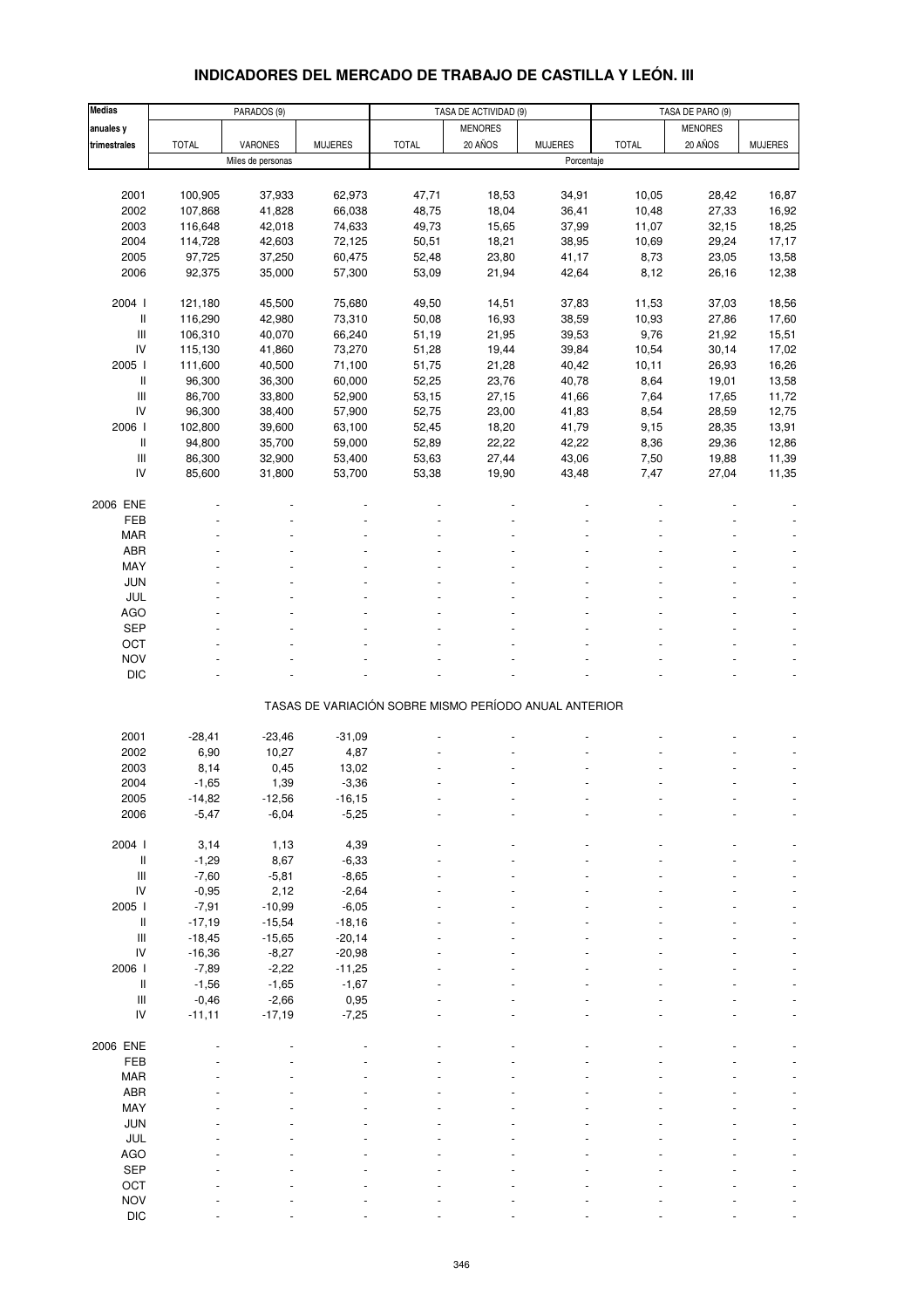| <b>Medias</b>                      |                                                       |                    | PARO REGISTRADO  |                  |                  |                  |  |  |
|------------------------------------|-------------------------------------------------------|--------------------|------------------|------------------|------------------|------------------|--|--|
| anuales y                          |                                                       |                    |                  |                  |                  | SIN EMPLEO       |  |  |
| trimestrales                       | <b>TOTAL</b>                                          | <b>AGRICULTURA</b> | <b>INDUSTRIA</b> | CONSTRUCCIÓN     | <b>SERVICIOS</b> | <b>ANTERIOR</b>  |  |  |
|                                    |                                                       |                    | Personas         |                  |                  |                  |  |  |
|                                    |                                                       |                    |                  |                  |                  |                  |  |  |
| 2002                               | 116.109                                               | 4.019              | 16.319           | 11.321           | 66.571           | 17.879           |  |  |
| 2003                               | 116.394                                               | 3.945              | 16.128           | 12.316           | 66.885           | 17.120           |  |  |
| 2004                               | 116.912                                               | 4.115              | 15.239           | 12.318           | 68.730           | 16.509           |  |  |
| 2005                               | 113.340                                               | 4.189              | 15.376           | 11.861           | 66.952           | 14.963           |  |  |
| 2006                               | 110.012                                               | 4.246              | 14.468           | 11.695           | 64.503           | 15.100           |  |  |
| 2007                               | 113.188                                               | 4.411              | 14.768           | 12.575           | 66.099           | 15.337           |  |  |
|                                    |                                                       |                    |                  |                  |                  |                  |  |  |
| 2004 II                            | 117.885                                               | 4.181              | 15.422           | 12.250           | 68.718           | 17.314           |  |  |
| Ш                                  | 106.390                                               | 3.521              | 14.134           | 10.503           | 62.474           | 15.758           |  |  |
| IV                                 | 114.587                                               | 4.122              | 14.763           | 12.190           | 68.042           | 15.470           |  |  |
| 2005 l                             | 122.756                                               | 4.542              | 16.491           | 13.916           | 72.984           | 14.823           |  |  |
| Ш                                  | 112.338                                               | 4.167              | 15.334           | 11.388           | 66.109           | 15.340           |  |  |
| Ш                                  | 104.478                                               | 3.757              | 14.475           | 10.074           | 61.002           | 15.170           |  |  |
| IV                                 | 113.789                                               | 4.292              | 15.202           | 12.065           | 67.713           | 14.518           |  |  |
| 2006                               | 121.336                                               | 4.762              | 16.036           | 13.402           | 71.803           | 15.332           |  |  |
| Ш                                  | 111.137                                               | 4.370              | 14.447           | 11.731           | 65.087           | 15.502           |  |  |
| III                                | 100.925                                               | 3.771              | 13.502           | 10.179           | 58.818           | 14.655           |  |  |
| IV                                 | 106.650                                               | 4.082              | 13.886           | 11.469           | 62.302           | 14.912           |  |  |
| 2007 l                             | 113.188                                               | 4.411              | 14.768           | 12.575           | 66.099           | 15.337           |  |  |
| 2006 MAR                           | 120.579                                               | 4.735              | 15.754           | 12.980           | 71.388           | 15.722           |  |  |
| ABR                                | 116.881                                               | 4.605              | 15.241           | 12.507           | 68.762           | 15.766           |  |  |
|                                    |                                                       |                    |                  |                  |                  |                  |  |  |
| MAY<br><b>JUN</b>                  | 110.460                                               | 4.339              | 14.373           | 11.528           | 64.998           | 15.222           |  |  |
|                                    | 106.070                                               | 4.165              | 13.726           | 11.159           | 61.501           | 15.519           |  |  |
| JUL                                | 101.303                                               | 3.897              | 13.374           | 10.324           | 58.896           | 14.812           |  |  |
| <b>AGO</b><br><b>SEP</b>           | 100.345                                               | 3.774              | 13.593           | 10.173           | 58.389           | 14.416           |  |  |
|                                    | 101.128                                               | 3.643              | 13.538           | 10.039           | 59.170           | 14.738           |  |  |
| ОСТ<br><b>NOV</b>                  | 104.443                                               | 3.802              | 13.567           | 10.482           | 61.623           | 14.969           |  |  |
|                                    | 107.085                                               | 4.143              | 13.793           | 11.060           | 62.914           | 15.175           |  |  |
| <b>DIC</b><br>2007 ENE             | 108.421                                               | 4.301              | 14.297           | 12.864           | 62.368           | 14.591           |  |  |
| FEB                                | 113.240<br>113.136                                    | 4.413<br>4.408     | 14.813           | 12.838<br>12.311 | 66.055<br>66.142 | 15.121<br>15.552 |  |  |
|                                    |                                                       |                    | 14.723           |                  |                  |                  |  |  |
|                                    | TASAS DE VARIACIÓN SOBRE MISMO PERÍODO ANUAL ANTERIOR |                    |                  |                  |                  |                  |  |  |
| 2002                               | 1,08                                                  | $-3,16$            | 2,82             | 7,56             | 3,11             | $-9,49$          |  |  |
| 2003                               | 0,24                                                  | $-1,83$            | $-1,17$          | 8,79             | 0,47             | $-4,25$          |  |  |
| 2004                               | 0,45                                                  | 4,30               | $-5,51$          | 0,02             | 2,76             | $-3,56$          |  |  |
| 2005                               | $-3,05$                                               | 1,81               | 0,89             | $-3,72$          | $-2,59$          | $-9,37$          |  |  |
| 2006                               | -2,94                                                 | 1,36               | $-5,90$          | $-1,40$          | -3,66            | 0,92             |  |  |
| 2007                               | $-7,01$                                               | $-7,63$            | $-8,71$          | $-7,63$          | $-8,21$          | 1,31             |  |  |
|                                    |                                                       |                    |                  |                  |                  |                  |  |  |
| 2004 II                            | 2,32                                                  | 7,21               | $-4,08$          | 3,93             | 4,40             | $-1,76$          |  |  |
| Ш                                  | $-0,55$                                               | 5,45               | $-7,24$          | $-0,19$          | 1,91             | $-4,93$          |  |  |
| IV                                 | $-3,02$                                               | 0,77               | $-7,52$          | $-5,15$          | $-1,09$          | $-5,99$          |  |  |
| 2005 l                             | $-4,68$                                               | $-2,02$            | $-0,88$          | $-2,90$          | $-3,57$          | $-15,28$         |  |  |
| Ш                                  | $-4,71$                                               | $-0,33$            | $-0,57$          | $-7,04$          | $-3,80$          | $-11,40$         |  |  |
| $\ensuremath{\mathsf{III}}\xspace$ | $-1,80$                                               | 6,70               | 2,41             | $-4,08$          | $-2,36$          | $-3,73$          |  |  |
| IV                                 | $-0,70$                                               | 4,11               | 2,97             | $-1,03$          | $-0,48$          | $-6, 15$         |  |  |
| 2006                               | $-1,16$                                               | 4,84               | $-2,76$          | $-3,69$          | $-1,62$          | 3,44             |  |  |
| $\, \parallel$                     | $-1,07$                                               | 4,87               | $-5,79$          | 3,02             | $-1,55$          | 1,06             |  |  |
| Ш                                  | $-3,40$                                               | 0,38               | $-6,72$          | 1,04             | $-3,58$          | $-3,39$          |  |  |
| IV                                 | $-6,27$                                               | $-4,89$            | $-8,66$          | $-4,95$          | $-7,99$          | 2,71             |  |  |
| 2007 l                             | $-7,01$                                               | $-7,63$            | $-8,71$          | $-7,63$          | $-8,21$          | 1,31             |  |  |
| 2006 MAR                           | $-1,02$                                               | 5,20               | $-3,92$          | $-2,96$          | $-1,33$          | 3,48             |  |  |
| ABR                                | $-1,15$                                               | 6,06               | $-6,09$          | 0,97             | $-2,18$          | 5,20             |  |  |
| MAY                                | $-0,67$                                               | 5,19               | $-5,17$          | 2,97             | $-0,80$          | 0, 10            |  |  |
| JUN                                | $-1,39$                                               | 3,27               | $-6,09$          | 5,47             | $-1,61$          | $-1,95$          |  |  |
| JUL                                | $-3,30$                                               | 1,75               | $-7,49$          | 1,53             | $-3,43$          | $-3,30$          |  |  |
| AGO                                | $-3,32$                                               | $-1,18$            | $-6,60$          | 1,01             | $-3,44$          | $-3,09$          |  |  |
| <b>SEP</b>                         | $-3,59$                                               | 0,58               | $-6,08$          | 0,55             | $-3,87$          | $-3,79$          |  |  |
| OCT                                | $-5,93$                                               | $-2,96$            | $-9,15$          | $-4, 15$         | $-8,07$          | 5,32             |  |  |
| <b>NOV</b>                         | $-6,63$                                               | $-5,97$            | $-8,70$          | $-6,00$          | $-8,25$          | 2,31             |  |  |
| <b>DIC</b>                         | $-6,25$                                               | $-5,49$            | $-8,15$          | $-4,67$          | $-7,65$          | 0,57             |  |  |
| 2007 ENE                           | $-7,08$                                               | $-7,45$            | $-9,08$          | $-7,45$          | $-8,25$          | 1,16             |  |  |
| FEB                                | $-6,93$                                               | $-7,82$            | $-8,34$          | $-7,82$          | $-8,17$          | 1,47             |  |  |

#### **INDICADORES DEL MERCADO DE TRABAJO DE CASTILLA Y LEÓN. IV**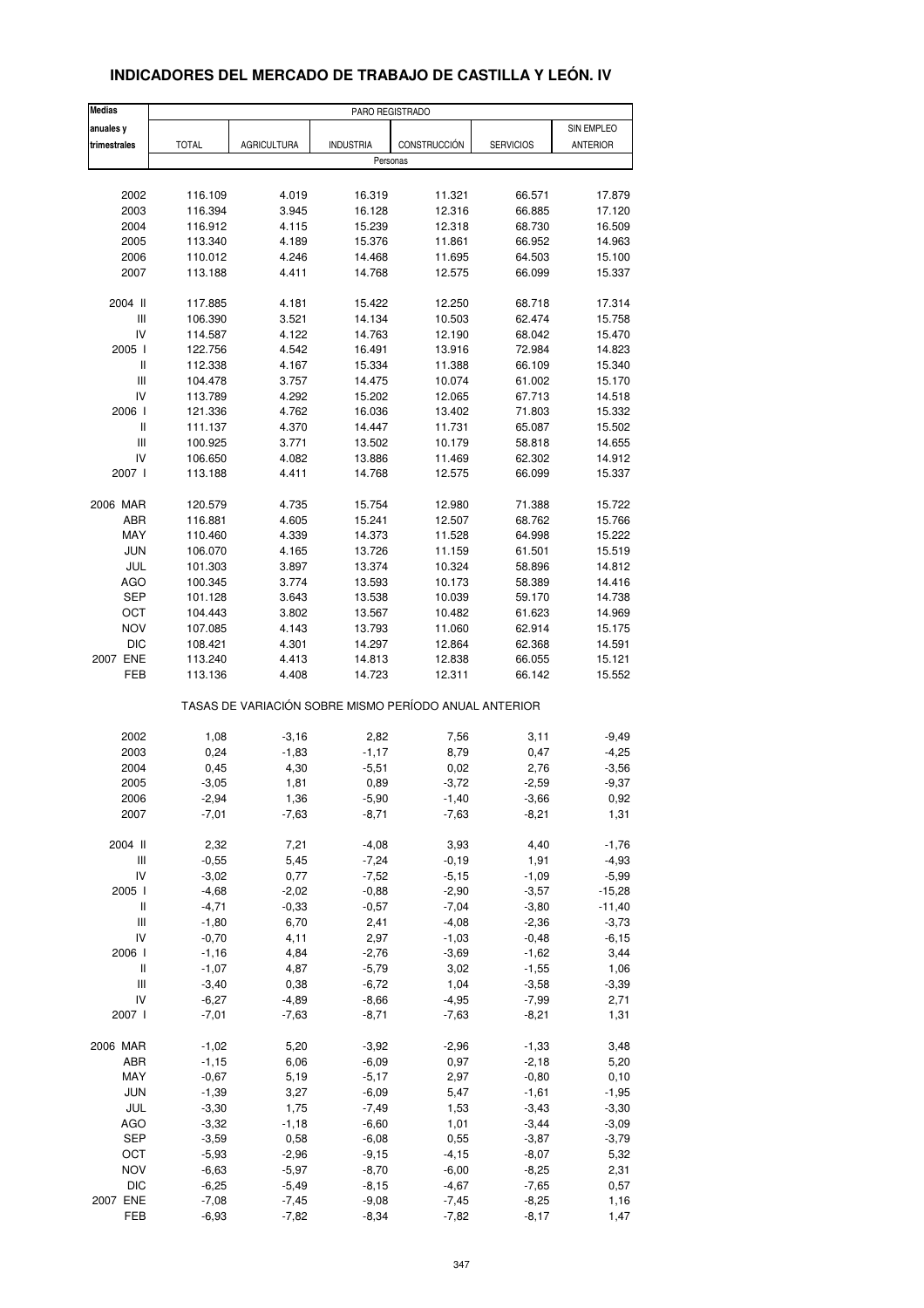## **INDICADORES DEL MERCADO DE TRABAJO DE CASTILLA Y LEÓN. V**

| <b>Medias</b> |              |                                                       | AFILIADOS A LA SEGURIDAD SOCIAL EN ALTA LABORAL |              |                  |
|---------------|--------------|-------------------------------------------------------|-------------------------------------------------|--------------|------------------|
| anuales y     |              |                                                       | <b>TOTAL</b>                                    |              |                  |
| trimestrales  | <b>TOTAL</b> | AGRICULTURA                                           | <b>INDUSTRIA</b><br>Personas                    | CONSTRUCCIÓN | <b>SERVICIOS</b> |
|               |              |                                                       |                                                 |              |                  |
| 2002          | 836.702      | 78.266                                                | 148.144                                         | 104.468      | 505.045          |
| 2003          | 853.007      | 76.952                                                | 148.678                                         | 107.185      | 519.442          |
| 2004          | 875.302      | 75.665                                                | 150.705                                         | 111.892      | 536.520          |
| 2005          | 905.179      | 73.846                                                | 150.461                                         | 119.570      | 561.033          |
| 2006          | 935.531      | 71.932                                                | 151.104                                         | 128.546      | 583.918          |
| 2007          | 945.733      | 71.263                                                | 153.157                                         | 130.395      | 590.910          |
| 2004 II       | 869.192      | 75.463                                                | 150.331                                         | 111.461      | 531.353          |
| Ш             | 888.805      | 75.718                                                | 151.760                                         | 115.449      | 545.475          |
| IV            | 886.370      | 75.862                                                | 151.581                                         | 112.948      | 545.671          |
| 2005 l        | 882.087      | 73.285                                                | 150.082                                         | 113.071      | 545.362          |
| Ш             | 901.238      | 73.748                                                | 150.631                                         | 118.917      | 557.660          |
| Ш             | 921.010      | 74.918                                                | 150.868                                         | 123.964      | 570.996          |
| IV            | 916.383      | 73.432                                                | 150.265                                         | 122.327      | 570.113          |
| 2006          | 913.248      | 71.943                                                | 149.042                                         | 123.301      | 568.882          |
| Ш             | 929.722      | 71.728                                                | 150.676                                         | 127.949      | 579.355          |
| Ш             | 950.725      | 72.504                                                | 152.187                                         | 132.248      | 593.773          |
| IV            | 948.428      | 71.554                                                | 152.512                                         | 130.687      | 593.663          |
| 2007 l        | 945.733      | 71.263                                                | 153.157                                         | 130.395      | 590.910          |
|               |              |                                                       |                                                 |              |                  |
| 2006 MAR      | 917.825      | 71.654                                                | 149.509                                         | 124.867      | 571.781          |
| ABR           | 925.989      | 71.508                                                | 150.070                                         | 126.485      | 577.912          |
| MAY           | 929.429      | 71.825                                                | 150.623                                         | 127.993      | 578.974          |
| <b>JUN</b>    | 933.749      | 71.852                                                | 151.336                                         | 129.368      | 581.180          |
| JUL           | 950.227      | 72.178                                                | 152.134                                         | 131.950      | 593.952          |
| AGO           | 947.639      | 71.874                                                | 151.544                                         | 132.139      | 592.069          |
| SEP           | 954.309      | 73.461                                                | 152.882                                         | 132.654      | 595.299          |
| ОСТ           | 948.882      | 72.121                                                | 152.629                                         | 132.248      | 591.871          |
| <b>NOV</b>    | 952.001      | 71.475                                                | 153.307                                         | 132.402      | 594.804          |
| <b>DIC</b>    | 944.402      | 71.065                                                | 151.601                                         | 127.410      | 594.313          |
| 2007 ENE      | 943.556      | 71.096                                                | 152.208                                         | 129.983      | 590.256          |
| FEB           | 947.909      | 71.429                                                | 154.106                                         | 130.806      | 591.563          |
|               |              | TASAS DE VARIACIÓN SOBRE MISMO PERÍODO ANUAL ANTERIOR |                                                 |              |                  |
| 2002          |              | $-3,17$                                               |                                                 | 4,42         |                  |
| 2003          | 1,83<br>1,95 | $-1,68$                                               | 0,01<br>0,36                                    | 2,60         | 2,91<br>2,85     |
| 2004          | 2,61         | $-1,67$                                               | 1,36                                            | 4,39         | 3,29             |
| 2005          | 3,41         | $-2,40$                                               | $-0,16$                                         | 6,86         | 4,57             |
| 2006          | 3,35         | $-2,59$                                               | 0,43                                            | 7,51         | 4,08             |
| 2007          | 3,82         | $-1, 14$                                              | 2,92                                            | 6,43         | 4,14             |
|               |              |                                                       |                                                 |              |                  |
| 2004 II       | 2,13         | $-1,15$                                               | 0,87                                            | 3,65         | 2,69             |
| Ш             | 2,72         | $-2,39$                                               | 1,92                                            | 4,24         | 3,46             |
| IV            | 3,31         | $-1,98$                                               | 1,92                                            | 5,94         | 4,04             |
| 2005 l        | 2,95         | $-3,08$                                               | 0,63                                            | 4,98         | 4,16             |
| Ш             | 3,69         | $-2,27$                                               | 0,20                                            | 6,69         | 4,95             |
| Ш             | 3,62         | $-1,06$                                               | $-0,59$                                         | 7,38         | 4,68             |
| IV            | 3,39         | $-3,20$                                               | $-0,87$                                         | 8,30         | 4,48             |
| 2006          | 3,53         | $-1,83$                                               | $-0,69$                                         | 9,05         | 4,31             |
| Ш             | 3,16         | $-2,74$                                               | 0,03                                            | 7,60         | 3,89             |
| Ш             | 3,23         | $-3,22$                                               | 0,87                                            | 6,68         | 3,99             |
| IV            | 3,50         | $-2,56$                                               | 1,50                                            | 6,83         | 4,13             |
| 2007 l        | 3,82         | $-1, 14$                                              | 2,92                                            | 6,43         | 4,14             |
| 2006 MAR      | 3,53         | $-1,86$                                               | $-0,42$                                         | 9,02         | 4,24             |
| ABR           | 3,49         | $-2,34$                                               | $-0,07$                                         | 8,16         | 4,28             |
| MAY           | 3,21         | $-2,57$                                               | 0,05                                            | 7,87         | 3,88             |
| <b>JUN</b>    | 2,79         | $-3,29$                                               | 0,11                                            | 6,78         | 3,51             |
| JUL           | 2,66         | $-3,61$                                               | 0,47                                            | 6,35         | 3,29             |
| AGO           | 3,08         | $-2,67$                                               | 0,73                                            | 6,51         | 3,74             |
|               |              |                                                       |                                                 |              |                  |
| SEP           | 3,95         | $-3,38$                                               | 1,42                                            | 7,19         | 4,94             |
| OCT           | 3,51         | $-2,81$                                               | 1,24                                            | 6,99         | 4,22             |
| <b>NOV</b>    | 3,42         | $-2,52$                                               | 1,56                                            | 6,57         | 4,03             |
| <b>DIC</b>    | 3,56         | $-2,35$                                               | 1,68                                            | 6,95         | 4,14             |
| 2007 ENE      | 3,85<br>3,78 | $-1,64$                                               | 2,33                                            | 6,90         | 4,33             |
| FEB           |              | $-0,64$                                               | 3,52                                            | 5,97         | 3,94             |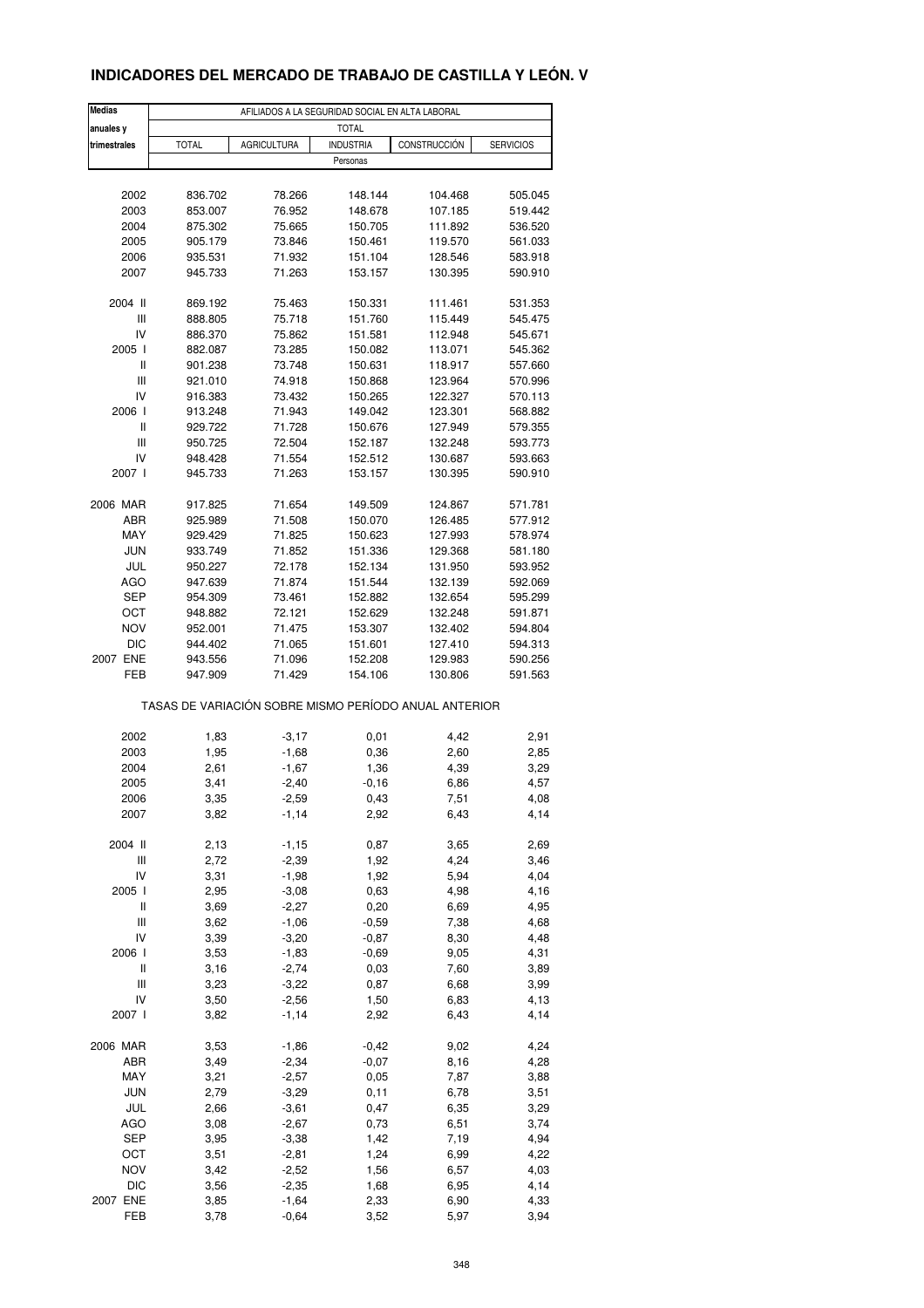## **INDICADORES DEL MERCADO DE TRABAJO DE CASTILLA Y LEÓN. VI**

| Medias<br>anuales y | AFILIADOS A LA SEGURIDAD SOCIAL EN ALTA LABORAL<br><b>CUENTA AJENA</b> |                    |                    |               |                  |  |  |  |  |
|---------------------|------------------------------------------------------------------------|--------------------|--------------------|---------------|------------------|--|--|--|--|
| trimestrales        | <b>TOTAL</b>                                                           | <b>AGRICULTURA</b> | <b>INDUSTRIA</b>   | CONSTRUCCIÓN  | <b>SERVICIOS</b> |  |  |  |  |
|                     |                                                                        |                    | Personas           |               |                  |  |  |  |  |
|                     |                                                                        |                    |                    |               |                  |  |  |  |  |
| 2002                | 619.733                                                                | 18.103             | 131.735            | 78.000        | 391.385          |  |  |  |  |
| 2003                | 635.592                                                                | 18.787             | 132.470            | 79.805        | 404.027          |  |  |  |  |
| 2004                | 655.808                                                                | 19.115             | 134.656            | 83.122        | 418.616          |  |  |  |  |
| 2005                | 683.699                                                                | 19.295             | 134.606            | 89.340        | 440.386          |  |  |  |  |
| 2006                | 712.876                                                                | 19.154             | 135.346            | 96.798        | 461.565          |  |  |  |  |
| 2007                | 722.792                                                                | 19.556             | 137.499            | 97.654        | 468.081          |  |  |  |  |
| 2004 II             |                                                                        | 18.626             |                    |               | 413.550          |  |  |  |  |
| Ш                   | 649.588                                                                |                    | 134.270<br>135.764 | 82.781        |                  |  |  |  |  |
| IV                  | 668.745                                                                | 19.378             |                    | 86.396        | 427.023          |  |  |  |  |
|                     | 666.297                                                                | 20.024             | 135.602            | 83.663        | 426.912          |  |  |  |  |
| 2005 l              | 662.020                                                                | 17.931             | 134.158            | 83.597        | 426.251          |  |  |  |  |
| Ш                   | 679.589                                                                | 18.946             | 134.722            | 88.789        | 437.052          |  |  |  |  |
| Ш                   | 698.752                                                                | 20.661             | 135.062            | 93.395        | 449.566          |  |  |  |  |
| IV                  | 694.434                                                                | 19.644             | 134.480            | 91.579        | 448.677          |  |  |  |  |
| 2006 l              | 691.529                                                                | 18.518             | 133.247            | 92.337        | 447.400          |  |  |  |  |
| Ш                   | 706.861                                                                | 18.651             | 134.897            | 96.374        | 456.931          |  |  |  |  |
| Ш                   | 727.598                                                                | 19.952             | 136.449            | 100.164       | 471.026          |  |  |  |  |
| IV                  | 725.517                                                                | 19.495             | 136.792            | 98.317        | 470.905          |  |  |  |  |
| 2007 l              | 722.792                                                                | 19.556             | 137.499            | 97.654        | 468.081          |  |  |  |  |
| 2006 MAR            | 695.889                                                                | 18.331             | 133.722            | 93.722        | 450.105          |  |  |  |  |
| ABR                 | 703.445                                                                | 18.300             | 134.284            | 95.077        | 455.775          |  |  |  |  |
| MAY                 | 706.547                                                                | 18.723             | 134.836            | 96.432        | 456.547          |  |  |  |  |
|                     |                                                                        |                    |                    |               |                  |  |  |  |  |
| <b>JUN</b>          | 710.592                                                                | 18.929             | 135.570            | 97.613        | 458.472          |  |  |  |  |
| JUL                 | 726.824                                                                | 19.425             | 136.368            | 99.964        | 471.059          |  |  |  |  |
| AGO                 | 724.558                                                                | 19.342             | 135.821            | 100.077       | 469.310          |  |  |  |  |
| <b>SEP</b>          | 731.412                                                                | 21.088             | 137.157            | 100.451       | 472.708          |  |  |  |  |
| ОСТ                 | 726.092                                                                | 19.904             | 136.918            | 99.950        | 469.312          |  |  |  |  |
| <b>NOV</b>          | 729.014                                                                | 19.426             | 137.567            | 99.992        | 472.021          |  |  |  |  |
| <b>DIC</b>          | 721.446                                                                | 19.156             | 135.892            | 95.009        | 471.381          |  |  |  |  |
| 2007 ENE            | 720.847                                                                | 19.297             | 136.569            | 97.437        | 467.536          |  |  |  |  |
| FEB                 | 724.737                                                                | 19.814             | 138.428            | 97.870        | 468.625          |  |  |  |  |
|                     | TASAS DE VARIACIÓN SOBRE MISMO PERÍODO ANUAL ANTERIOR                  |                    |                    |               |                  |  |  |  |  |
| 2002                | 2,96                                                                   | $-0,32$            | 0,15               | 4,90          | 3,73             |  |  |  |  |
| 2003                | 2,56                                                                   | 3,78               | 0,56               | 2,31          | 3,23             |  |  |  |  |
| 2004                | 3,18                                                                   | 1,74               | 1,65               | 4,16          | 3,61             |  |  |  |  |
| 2005                | 4,25                                                                   |                    |                    | 7,48          |                  |  |  |  |  |
|                     |                                                                        | 0,95               | $-0,04$            |               | 5,20             |  |  |  |  |
| 2006<br>2007        | 4,27<br>4,85                                                           | $-0,73$<br>5,07    | 0,55<br>3,37       | 8,35<br>6,56  | 4,81<br>4,94     |  |  |  |  |
|                     |                                                                        |                    |                    |               |                  |  |  |  |  |
| 2004 II             | 2,53                                                                   | 3,83               | 1,10               | 3,08          | 2,86             |  |  |  |  |
| Ш                   | 3,32                                                                   | $-1,33$            | 2,28               | 3,98          | 3,84             |  |  |  |  |
| IV                  | 4,08                                                                   | 0,46               | 2,30               | 6,25          | 4,53             |  |  |  |  |
| 2005 l              | 3,67                                                                   | $-2,71$            | 0,88               | 4,96          | 4,74             |  |  |  |  |
| Ш                   | 4,62                                                                   | 1,72               | 0,34               | 7,26          | 5,68             |  |  |  |  |
| Ш                   | 4,49                                                                   | 6,62               | $-0,52$            | 8,10          | 5,28             |  |  |  |  |
| IV                  | 4,22                                                                   | $-1,90$            | $-0,83$            | 9,46          | 5,10             |  |  |  |  |
| 2006 l              | 4,46                                                                   | 3,27               | $-0,68$            | 10,45         | 4,96             |  |  |  |  |
| $\sf II$            | 4,01                                                                   | $-1,56$            | 0, 13              | 8,54          | 4,55             |  |  |  |  |
| Ш                   | 4,13                                                                   | $-3,43$            | 1,03               | 7,25          | 4,77             |  |  |  |  |
| IV                  | 4,48                                                                   | $-0,76$            | 1,72               | 7,36          | 4,95             |  |  |  |  |
| 2007 l              | 4,85                                                                   | 5,07               | 3,37               | 6,56          | 4,94             |  |  |  |  |
|                     |                                                                        |                    |                    |               |                  |  |  |  |  |
| 2006 MAR<br>ABR     | 4,48<br>4,42                                                           | 2,72<br>0,27       | $-0,37$<br>0,02    | 10,42<br>9,26 | 4,92<br>5,01     |  |  |  |  |
|                     |                                                                        |                    |                    |               |                  |  |  |  |  |
| MAY                 | 4,08                                                                   | $-1,10$            | 0,15               | 8,91          | 4,55             |  |  |  |  |
| <b>JUN</b>          | 3,54                                                                   | $-3,69$            | 0,22               | 7,50          | 4,09             |  |  |  |  |
| JUL                 | 3,37                                                                   | $-4,85$            | 0,59               | 6,83          | 3,88             |  |  |  |  |
| AGO                 | 3,95                                                                   | $-1,56$            | 0,88               | 7,05          | 4,47             |  |  |  |  |
| <b>SEP</b>          | 5,07                                                                   | $-3,78$            | 1,61               | 7,87          | 5,99             |  |  |  |  |
| OCT                 | 4,51                                                                   | $-1,85$            | 1,42               | 7,61          | 5,09             |  |  |  |  |
| <b>NOV</b>          | 4,36                                                                   | $-0,99$            | 1,78               | 7,02          | 4,83             |  |  |  |  |
| <b>DIC</b>          | 4,56                                                                   | 0,66               | 1,95               | 7,45          | 4,94             |  |  |  |  |
| 2007 ENE            | 4,93                                                                   | 3,14               | 2,72               | 7,29          | 5,19             |  |  |  |  |
| FEB                 | 4,78                                                                   | 7,02               | 4,03               | 5,84          | 4,69             |  |  |  |  |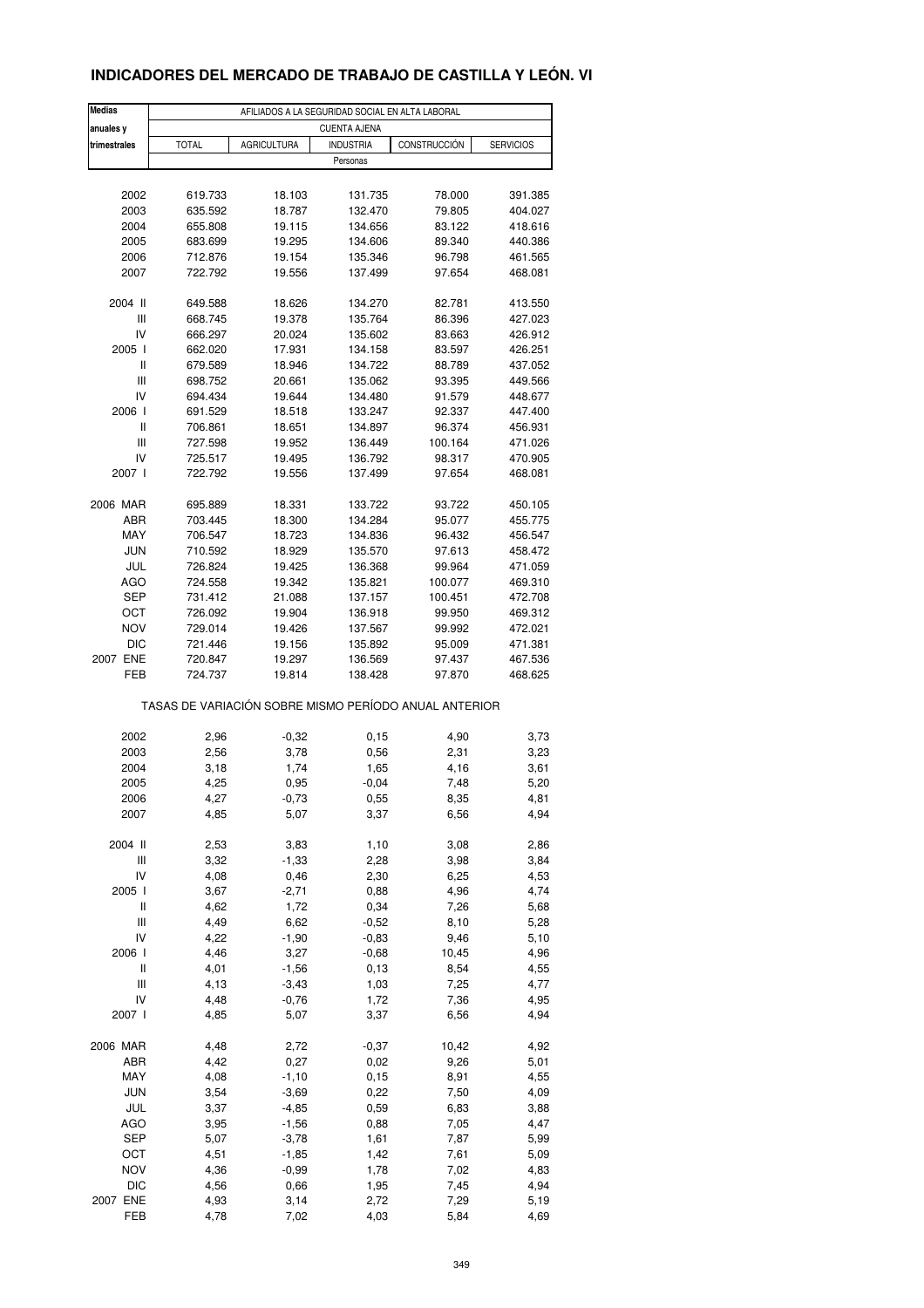## **INDICADORES DEL MERCADO DE TRABAJO DE CASTILLA Y LEÓN. VII**

| <b>Medias</b>                      | AFILIADOS A LA SEGURIDAD SOCIAL EN ALTA LABORAL       |                    |                  |                  |                    |  |  |  |  |
|------------------------------------|-------------------------------------------------------|--------------------|------------------|------------------|--------------------|--|--|--|--|
| anuales y                          | <b>CUENTA PROPIA</b>                                  |                    |                  |                  |                    |  |  |  |  |
| trimestrales                       | <b>TOTAL</b>                                          | <b>AGRICULTURA</b> | <b>INDUSTRIA</b> | CONSTRUCCIÓN     | <b>SERVICIOS</b>   |  |  |  |  |
|                                    |                                                       |                    | Personas         |                  |                    |  |  |  |  |
|                                    |                                                       |                    |                  |                  |                    |  |  |  |  |
| 2002                               | 216.969                                               | 60.163             | 16.409           | 26.468           | 113.660            |  |  |  |  |
| 2003                               | 217.415                                               | 58.165             | 16.208           | 27.380           | 115.415            |  |  |  |  |
| 2004                               | 219.493                                               | 56.550             | 16.049           | 28.770           | 117.904            |  |  |  |  |
| 2005                               | 221.481                                               | 54.551             | 15.856           | 30.230           | 120.647            |  |  |  |  |
| 2006                               | 222.654                                               | 52.778             | 15.758           | 31.748           | 122.353            |  |  |  |  |
| 2007                               | 222.941                                               | 51.707             | 15.659           | 32.741           | 122.829            |  |  |  |  |
| 2004 II                            | 219.604                                               | 56.837             | 16.061           | 28.681           | 117.803            |  |  |  |  |
| Ш                                  | 220.060                                               | 56.340             | 15.996           | 29.054           | 118.451            |  |  |  |  |
| IV                                 | 220.073                                               | 55.838             | 15.979           | 29.286           | 118.759            |  |  |  |  |
| 2005 l                             | 220.067                                               | 55.354             | 15.923           | 29.474           | 119.112            |  |  |  |  |
| Ш                                  | 221.648                                               | 54.802             | 15.909           | 30.128           | 120.609            |  |  |  |  |
| $\ensuremath{\mathsf{III}}\xspace$ | 222.258                                               | 54.258             | 15.806           | 30.570           | 121.431            |  |  |  |  |
| IV                                 | 221.949                                               | 53.788             | 15.784           | 30.748           | 121.436            |  |  |  |  |
| 2006                               | 221.719                                               | 53.424             | 15.795           | 30.964           | 121.482            |  |  |  |  |
| Ш                                  | 222.861                                               | 53.078             | 15.780           | 31.575           | 122.424            |  |  |  |  |
| Ш                                  | 223.127                                               | 52.553             | 15.738           | 32.084           | 122.748            |  |  |  |  |
|                                    |                                                       |                    |                  |                  |                    |  |  |  |  |
| IV<br>2007 l                       | 222.911<br>222.941                                    | 52.058<br>51.707   | 15.720<br>15.659 | 32.370<br>32.741 | 122.758<br>122.829 |  |  |  |  |
|                                    |                                                       |                    |                  |                  |                    |  |  |  |  |
| 2006 MAR                           | 221.936                                               | 53.323             | 15.787           | 31.145           | 121.676            |  |  |  |  |
| ABR                                | 222.544                                               | 53.208             | 15.786           | 31.408           | 122.137            |  |  |  |  |
| MAY                                | 222.882                                               | 53.102             | 15.787           | 31.561           | 122.427            |  |  |  |  |
| <b>JUN</b>                         | 223.157                                               | 52.923             | 15.766           | 31.755           | 122.708            |  |  |  |  |
| JUL                                | 223.403                                               | 52.753             | 15.766           | 31.986           | 122.893            |  |  |  |  |
| AGO                                | 223.081                                               | 52.532             | 15.723           | 32.062           | 122.759            |  |  |  |  |
| <b>SEP</b>                         | 222.897                                               | 52.373             | 15.725           | 32.203           | 122.591            |  |  |  |  |
| OCT                                | 222.790                                               | 52.217             | 15.711           | 32.298           | 122.559            |  |  |  |  |
| <b>NOV</b>                         | 222.987                                               | 52.049             | 15.740           | 32.410           | 122.783            |  |  |  |  |
| <b>DIC</b>                         |                                                       |                    |                  |                  |                    |  |  |  |  |
| 2007 ENE                           | 222.956                                               | 51.909             | 15.709           | 32.401           | 122.932            |  |  |  |  |
|                                    | 222.709                                               | 51.799             | 15.639           | 32.546           | 122.720            |  |  |  |  |
| FEB                                | 223.172                                               | 51.615             | 15.678           | 32.936           | 122.938            |  |  |  |  |
|                                    | TASAS DE VARIACIÓN SOBRE MISMO PERÍODO ANUAL ANTERIOR |                    |                  |                  |                    |  |  |  |  |
| 2002                               | $-1,26$                                               | $-4,00$            | $-1,14$          | 3,03             | 0, 18              |  |  |  |  |
| 2003                               | 0,21                                                  | $-3,32$            | $-1,23$          | 3,45             | 1,54               |  |  |  |  |
| 2004                               | 0,96                                                  | $-2,78$            | $-0,98$          | 5,08             | 2,16               |  |  |  |  |
| 2005                               | 0,91                                                  | $-3,54$            | $-1,21$          | 5,07             | 2,33               |  |  |  |  |
|                                    |                                                       |                    |                  |                  |                    |  |  |  |  |
| 2006<br>2007                       | 0,53<br>0,60                                          | $-3,25$<br>$-3,31$ | -0,62<br>$-0,89$ | 5,02<br>6,05     | 1,41<br>1,19       |  |  |  |  |
|                                    |                                                       |                    |                  |                  |                    |  |  |  |  |
| 2004 II                            | 0,96                                                  | $-2,68$            | $-1,05$          | 5,31             | 2,09               |  |  |  |  |
| $\ensuremath{\mathsf{III}}\xspace$ | 0,94                                                  | $-2,74$            | $-1,03$          | 5,01             | 2,11               |  |  |  |  |
| IV                                 | 1,03                                                  | $-2,82$            | $-1,25$          | 5,07             | 2,31               |  |  |  |  |
| 2005 l                             | 0,84                                                  | $-3,20$            | $-1,46$          | 5,04             | 2,15               |  |  |  |  |
| Ш                                  | 0,93                                                  | $-3,58$            | $-0,94$          | 5,05             | 2,38               |  |  |  |  |
| Ш                                  | 1,00                                                  | $-3,70$            | $-1,19$          | 5,22             | 2,52               |  |  |  |  |
| IV                                 | 0,85                                                  | $-3,67$            | $-1,22$          | 4,99             | 2,25               |  |  |  |  |
| 2006                               | 0,75                                                  | $-3,49$            | $-0,81$          | 5,06             | 1,99               |  |  |  |  |
| $\sf II$                           | 0,55                                                  | $-3, 15$           | $-0,82$          | 4,80             | 1,51               |  |  |  |  |
| $\ensuremath{\mathsf{III}}\xspace$ | 0,39                                                  | $-3, 14$           | $-0,43$          | 4,95             | 1,08               |  |  |  |  |
| IV                                 | 0,43                                                  | $-3,22$            | $-0,41$          | 5,27             | 1,09               |  |  |  |  |
| 2007 l                             | 0,60                                                  | $-3,31$            | $-0,89$          | 6,05             | 1,19               |  |  |  |  |
|                                    |                                                       |                    |                  |                  |                    |  |  |  |  |
| 2006 MAR                           | 0,66                                                  | $-3,34$            | $-0,84$          | 4,99             | 1,79               |  |  |  |  |
| ABR                                | 0,62                                                  | $-3,21$            | $-0,80$          | 4,96             | 1,65               |  |  |  |  |
| MAY                                | 0,55                                                  | $-3,08$            | $-0,81$          | 4,81             | 1,47               |  |  |  |  |
| <b>JUN</b>                         | 0,47                                                  | $-3,15$            | $-0,83$          | 4,64             | 1,39               |  |  |  |  |
| JUL                                | 0,39                                                  | $-3,14$            | $-0,56$          | 4,89             | 1,12               |  |  |  |  |
| AGO                                | 0,36                                                  | $-3,07$            | $-0,58$          | 4,87             | 1,04               |  |  |  |  |
| SEP                                | 0,43                                                  | $-3,22$            | $-0,15$          | 5,10             | 1,10               |  |  |  |  |
| OCT                                | 0,38                                                  | $-3,17$            | $-0,30$          | 5,11             | 1,00               |  |  |  |  |
| <b>NOV</b>                         | 0,46                                                  | $-3,07$            | $-0,34$          | 5,21             | 1,08               |  |  |  |  |
| DIC                                | 0,46                                                  | $-3,41$            | $-0,58$          | 5,51             | 1,18               |  |  |  |  |
| 2007 ENE                           | 0,52                                                  | $-3,31$            | $-0,96$          | 5,72             | 1,20               |  |  |  |  |
| FEB                                | 0,68                                                  | $-3,30$            | $-0,82$          | 6,37             | 1,18               |  |  |  |  |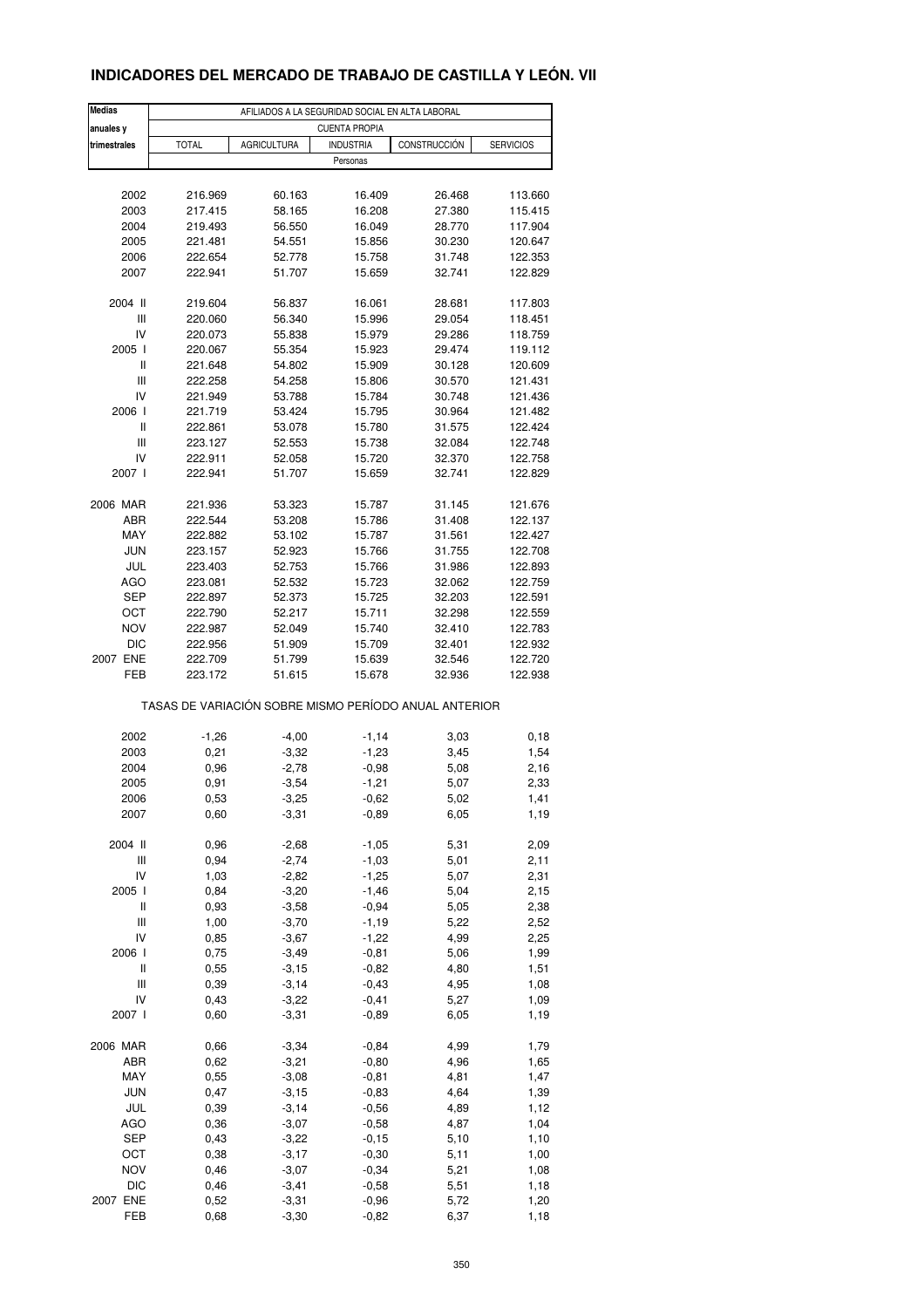| <b>Medias</b>                      | EFECTIVOS LABORALES |                  |                   |                  |                                                       |                 |                 | JORNADA MEDIA POR TRABAJADOR Y TRIM. |                    |
|------------------------------------|---------------------|------------------|-------------------|------------------|-------------------------------------------------------|-----------------|-----------------|--------------------------------------|--------------------|
| anuales y                          | <b>TOTAL</b>        |                  | <b>SECTORES</b>   |                  | CONTRATO                                              | CONTRATO        | <b>TOTAL</b>    | A TIEMPO                             | A TIEMPO           |
| trimestrales                       |                     | <b>INDUSTRIA</b> | CONSTRUC.         | <b>SERVICIOS</b> | <b>INDEFINIDO</b>                                     | <b>TEMPORAL</b> |                 | COMPLETO                             | PARCIAL            |
|                                    |                     |                  | Miles de personas |                  |                                                       |                 |                 | Horas                                |                    |
|                                    |                     |                  |                   |                  |                                                       |                 |                 |                                      |                    |
| 2001                               | 508,7               | 131,9            | 74,0              | 302,8            | 329,2                                                 | 179,5           | 412,1           | 441,6                                | 228,6              |
| 2002                               | 523,7               | 131,9            | 76,5              | 315,4            | 346,6                                                 | 177,1           | 412,0           | 440,8                                | 237,8              |
| 2003                               | 537,6               | 132,7            | 78,2              | 326,7            | 359,2                                                 | 178,4           | 408,5           | 436,3                                | 242,7              |
| 2004                               | 555,5               | 135,1            | 82,6              | 337,9            | 361,1                                                 | 194,4           | 405,2           | 437,3                                | 235,7              |
| 2005                               | 581,1               | 135,3            | 89,0              | 356,8            | 382,9                                                 | 198,2           | 404,6           | 435,7                                | 240,8              |
| 2006                               | 609,1               | 136,3            | 96,6              | 376,1            | 400,6                                                 | 208,5           | 400,1           | 433,6                                | 236,1              |
|                                    |                     |                  |                   |                  |                                                       |                 |                 |                                      |                    |
| 2004 l                             | 544,6               | 133,1            | 80,4              | 331,0            | 357,8                                                 | 186,8           | 421,2           | 456,2                                | 244,1              |
| Ш                                  | 558,0               | 137,6            | 85,1              | 335,4            | 358,8                                                 | 199,2           | 423,3           | 456,5                                | 239,6              |
| Ш                                  | 561,8               | 135,1            | 85,5              | 341,2            | 367,0                                                 | 194,8           | 367,0           | 393,0                                | 215,6              |
| IV                                 | 557,7               | 134,4            | 79,3              | 343,9            | 360,7                                                 | 196,9           | 409,4           | 443,3                                | 243,6              |
| 2005 l                             | 567,8               | 134,8            | 84,9              | 348,1            | 375,8                                                 | 192,0           | 421,2           | 455,4                                | 244,4              |
| $\, \parallel$                     | 582,9               | 137,7            | 89,5              | 355,7            | 380,5                                                 | 202,5           | 428,4           | 457,1                                | 256,0              |
| Ш                                  | 587,5               | 135,4            | 93,0              | 359,1            | 377,8                                                 | 209,7           | 364,8           | 392,6                                | 218,4              |
| IV                                 | 586,2               | 133,4            | 88,6              | 364,2            | 397,5                                                 | 188,7           | 404,2           | 437,5                                | 244,2              |
| 2006                               | 592,9               | 133,8            | 93,7              | 365,4            | 382,4                                                 | 210,5           | 416,2           | 450,9                                | 246,0              |
| II                                 | 606,4               | 137,3            | 97,1              | 372,1            | 386,9                                                 | 219,5           | 416,0           | 451,8                                | 249,1              |
| Ш                                  | 622,8               | 138,9            | 100,1             | 383,8            | 406,1                                                 | 216,7           | 364,9           | 393,3                                | 213,5              |
| IV                                 | 614,2               | 135,3            | 95,6              | 383,2            | 426,9                                                 | 187,3           | 403,4           | 438,4                                | 235,7              |
|                                    |                     |                  |                   |                  |                                                       |                 |                 |                                      |                    |
| 2006 ENE                           |                     |                  |                   |                  |                                                       |                 |                 |                                      |                    |
| <b>FEB</b>                         |                     |                  |                   |                  |                                                       |                 |                 |                                      |                    |
| <b>MAR</b>                         |                     |                  |                   |                  |                                                       |                 |                 |                                      |                    |
| ABR                                |                     |                  |                   |                  |                                                       |                 |                 |                                      |                    |
| MAY                                |                     |                  |                   |                  |                                                       |                 |                 |                                      |                    |
| JUN                                |                     |                  |                   |                  |                                                       |                 |                 |                                      |                    |
| JUL                                |                     |                  |                   |                  |                                                       |                 |                 |                                      |                    |
| <b>AGO</b>                         |                     |                  |                   |                  |                                                       |                 |                 |                                      |                    |
| <b>SEP</b>                         |                     |                  |                   |                  |                                                       |                 |                 |                                      |                    |
| OCT                                |                     |                  |                   |                  |                                                       |                 |                 |                                      |                    |
| <b>NOV</b>                         |                     |                  |                   |                  |                                                       |                 |                 |                                      |                    |
| <b>DIC</b>                         |                     |                  |                   |                  |                                                       |                 |                 |                                      |                    |
|                                    |                     |                  |                   |                  | TASAS DE VARIACIÓN SOBRE MISMO PERÍODO ANUAL ANTERIOR |                 |                 |                                      |                    |
|                                    |                     |                  |                   |                  |                                                       |                 |                 |                                      |                    |
| 2001                               | 4,52                | 0,80             | 5,49              | 5,99             | 3,58                                                  | 6,26            | $-0,69$         | 0,43                                 | 3,86               |
| 2002                               | 2,96                | $-0,06$          | 3,41              | 4,16             | 5,30                                                  | $-1,34$         | $-0,03$         | $-0,18$                              | 4,01               |
| 2003                               | 2,65                | 0,63             | 2,29              | 3,60             | 3,63                                                  | 0,76            | $-0,84$         | $-1,03$                              | 2,05               |
| 2004                               | 3,33                | 1,79             | 5,56              | 3,41             | 0,52                                                  | 8,98            | $-0,81$         | 0,22                                 | $-2,86$            |
| 2005                               | 4,60                | 0,20             | 7,78              | 5,60             | 6,05                                                  | 1,95            | $-0,14$         | $-0,36$                              | 2,13               |
| 2006                               | 4,81                | 0,74             | 8,57              | 5,41             | 4,61                                                  | 5,18            | $-1,12$         | $-0,47$                              | $-1,94$            |
|                                    |                     |                  |                   |                  |                                                       |                 |                 |                                      |                    |
| 2004 l                             | 2,58                | 0,53             | 2,55              | 3,37             | 0,08                                                  | 7,73            | $-1,96$         | $-0,65$                              | $-2,05$            |
| Ш                                  | 2,57                | 2,23             | 4,42              | 2,32             | $-0,44$                                               | 8,50            | $-0,54$         | 0,26                                 | $-4,43$            |
| $\ensuremath{\mathsf{III}}\xspace$ | 3,39                | 2,27             | 4,91              | 3,46             | 1,21                                                  | 7,74            | 0,11            | 1,37                                 | $-4,47$            |
| IV                                 | 4,81                | 2,13             | 10,91             | 4,50             | 1,23                                                  | 12,00           | $-0,70$         | 0,07                                 | $-0,61$            |
| 2005 l                             | 4,26                | 1,28             | 5,60              | 5,17             | 5,03                                                  | 2,78            | 0,00            | $-0,18$                              | 0,12               |
| $\,$ $\,$ $\,$ $\,$                | 4,46                | 0,07             | 5,17              | 6,05             | 6,05                                                  | 1,66            | 1,20            | 0, 13                                | 6,84               |
| $\ensuremath{\mathsf{III}}\xspace$ | 4,57                | 0,22             | 8,77              | 5,25             | 2,94                                                  | 7,65            | $-0,60$         | $-0,10$                              | 1,30               |
| IV                                 | 5,11                | $-0,75$          | 11,72             | 5,92             | 10,21                                                 | $-4,16$         | $-1,28$         | $-1,30$                              | 0,25               |
| 2006 l<br>II                       | 4,42                | $-0,75$          | 10,40             | 4,96             | 1,76                                                  | 9,61            | $-1,18$         | $-0,99$                              | 0,64               |
| Ш                                  | 4,04                | $-0,29$<br>2,59  | 8,47              | 4,60             | 1,68                                                  | 8,40            | $-2,88$         | $-1,15$                              | $-2,68$            |
| IV                                 | 6,00<br>4,77        | 1,44             | 7,62<br>7,94      | 6,87<br>5,21     | 7,48<br>7,38                                          | 3,34<br>$-0,74$ | 0,02<br>$-0,19$ | 0,18<br>0, 19                        | $-2,23$<br>$-3,50$ |
|                                    |                     |                  |                   |                  |                                                       |                 |                 |                                      |                    |
| 2006 ENE                           |                     |                  |                   |                  |                                                       |                 |                 |                                      |                    |
| FEB                                |                     |                  |                   |                  |                                                       |                 |                 |                                      |                    |
| <b>MAR</b>                         |                     |                  |                   |                  |                                                       |                 |                 |                                      |                    |
| ABR                                |                     |                  |                   |                  |                                                       |                 |                 |                                      |                    |
| MAY                                |                     |                  |                   |                  |                                                       |                 |                 |                                      |                    |
| JUN                                |                     |                  |                   |                  |                                                       |                 |                 |                                      |                    |
| JUL                                |                     |                  |                   |                  |                                                       |                 |                 |                                      |                    |
| <b>AGO</b>                         |                     |                  |                   |                  |                                                       |                 |                 |                                      |                    |
| SEP                                |                     |                  |                   |                  |                                                       |                 |                 |                                      |                    |
| OCT                                |                     |                  |                   |                  |                                                       |                 |                 |                                      |                    |
| <b>NOV</b>                         |                     |                  |                   |                  |                                                       |                 |                 |                                      |                    |

#### **INDICADORES DEL MERCADO DE TRABAJO DE CASTILLA Y LEÓN. VIII**

DIC - - - - - - - - -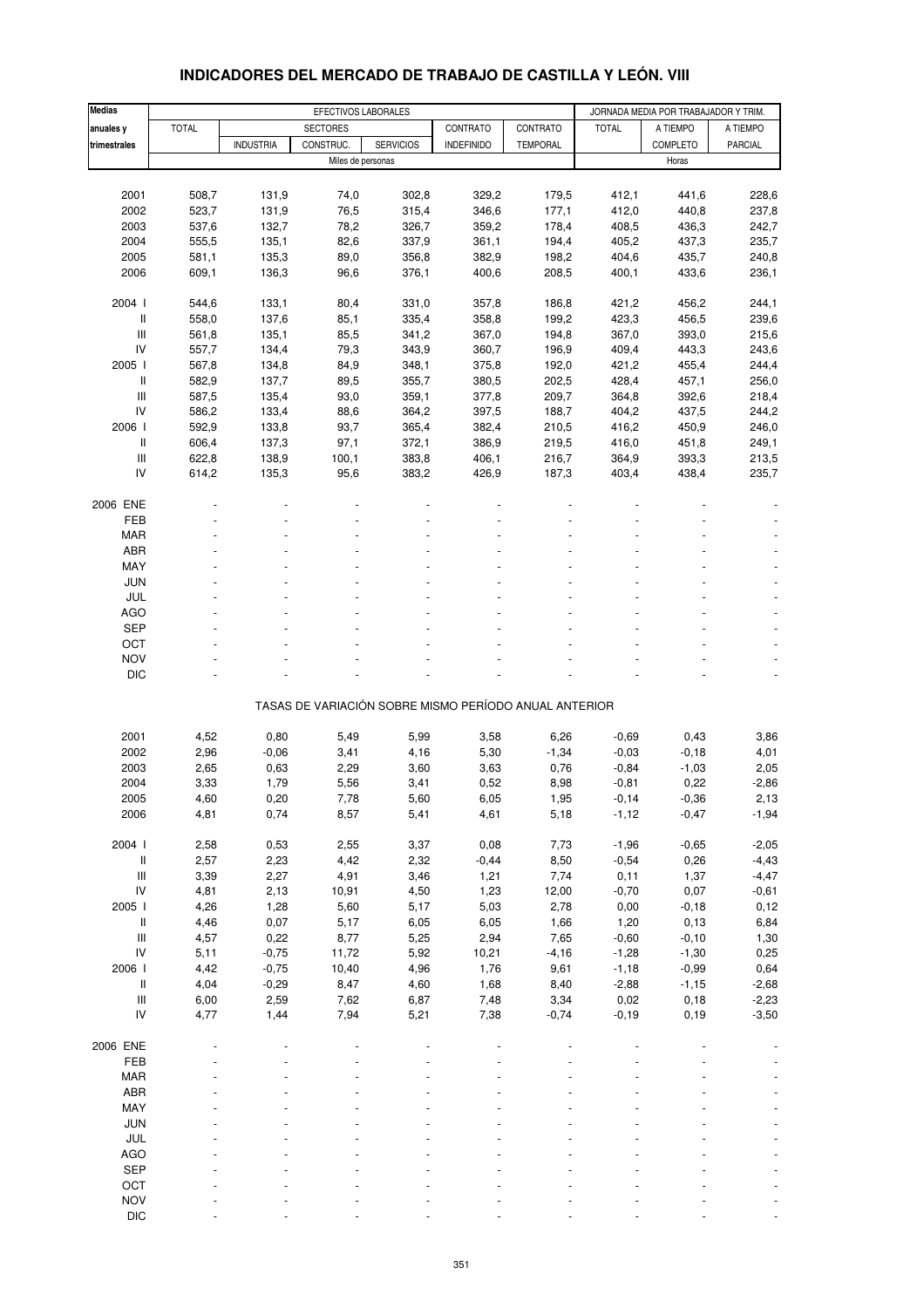## **INDICADORES DE PRECIOS DE CASTILLA Y LEÓN. I**

| <b>Medias</b> |                                                       | INDICES DE PRECIOS DE CONSUMO (10) |              | DIFERENCIAL DE   |
|---------------|-------------------------------------------------------|------------------------------------|--------------|------------------|
| anuales y     | <b>GENERAL</b>                                        | <b>ALIMENTACIÓN</b>                | SIN          | <b>INFLACIÓN</b> |
| trimestrales  |                                                       | <b>AGREGADO</b>                    | ALIMENTACIÓN | RTO. ESPAÑA      |
|               |                                                       | <b>Base 2006</b>                   |              | P.Porcentuales   |
|               |                                                       |                                    |              |                  |
|               | 88,534                                                |                                    |              | $-0,16$          |
| 2002          |                                                       | 86,195                             | 89,422       |                  |
| 2003          | 90,937                                                | 89,329                             | 91,547       | $-0,32$          |
| 2004          | 93,487                                                | 92,920                             | 93,699       | $-0,24$          |
| 2005          | 96,562                                                | 96,006                             | 96,771       | $-0,08$          |
| 2006          | 100,000                                               | 100,000                            | 100,000      | 0,05             |
| 2007          | 100,374                                               | 102,090                            | 99,740       | $-0.05$          |
| 2004 II       | 93,629                                                | 92,465                             | 94,070       | $-0,23$          |
| Ш             | 93,673                                                | 93,696                             | 93,659       | $-0,15$          |
| IV            | 95,073                                                | 94,186                             | 95,409       | $-0,15$          |
| 2005 l        | 94,432                                                | 94,742                             | 94,311       | $-0,14$          |
| Ш             | 96,554                                                | 95,778                             | 96,847       | $-0,10$          |
| Ш             | 96,862                                                | 96,215                             | 97,106       | $-0,03$          |
| IV            | 98,401                                                | 97,287                             | 98,822       | $-0,05$          |
| 2006          | 98,289                                                | 98,599                             | 98,174       | 0,07             |
| $\mathsf{I}$  | 100,411                                               | 99,436                             | 100,775      | 0,07             |
| Ш             | 100,340                                               | 100,784                            | 100,175      | 0,07             |
| IV            | 100,959                                               | 101,181                            | 100,877      | 0,00             |
| 2007 l        | 100,374                                               | 102,090                            | 99,740       | $-0,05$          |
|               |                                                       |                                    |              |                  |
| 2006 MAR      | 98,745                                                | 98,797                             | 98,726       | 0,01             |
| ABR           | 100,098                                               | 99,001                             | 100,507      | 0,00             |
| MAY           | 100,451                                               | 99,304                             | 100,879      | 0,10             |
| JUN           | 100,685                                               | 100,003                            | 100,939      | 0,10             |
| JUL           | 100,187                                               | 100,537                            | 100,057      | 0,00             |
| AGO           | 100,439                                               | 100,810                            | 100,301      | 0,10             |
| SEP           | 100,393                                               | 101,004                            | 100,166      | 0,10             |
| OCT           | 100,725                                               | 100,917                            | 100,654      | 0,00             |
| NOV           | 100,972                                               | 101,066                            | 100,937      | 0,00             |
| <b>DIC</b>    | 101,181                                               | 101,561                            | 101,040      | 0,00             |
| 2007 ENE      | 100,350                                               | 102,135                            | 99,692       | 0,00             |
| FEB           | 100,397                                               | 102,045                            | 99,788       | $-0,10$          |
|               | TASAS DE VARIACIÓN SOBRE MISMO PERÍODO ANUAL ANTERIOR |                                    |              |                  |
|               |                                                       |                                    |              |                  |
| 2002          | 3,37                                                  | 4,55                               | 2,94         |                  |
| 2003          | 2,71                                                  | 3,64                               | 2,38         |                  |
| 2004          | 2,80                                                  | 4,02                               | 2,35         |                  |
| 2005          | 3,29                                                  | 3,32                               | 3,28         |                  |
| 2006          | 3,56                                                  | 4,16                               | 3,34         |                  |
| 2007          | 2,36                                                  | 3,64                               | 1,88         |                  |
| 2004 II       | 2,98                                                  | 4,68                               | 2,36         |                  |
| Ш             | 3,16                                                  | 4,18                               | 2,77         |                  |
| IV            | 3,29                                                  | 3,63                               | 3,16         |                  |
| 2005 l        | 3,12                                                  | 3,73                               | 2,89         |                  |
| Ш             | 3,12                                                  | 3,58                               | 2,95         |                  |
| Ш             | 3,40                                                  | 2,69                               | 3,68         |                  |
| IV            | 3,50                                                  | 3,29                               | 3,58         |                  |
| 2006 l        | 4,08                                                  | 4,07                               | 4,10         |                  |
| Ш             | 3,99                                                  | 3,82                               | 4,06         |                  |
| Ш             | 3,59                                                  | 4,75                               | 3,16         |                  |
| IV            | 2,60                                                  | 4,00                               | 2,08         |                  |
| 2007 l        | 2,36                                                  | 3,64                               | 1,88         |                  |
|               |                                                       |                                    |              |                  |
| 2006 MAR      | 3,89                                                  | 4,22                               | 3,77         |                  |
| ABR           | 3,85                                                  | 3,49                               | 3,99         |                  |
| MAY           | 4,10                                                  | 3,67                               | 4,26         |                  |
| <b>JUN</b>    | 4,03                                                  | 4,29                               | 3,93         |                  |
| JUL           | 4,02                                                  | 4,86                               | 3,71         |                  |
| <b>AGO</b>    | 3,80                                                  | 4,70                               | 3,46         |                  |
| SEP           | 2,96                                                  | 4,69                               | 2,32         |                  |
| OCT           | 2,50                                                  | 4,41                               | 1,80         |                  |
| <b>NOV</b>    | 2,60                                                  | 4,08                               | 2,05         |                  |
| DIC           | 2,70                                                  | 3,52                               | 2,39         |                  |
| 2007 ENE      | 2,37                                                  | 3,50                               | 1,96         |                  |
| FEB           | 2,34                                                  | 3,79                               | 1,81         |                  |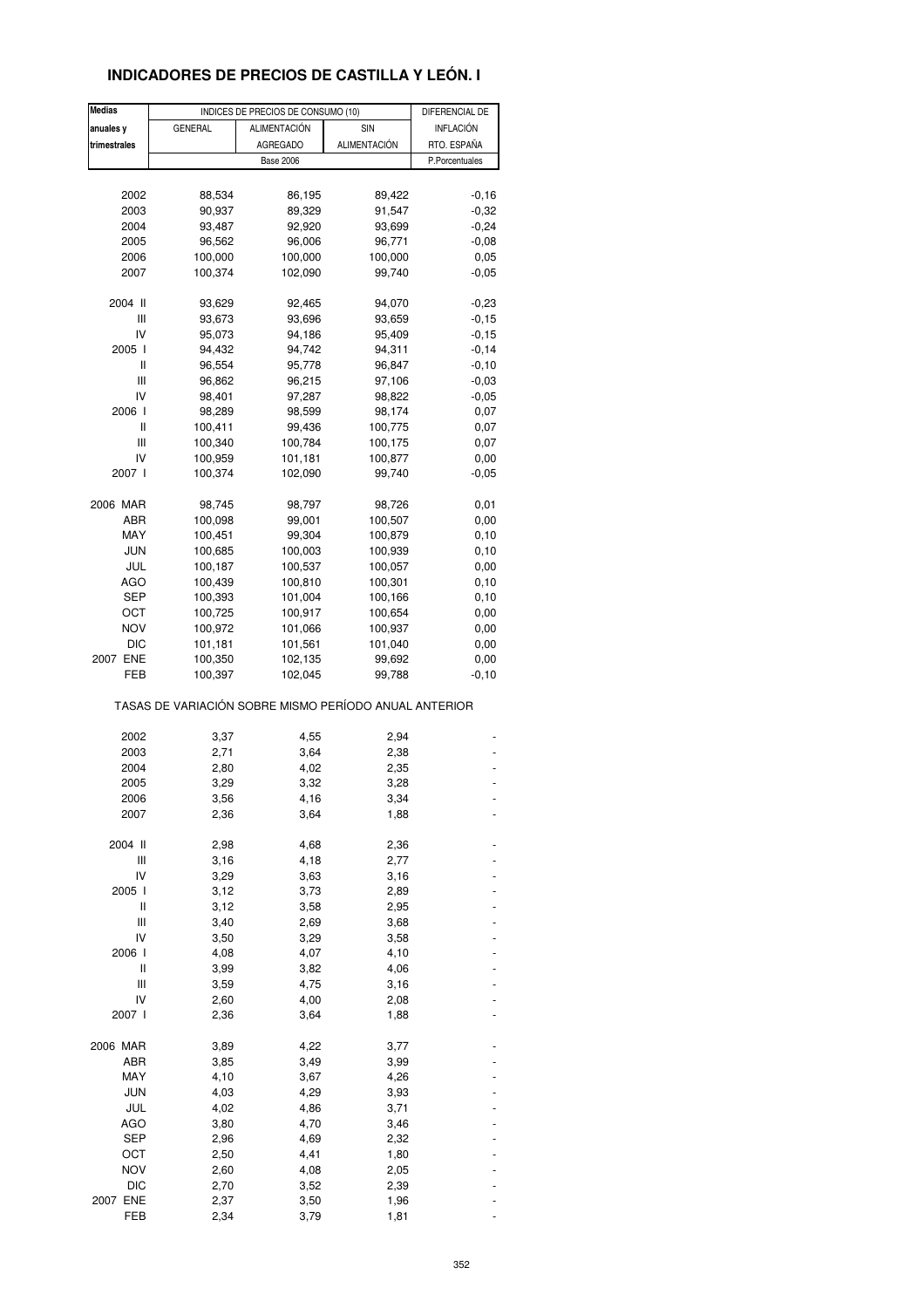## **INDICADORES DE PRECIOS DE CASTILLA Y LEÓN. II**

| <b>Medias</b>                      |                    |              | INDICES DE PRECIOS DE CONSUMO (10)                    |                 |              |                 |
|------------------------------------|--------------------|--------------|-------------------------------------------------------|-----------------|--------------|-----------------|
| anuales y                          | <b>ALIMENTOS Y</b> | BEBIDAS ALC. | <b>VESTIDO Y</b>                                      | <b>VIVIENDA</b> | MENAJE       | <b>MEDICINA</b> |
| trimestrales                       | BEB.NO ALCOH.      | Y TABACO     | CALZADO                                               |                 |              |                 |
|                                    |                    |              | <b>Base 2006</b>                                      |                 |              |                 |
|                                    |                    |              |                                                       |                 |              |                 |
| 2002                               | 86,107             | 86,970       | 92,545                                                | 83,747          | 92,707       | 94,864          |
| 2003                               | 89,287             | 89,736       | 96,069                                                | 85,591          | 94,336       | 96,537          |
| 2004                               | 92,866             | 93,452       | 97,557                                                | 88,121          | 95,679       | 97,154          |
|                                    |                    |              |                                                       |                 |              |                 |
| 2005                               | 95,760             | 98,240       | 98,936                                                | 93,674          | 97,639       | 98,698          |
| 2006                               | 100,000            | 100,000      | 100,000                                               | 100,000         | 100,000      | 100,000         |
| 2007                               | 101,602            | 106,712      | 93,986                                                | 100,564         | 101,061      | 101,643         |
| 2004 II                            |                    |              |                                                       |                 |              |                 |
|                                    | 92,393             | 93,162       | 101,594                                               | 87,386          | 95,735       | 96,993          |
| Ш<br>IV                            | 93,543             | 95,101       | 93,019                                                | 88,548          | 95,770       | 97,409          |
|                                    | 94,082             | 95,158       | 103,972                                               | 90,064          | 96,483       | 97,466          |
| 2005 l                             | 94,686             | 95,294       | 93,091                                                | 90,483          | 96,691       | 98,016          |
| Ш                                  | 95,460             | 98,672       | 102,860                                               | 92,974          | 97,741       | 98,345          |
| $\mathbf{III}$                     | 95,886             | 99,189       | 93,955                                                | 95,145          | 97,745       | 98,992          |
| IV                                 | 97,010             | 99,806       | 105,838                                               | 96,093          | 98,380       | 99,439          |
| 2006 l                             | 98,715             | 97,530       | 94,023                                                | 98,451          | 98,929       | 99,346          |
| Ш                                  | 99,299             | 100,690      | 103,996                                               | 100,577         | 100,161      | 99,498          |
| Ш                                  | 100,797            | 100,662      | 94,723                                                | 101,029         | 99,979       | 100,417         |
| IV                                 | 101,188            | 101,118      | 107,258                                               | 99,943          | 100,932      | 100,738         |
| 2007 l                             | 101,602            | 106,712      | 93,986                                                | 100,564         | 101,061      | 101,643         |
|                                    |                    |              |                                                       |                 |              |                 |
| 2006 MAR                           | 98,640             | 100,240      | 96,048                                                | 98,837          | 99,326       | 98,832          |
| ABR                                | 98,831             | 100,563      | 103,599                                               | 100,322         | 99,844       | 99,308          |
| MAY                                | 99,155             | 100,667      | 104,545                                               | 100,738         | 100,189      | 99,466          |
| JUN                                | 99,912             | 100,841      | 103,844                                               | 100,671         | 100,449      | 99,719          |
| JUL                                | 100,497            | 100,910      | 93,497                                                | 101,084         | 99,867       | 100,282         |
| AGO                                | 100,844            | 100,499      | 93,017                                                | 101,190         | 99,959       | 100,354         |
| SEP                                | 101,050            | 100,577      | 97,656                                                | 100,813         | 100,110      | 100,616         |
| ост                                | 100,936            | 100,745      | 105,665                                               | 100,018         | 100,629      | 100,680         |
| NOV                                | 101,072            | 101,013      | 108,721                                               | 99,888          | 100,995      | 100,729         |
| <b>DIC</b>                         | 101,557            | 101,595      | 107,387                                               | 99,922          | 101,172      | 100,806         |
| 2007 ENE                           | 101,654            | 106,684      | 94,460                                                | 100,419         | 100,952      | 101,465         |
| FEB                                | 101,549            | 106,740      | 93,511                                                | 100,709         | 101,170      | 101,821         |
|                                    |                    |              |                                                       |                 |              |                 |
|                                    |                    |              | TASAS DE VARIACIÓN SOBRE MISMO PERÍODO ANUAL ANTERIOR |                 |              |                 |
| 2002                               | 4,40               | 5,82         | 5,42                                                  | 1,56            | 2,11         | 2,93            |
| 2003                               | 3,69               | 3,18         | 3,81                                                  | 2,20            | 1,76         | 1,76            |
| 2004                               | 4,01               | 4,14         | 1,55                                                  | 2,96            | 1,42         | 0,64            |
| 2005                               |                    |              |                                                       |                 |              |                 |
|                                    | 3,12               | 5,12<br>1,79 | 1,41                                                  | 6,30<br>6,75    | 2,05         | 1,59            |
| 2006                               | 4,43               |              | 1,08                                                  |                 | 2,42         | 1,32            |
| 2007                               | 2,88               | 10,96        | 1,05                                                  | 2,35            | 2,36         | 2,05            |
| 2004 II                            | 4,77               | 3,94         | 1,67                                                  | 2,46            | 1,13         | 0,66            |
| $\ensuremath{\mathsf{III}}\xspace$ | 4,04               | 5,48         | 2,13                                                  | 3,68            | 1,54         | 0,39            |
|                                    |                    |              |                                                       |                 |              |                 |
| IV                                 | 3,42               | 5,48         | 1,76                                                  | 4,99            | 1,56         | 0,32            |
| 2005 l<br>$\,$ $\,$ $\,$ $\,$      | 3,54<br>3,32       | 5,43<br>5,91 | 1,58<br>1,25                                          | 4,62<br>6,39    | 2,07<br>2,10 | 1,31<br>1,39    |
|                                    |                    |              |                                                       |                 |              |                 |
| Ш<br>IV                            | 2,50<br>3,11       | 4,30<br>4,88 | 1,01<br>1,80                                          | 7,45            | 2,06<br>1,97 | 1,63<br>2,02    |
|                                    |                    |              |                                                       | 6,69            |              |                 |
| 2006                               | 4,26               | 2,35         | 1,00                                                  | 8,81            | 2,31         | 1,36            |
| Ш                                  | 4,02               | 2,05         | 1,10                                                  | 8,18            | 2,48         | 1,17            |
| $\ensuremath{\mathsf{III}}\xspace$ | 5,12               | 1,48         | 0,82                                                  | 6,18            | 2,29         | 1,44            |
| IV                                 | 4,31               | 1,31         | 1,34                                                  | 4,01            | 2,59         | 1,31            |
| 2007 l                             | 2,88               | 10,96        | 1,05                                                  | 2,35            | 2,36         | 2,05            |
| 2006 MAR                           | 4,12               | 5,10         | 1,02                                                  | 8,36            | 2,54         | 1,09            |
| ABR                                | 3,65               | 2,09         | 1,08                                                  | 7,99            | 2,49         | 1,13            |
| MAY                                | 3,85               | 2,13         | 1,14                                                  | 8,88            | 2,41         | 1,11            |
| <b>JUN</b>                         | 4,57               | 1,92         | 1,09                                                  | 7,67            | 2,53         | 1,27            |
| JUL                                | 5,20               | 1,92         | 0,82                                                  | 6,85            | 2,30         | 1,41            |
| <b>AGO</b>                         | 5,06               | 1,55         | 0,79                                                  | 6,51            | 2,24         | 1,46            |
| <b>SEP</b>                         | 5,11               | 0,99         | 0,84                                                  | 5,20            | 2,32         | 1,45            |
| OCT                                | 4,80               | 1,03         | 1,28                                                  | 3,76            | 2,56         | 1,48            |
| NOV                                | 4,40               | 1,23         | 1,31                                                  | 3,88            | 2,62         | 1,26            |
|                                    |                    |              |                                                       |                 |              |                 |
| DIC<br>2007 ENE                    | 3,73               | 1,68         | 1,43<br>1,12                                          | 4,38            | 2,60         | 1,18            |
| FEB                                | 2,89               | 9,28         |                                                       | 2,49<br>2,21    | 2,40         | 1,82<br>2,28    |
|                                    | 2,87               | 12,68        | 0,98                                                  |                 | 2,32         |                 |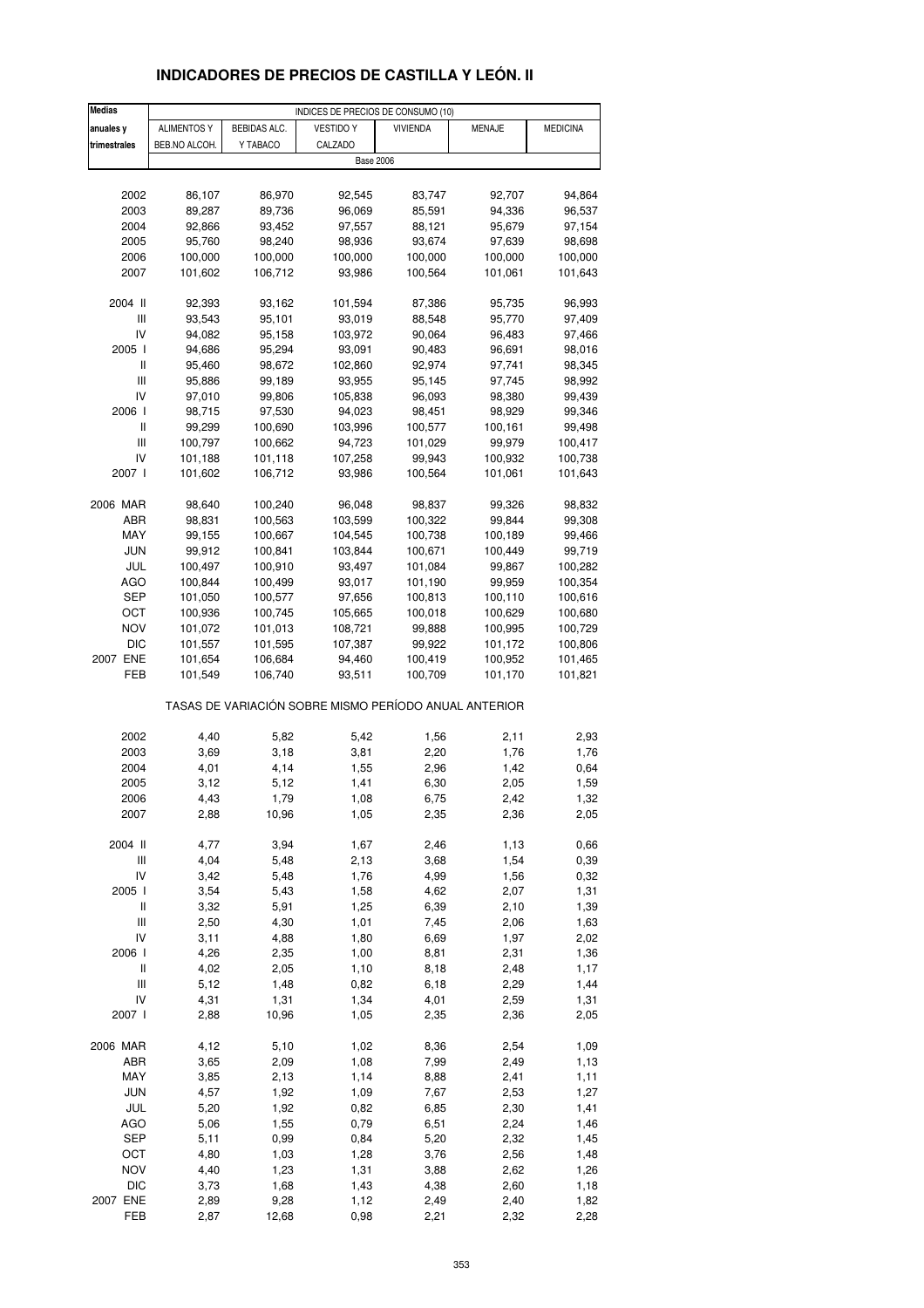| <b>Medias</b>                                         | INDICES DE PRECIOS DE CONSUMO (10) |                    |                    |                  |                  |                  |  |
|-------------------------------------------------------|------------------------------------|--------------------|--------------------|------------------|------------------|------------------|--|
| anuales y                                             | TRANSPORTE                         | COMUNICA -         | OCIO <sub>Y</sub>  | ENSEÑANZA        | HOTELES,         | <b>OTROS</b>     |  |
| trimestrales                                          |                                    | <b>CIONES</b>      | <b>CULTURA</b>     |                  | CAFÉS Y REST.    |                  |  |
|                                                       |                                    |                    | <b>Base 2006</b>   |                  |                  |                  |  |
|                                                       |                                    |                    |                    |                  |                  |                  |  |
| 2002                                                  | 85,523                             | 105,402            | 102,299            | 85,775           | 85,836           | 89,235           |  |
| 2003                                                  | 87,168                             | 103,005            | 102,294            | 89,134           | 88,854           | 91,894           |  |
| 2004                                                  | 90,585                             | 102,292            | 101,569            | 92,589           | 92,052           | 94,238           |  |
| 2005                                                  | 95,929                             | 101,020            | 100,551            | 96,189           | 95,595           | 96,614           |  |
| 2006                                                  | 100,000                            | 100,000            | 100,000            | 100,000          | 100,000          | 100,000          |  |
| 2007                                                  | 98,439                             | 99,741             | 98,497             | 102,945          | 101,978          | 102,310          |  |
|                                                       |                                    |                    |                    |                  |                  |                  |  |
| 2004 II                                               | 90,532                             | 102,707            | 101,496            | 91,776           | 91,791           | 94,372           |  |
| Ш                                                     | 91,620                             | 102,393            | 102,668            | 92,030           | 93,319           | 94,279           |  |
| IV                                                    | 92,286                             | 101,991            | 101,187            | 94,815           | 92,719           | 94,297           |  |
| 2005 l<br>$\mathbf{I}$                                | 92,395                             | 101,761            | 100,218            | 95,080           | 93,795<br>95,164 | 95,928           |  |
| $\begin{array}{c} \hline \end{array}$                 | 94,897                             | 101,021<br>100,745 | 99,774<br>101,479  | 95,191<br>95,718 | 96,927           | 96,693           |  |
| IV                                                    | 98,441<br>97,983                   | 100,551            | 100,733            | 98,766           | 96,495           | 96,668<br>97,166 |  |
| 2006 l                                                | 98,701                             | 100,537            | 99,695             | 98,890           | 98,034           | 98,839           |  |
| Ш                                                     | 101,358                            | 100,071            | 99,730             | 99,018           | 99,586           | 100,003          |  |
| Ш                                                     | 101,651                            | 99,843             | 101,278            | 99,330           | 101,571          | 100,429          |  |
| IV                                                    | 98,290                             | 99,549             | 99,297             | 102,762          | 100,810          | 100,729          |  |
| 2007 l                                                | 98,439                             | 99,741             | 98,497             | 102,945          | 101,978          | 102,310          |  |
|                                                       |                                    |                    |                    |                  |                  |                  |  |
| 2006 MAR                                              | 99,323                             | 100,331            | 99,390             | 98,962           | 98,514           | 99,299           |  |
| ABR                                                   | 100,741                            | 100,161            | 100,136            | 99,004           | 99,412           | 99,695           |  |
| MAY                                                   | 101,820                            | 100,095            | 99,093             | 99,025           | 99,387           | 99,936           |  |
| <b>JUN</b>                                            | 101,513                            | 99,958             | 99,961             | 99,025           | 99,958           | 100,379          |  |
| JUL                                                   | 102,299                            | 99,791             | 101,257            | 99,035           | 101,176          | 100,330          |  |
| <b>AGO</b>                                            | 102,456                            | 99,853             | 102,151            | 99,040           | 102,314          | 100,352          |  |
| SEP                                                   | 100,199                            | 99,885             | 100,426            | 99,915           | 101,222          | 100,604          |  |
| OCT                                                   | 98,331                             | 99,711             | 99,186             | 102,556          | 100,863          | 100,610          |  |
| <b>NOV</b>                                            | 98,079                             | 99,564             | 98,651             | 102,837          | 100,617          | 100,652          |  |
| <b>DIC</b>                                            | 98,460                             | 99,372             | 100,054            | 102,893          | 100,951          | 100,925          |  |
| 2007 ENE                                              | 98,261                             | 99,903             | 98,418             | 102,924          | 101,793          | 102,268          |  |
| FEB                                                   | 98,617                             | 99,579             | 98,575             | 102,965          | 102,163          | 102,351          |  |
| TASAS DE VARIACIÓN SOBRE MISMO PERÍODO ANUAL ANTERIOR |                                    |                    |                    |                  |                  |                  |  |
|                                                       |                                    |                    |                    |                  |                  |                  |  |
| 2002                                                  | 1,81                               | $-2,72$            | 2,24               | 3,28             | 5,18             | 3,98             |  |
| 2003                                                  | 1,92                               | $-2,27$            | 0,00               | 3,92             | 3,52             | 2,98             |  |
| 2004                                                  | 3,92                               | $-0,69$            | $-0,71$            | 3,88             | 3,60             | 2,55             |  |
| 2005                                                  | 5,90                               | $-1,24$            | $-1,00$            | 3,89             | 3,85             | 2,52             |  |
| 2006                                                  | 4,24                               | $-1,01$            | $-0,55$            | 3,96             | 4,61             | 3,51             |  |
| 2007                                                  | 0,05                               | $-0,89$            | $-1,35$            | 4,14             | 4,28             | 3,75             |  |
|                                                       |                                    |                    |                    |                  |                  |                  |  |
| 2004 II                                               | 4,33                               | $-0,41$            | $-0,70$            | 4,01             | 3,60             | 2,62             |  |
| Ш                                                     | 5,01                               | $-0,56$            | $-0,77$            | 3,94             | 3,66             | 2,47             |  |
| IV                                                    | 6,50                               | $-0,43$            | $-0,61$            | 3,53             | 3,62             | 2,33             |  |
| 2005 l                                                | 5,11                               | $-0,31$            | $-0,70$            | 3,65             | 3,78             | 2,05             |  |
| $\sf II$                                              | 4,82                               | $-1,64$            | $-1,70$            | 3,72             | 3,68             | 2,46             |  |
| Ш                                                     | 7,44                               | $-1,61$            | $-1,16$            | 4,01             | 3,87             | 2,53             |  |
| IV                                                    | 6,17                               | $-1,41$            | $-0,45$            | 4,17             | 4,07             | 3,04             |  |
| 2006  <br>$\sf II$                                    | 6,82                               | $-1,20$            | $-0,52$            | 4,01             | 4,52             | 3,03             |  |
| Ш                                                     | 6,81<br>3,26                       | $-0,94$<br>$-0,90$ | $-0,04$<br>$-0,20$ | 4,02<br>3,77     | 4,65<br>4,79     | 3,42<br>3,89     |  |
| IV                                                    | 0,31                               | $-1,00$            | $-1,43$            | 4,05             | 4,47             | 3,67             |  |
| 2007 l                                                | 0,05                               | $-0,89$            | $-1,35$            | 4,14             | 4,28             | 3,75             |  |
|                                                       |                                    |                    |                    |                  |                  |                  |  |
| 2006 MAR                                              | 6,04                               | $-0,84$            | $-1,49$            | 4,03             | 4,16             | 3,10             |  |
| ABR                                                   | 6,48                               | $-0,90$            | 0,30               | 4,02             | 4,80             | 3,10             |  |
| MAY                                                   | 7,54                               | $-0,90$            | $-0,34$            | 4,05             | 4,56             | 3,40             |  |
| <b>JUN</b>                                            | 6,41                               | $-1,03$            | $-0, 10$           | 3,99             | 4,58             | 3,77             |  |
| JUL                                                   | 5,43                               | $-1,00$            | 0,05               | 3,78             | 4,80             | 3,84             |  |
| AGO                                                   | 4,45                               | $-0,88$            | $-0, 19$           | 3,77             | 4,85             | 3,87             |  |
| SEP                                                   | $-0,01$                            | $-0,81$            | $-0,45$            | 3,77             | 4,71             | 3,96             |  |
| OCT                                                   | $-1, 13$                           | $-0,90$            | $-1,32$            | 3,92             | 4,62             | 3,72             |  |
| <b>NOV</b>                                            | 0,40                               | $-1,01$            | $-1,54$            | 4,08             | 4,49             | 3,63             |  |
| <b>DIC</b>                                            | 1,71                               | $-1,08$            | $-1,42$            | 4,14             | 4,31             | 3,66             |  |
| 2007 ENE                                              | 0,21                               | $-0,80$            | $-1,42$            | 4,14             | 4,36             | 3,84             |  |

## **INDICADORES DE PRECIOS DE CASTILLA Y LEÓN. III**

FEB -0,11 -0,98 -1,29 4,13 4,20 3,66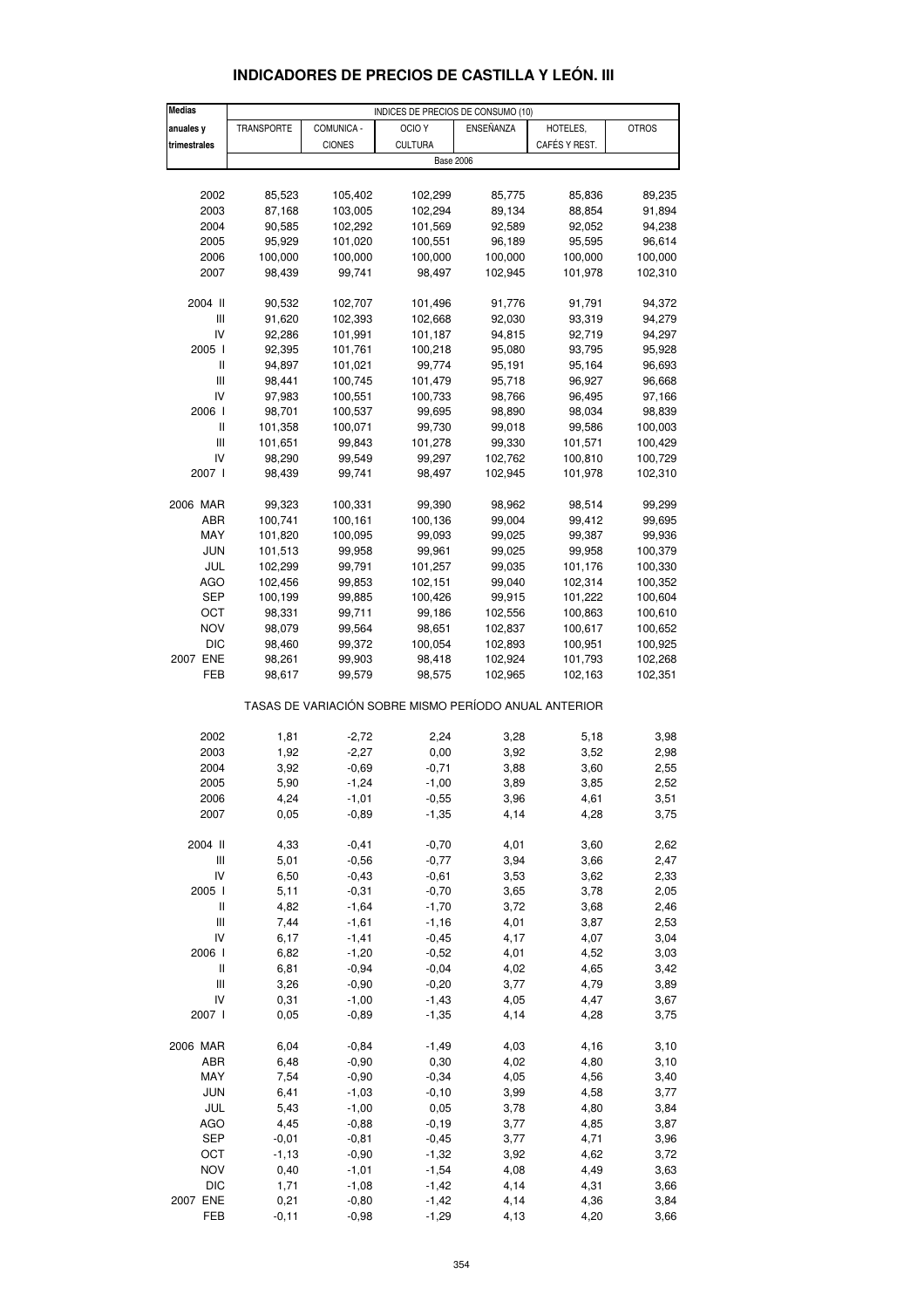| <b>Medias</b>                             |                      | <b>COSTE SALARIAL</b> | SALARIOS                                              |                                              |              |        |        |         |       |  |  |
|-------------------------------------------|----------------------|-----------------------|-------------------------------------------------------|----------------------------------------------|--------------|--------|--------|---------|-------|--|--|
| anuales y                                 | POR TRABAJADOR Y MES |                       | POR HORA EFECTIVA DE TRABAJO                          | INCREMENTO SALARIAL PACTADO EN CONVENIO (11) |              |        |        |         |       |  |  |
| trimestrales                              | <b>TOTAL</b>         | <b>ORDINARIO</b>      | <b>TOTAL</b>                                          | <b>ORDINARIO</b>                             | <b>TOTAL</b> | AGRIC. | CONST. | INDUST. | SERV. |  |  |
|                                           |                      | €                     |                                                       |                                              |              |        | $\%$   |         |       |  |  |
|                                           |                      |                       |                                                       |                                              |              |        |        |         |       |  |  |
|                                           |                      |                       |                                                       |                                              |              |        |        |         |       |  |  |
| 2002                                      | 1.323,81             | 1.130,35              | 9,62                                                  | 8,21                                         | 3,82         | 4,22   | 3,50   | 4,15    | 3,78  |  |  |
| 2003                                      | 1.361,55             | 1.153,63              | 10,02                                                 | 8,49                                         | 3,62         | 3,13   | 4,49   | 3,35    | 3,35  |  |  |
| 2004                                      | 1.395,04             | 1.192,70              | 10,27                                                 | 8,77                                         | 3,75         | 2,44   | 4,54   | 3,74    | 3,48  |  |  |
| 2005                                      | 1.440,35             | 1.231,82              | 10,74                                                 | 9,18                                         | 4,06         | 4,50   | 4,50   | 4,28    | 3,73  |  |  |
|                                           |                      |                       |                                                       |                                              |              |        |        |         |       |  |  |
| 2006                                      | 1.495,82             | 1.279,76              | 11,16                                                 | 9,55                                         | 3,49         | 3,46   | 3,50   | 3,69    | 3,37  |  |  |
| 2007                                      |                      |                       |                                                       |                                              | 2,96         | 2,92   | 0,00   | 2,80    | 3,09  |  |  |
|                                           |                      |                       |                                                       |                                              |              |        |        |         |       |  |  |
| 2004 II                                   | 1.389,66             | 1.192,73              | 9,92                                                  | 8,51                                         | 3,06         | 2,36   | 3,28   | 2,95    | 3,07  |  |  |
| $\mathsf{III}$                            | 1.355,48             | 1.197,94              | 10,52                                                 | 9,29                                         | 3,11         | 2,91   | 3,36   | 3,10    | 2,96  |  |  |
| IV                                        | 1.522,62             | 1.197,19              | 11,35                                                 | 8,92                                         | 3,05         | 1,71   | 3,36   | 3,08    | 2,99  |  |  |
|                                           |                      |                       |                                                       |                                              |              |        |        |         |       |  |  |
| 2005 l                                    | 1.359,53             | 1.224,13              | 9,93                                                  | 8,94                                         | 2,97         | 3,38   | 2,80   | 3,15    | 2,89  |  |  |
| $\ensuremath{\mathsf{II}}$                | 1.435,22             | 1.231,23              | 10,08                                                 | 8,65                                         | 2,96         | 3,38   | 2,80   | 3,13    | 2,88  |  |  |
| $\mathbf{III}$                            | 1.387,02             | 1.239,08              | 10,94                                                 | 9,77                                         | 2,98         | 3,38   | 2,80   | 3,12    | 2,92  |  |  |
| IV                                        | 1.579,64             | 1.232,82              | 12,00                                                 | 9,36                                         | 2,97         | 3,43   | 2,80   | 3,14    | 2,95  |  |  |
| 2006 l                                    | 1.427,42             | 1.263,70              | 10,00                                                 | 8,85                                         | 2,91         | 2,37   | 2,80   | 2,90    | 3,00  |  |  |
| $\mathsf{I}$                              |                      |                       |                                                       |                                              |              |        |        |         |       |  |  |
|                                           | 1.472,60             | 1.276,53              | 10,78                                                 | 9,35                                         | 2,97         | 2,90   | 2,80   | 3,18    | 3,01  |  |  |
| $\mathbf{III}$                            | 1.447,26             | 1.285,55              | 11,49                                                 | 10,21                                        | 3,01         | 2,99   | 2,80   | 3,23    | 3,03  |  |  |
| IV                                        | 1.635,98             | 1.293,25              | 12,36                                                 | 9,77                                         | 3,06         | 2,99   | 2,80   | 3,30    | 3,10  |  |  |
| 2007 l                                    |                      |                       |                                                       |                                              | 2,96         | 2,92   | 0,00   | 2,80    | 3,09  |  |  |
|                                           |                      |                       |                                                       |                                              |              |        |        |         |       |  |  |
| 2006 FEB                                  |                      |                       |                                                       |                                              | 2,91         | 2,37   |        | 2,89    | 2,99  |  |  |
|                                           |                      |                       |                                                       |                                              |              |        | 2,80   |         |       |  |  |
| <b>MAR</b>                                |                      |                       |                                                       |                                              | 2,91         | 2,37   | 2,80   | 2,90    | 3,00  |  |  |
| <b>ABR</b>                                |                      |                       |                                                       | $\overline{\phantom{m}}$                     | 2,99         | 2,37   | 2,80   | 3,19    | 3,00  |  |  |
| MAY                                       |                      |                       |                                                       |                                              | 2,99         | 2,90   | 2,80   | 3,19    | 3,01  |  |  |
| <b>JUN</b>                                |                      |                       |                                                       |                                              | 2,97         | 2,90   | 2,80   | 3,18    | 3,01  |  |  |
| JUL                                       |                      |                       |                                                       |                                              | 3,01         | 2,99   | 2,80   | 3,25    | 3,03  |  |  |
|                                           |                      |                       |                                                       |                                              |              |        |        |         |       |  |  |
| AGO                                       |                      |                       |                                                       |                                              | 3,01         | 2,99   | 2,80   | 3,24    | 3,03  |  |  |
| <b>SEP</b>                                |                      |                       |                                                       |                                              | 3,01         | 2,99   | 2,80   | 3,23    | 3,03  |  |  |
| OCT                                       |                      |                       |                                                       |                                              | 3,01         | 2,99   | 2,80   | 3,23    | 3,03  |  |  |
| <b>NOV</b>                                |                      |                       |                                                       |                                              | 3,06         | 2,99   | 2,80   | 3,30    | 3,10  |  |  |
| <b>DIC</b>                                |                      |                       |                                                       |                                              | 3,06         | 2,99   | 2,80   | 3,30    | 3,10  |  |  |
| 2007 ENE                                  |                      |                       |                                                       |                                              | 2,96         | 2,92   | 0,00   | 2,80    | 3,09  |  |  |
|                                           |                      |                       |                                                       |                                              |              |        |        |         |       |  |  |
|                                           |                      |                       |                                                       |                                              |              |        |        |         |       |  |  |
|                                           |                      |                       | TASAS DE VARIACIÓN SOBRE MISMO PERÍODO ANUAL ANTERIOR |                                              |              |        |        |         |       |  |  |
|                                           |                      |                       |                                                       |                                              |              |        |        |         |       |  |  |
| 2002                                      | 3,31                 | 2,93                  | 4,03                                                  | 3,69                                         |              |        |        |         |       |  |  |
| 2003                                      | 2,85                 | 2,06                  | 4,11                                                  | 3,32                                         |              |        |        |         |       |  |  |
| 2004                                      | 2,46                 | 3,39                  | 2,55                                                  | 3,39                                         |              |        |        |         |       |  |  |
|                                           |                      |                       |                                                       |                                              |              |        |        |         |       |  |  |
| 2005                                      | 3,25                 | 3,28                  | 4,55                                                  | 4,65                                         |              |        |        |         |       |  |  |
| 2006                                      | 3,85                 | 3,89                  | 3,91                                                  | 3,98                                         |              |        |        |         |       |  |  |
| 2007                                      |                      |                       |                                                       |                                              |              |        |        |         |       |  |  |
|                                           |                      |                       |                                                       |                                              |              |        |        |         |       |  |  |
| 2004 II                                   | 1,27                 | 2,84                  | $-0,40$                                               | 1,07                                         |              |        |        |         |       |  |  |
| Ш                                         |                      | 2,91                  | 2,24                                                  | 3,68                                         |              |        |        |         |       |  |  |
|                                           | 1,33                 |                       |                                                       |                                              |              |        |        |         |       |  |  |
| IV                                        | 3,72                 | 3,18                  | 4,61                                                  | 3,96                                         |              |        |        |         |       |  |  |
| 2005 l                                    | 3,59                 | 3,48                  | 6,89                                                  | 6,81                                         |              |        |        |         |       |  |  |
| $\mathbf{I}$                              | 3,28                 | 3,23                  | 1,61                                                  | 1,65                                         |              |        |        |         |       |  |  |
| $\mathop{\mathsf{III}}\nolimits$          | 2,33                 | 3,43                  | 3,99                                                  | 5,17                                         |              |        |        |         |       |  |  |
| IV                                        | 3,74                 | 2,98                  | 5,73                                                  | 4,93                                         |              |        |        |         |       |  |  |
| 2006 l                                    |                      |                       | 0,70                                                  |                                              |              |        |        |         |       |  |  |
|                                           | 4,99                 | 3,23                  |                                                       | $-1,01$                                      |              |        |        |         |       |  |  |
| $\label{eq:1} \prod_{i=1}^n \mathbb{I}_i$ | 2,60                 | 3,68                  | 6,94                                                  | 8,09                                         |              |        |        |         |       |  |  |
| $\mathbf{III}$                            | 4,34                 | 3,75                  | 5,03                                                  | 4,50                                         |              |        |        |         |       |  |  |
| IV                                        | 3,57                 | 4,90                  | 3,00                                                  | 4,38                                         |              |        |        |         |       |  |  |
| 2007 l                                    |                      |                       |                                                       |                                              |              |        |        |         |       |  |  |
|                                           |                      |                       |                                                       |                                              |              |        |        |         |       |  |  |
|                                           |                      |                       |                                                       |                                              |              |        |        |         |       |  |  |
| 2006 FEB                                  |                      |                       |                                                       |                                              |              |        |        |         |       |  |  |
| <b>MAR</b>                                |                      |                       |                                                       |                                              |              |        |        |         |       |  |  |
| <b>ABR</b>                                |                      |                       |                                                       |                                              |              |        |        |         |       |  |  |
| MAY                                       |                      |                       |                                                       |                                              |              |        |        |         |       |  |  |
| <b>JUN</b>                                |                      |                       |                                                       |                                              |              |        |        |         |       |  |  |
|                                           |                      |                       |                                                       |                                              |              |        |        |         |       |  |  |
| JUL                                       |                      |                       |                                                       |                                              |              |        |        |         |       |  |  |
| <b>AGO</b>                                |                      |                       |                                                       |                                              |              |        |        |         |       |  |  |
| <b>SEP</b>                                |                      |                       |                                                       |                                              |              |        |        |         |       |  |  |
| OCT                                       |                      |                       |                                                       |                                              |              |        |        |         |       |  |  |
| <b>NOV</b>                                |                      |                       |                                                       |                                              |              |        |        |         |       |  |  |
| <b>DIC</b>                                |                      |                       |                                                       |                                              |              |        |        |         |       |  |  |
|                                           |                      |                       |                                                       |                                              |              |        |        |         |       |  |  |

### **INDICADORES DE SALARIOS DE CASTILLA Y LEÓN**

2007 ENE - - - - - - - - -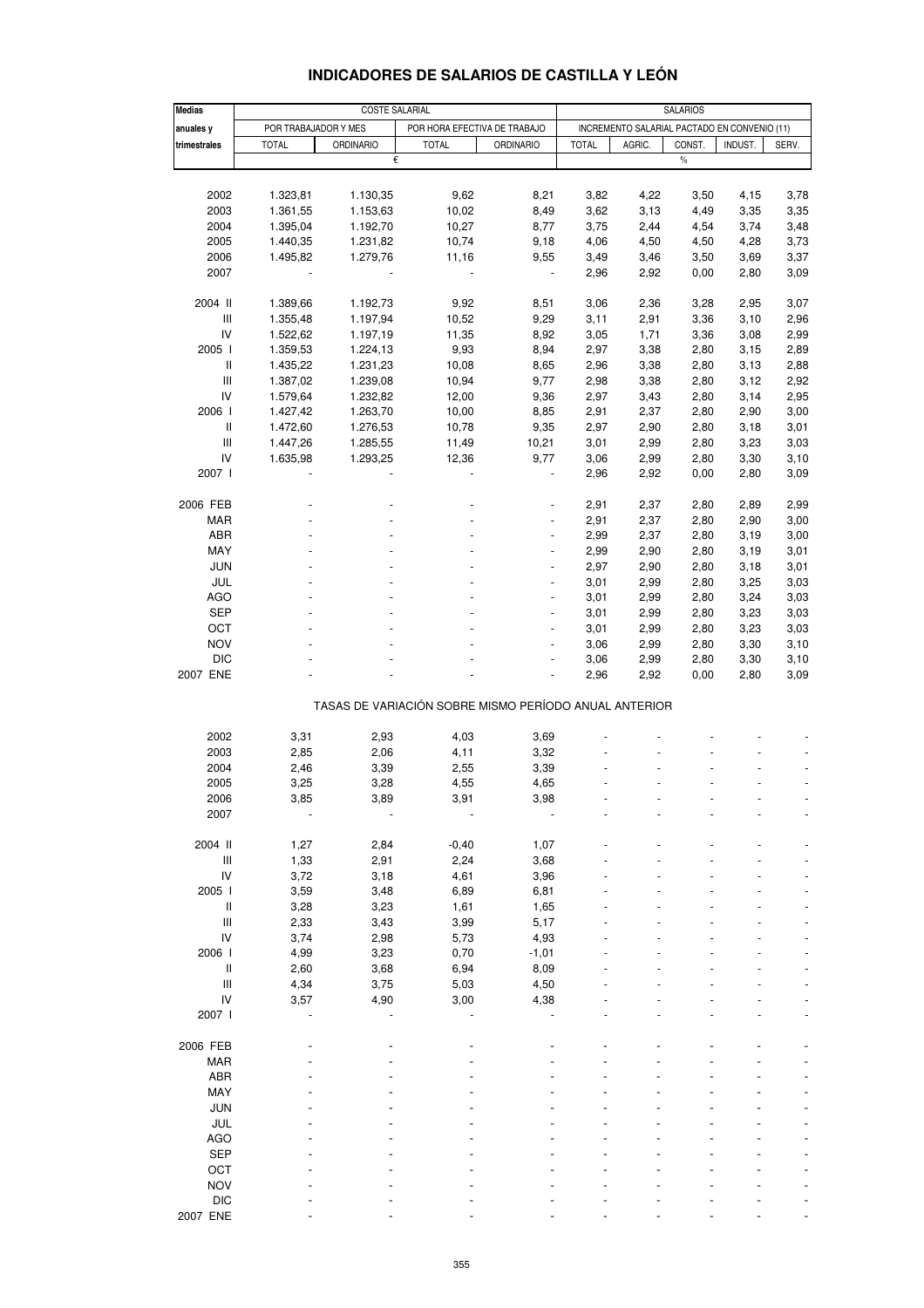| <b>Medias</b>                                         |                        | CRÉDITOS Y DEPÓSITOS DEL SISTEMA BANCARIO | HIPOTECAS INMOBILIARIAS |                      |                                 |                      |  |  |
|-------------------------------------------------------|------------------------|-------------------------------------------|-------------------------|----------------------|---------------------------------|----------------------|--|--|
| anuales y                                             | <b>CRÉDITOS</b>        |                                           | <b>DEPÓSITOS</b>        |                      | FINCAS RÚSTICAS Y URBANAS       |                      |  |  |
| trimestrales                                          | S.PÚBLICO<br>S.PRIVADO |                                           | S.PRIVADO               | S.PÚBLICO            | <b>NÚMERO</b><br><b>IMPORTE</b> |                      |  |  |
|                                                       |                        |                                           | Millones de €           |                      | Unidades                        | Miles de €           |  |  |
|                                                       |                        |                                           |                         |                      |                                 |                      |  |  |
| 2001                                                  | 24.701,99              | 1.617,52                                  | 34.211,93               | 899,27               | 4.679                           | 376.413              |  |  |
| 2002                                                  | 27.906,30              | 1.704,09                                  | 38.259,61               | 1.024,35             | 4.974                           | 592.207              |  |  |
| 2003                                                  | 32.261,20              | 1.694,26                                  | 40.597,38               | 1.105,41             | 5.508                           | 553.615              |  |  |
| 2004                                                  | 37.909,68              | 1.697,05                                  | 43.773,66               | 1.277,12             | 5.944                           | 721.978              |  |  |
| 2005                                                  | 46.194,60              | 1.681,96                                  | 43.295,42               | 1.515,43             | 6.265                           | 830.831              |  |  |
| 2006                                                  | 55.324,19              | 1.775,62                                  | 44.699,42               | 1.943,90             | 6.615                           | 953.149              |  |  |
| 2004 l                                                | 35.540,99              | 1.729,12                                  | 42.238,93               | 1.236,95             | 6.531                           | 800.745              |  |  |
| Ш                                                     | 37.337,24              | 1.675,41                                  | 43.946,61               | 1.202,17             | 6.583                           | 745.627              |  |  |
| Ш                                                     | 38.635,60              | 1.636,52                                  | 43.972,18               | 1.277,31             | 5.406                           | 655.421              |  |  |
| IV                                                    | 40.124,91              | 1.747,17                                  | 44.936,93               | 1.392,07             | 5.257                           | 686.118              |  |  |
| 2005  <br>Ш                                           | 41.972,48              | 1.626,50                                  | 44.924,37               | 1.349,47             | 6.424                           | 833.711              |  |  |
| Ш                                                     | 45.567,22<br>47.343,83 | 1.563,20<br>1.586,94                      | 42.278,76<br>42.389,54  | 1.327,09<br>1.579,36 | 6.316<br>5.903                  | 858.795<br>793.206   |  |  |
| IV                                                    | 49.894,86              | 1.951,21                                  | 43.589,01               | 1.805,79             | 6.417                           | 837.611              |  |  |
| 2006                                                  | 52.399,17              | 1.747,44                                  | 42.750,11               | 1.765,57             | 7.016                           | 1.034.522            |  |  |
| Ш                                                     | 55.583,00              | 1.801,30                                  | 45.243,22               | 1.818,61             | 6.810                           | 967.913              |  |  |
| Ш                                                     | 57.990,41              | 1.778,13                                  | 46.104,94               | 2.247,51             | 6.262                           | 929.856              |  |  |
| IV                                                    |                        |                                           |                         |                      | 6.369                           | 880.304              |  |  |
| 2006 ENE                                              |                        |                                           |                         |                      | 7.428                           | 1.037.010            |  |  |
| FEB                                                   |                        |                                           |                         |                      | 6.662                           | 996.992              |  |  |
| <b>MAR</b>                                            |                        |                                           |                         |                      | 6.959                           | 1.069.563            |  |  |
| ABR                                                   |                        |                                           |                         |                      | 6.208                           | 885.695              |  |  |
| MAY                                                   |                        |                                           |                         |                      | 6.944                           | 968.600              |  |  |
| JUN                                                   |                        |                                           |                         |                      | 7.279                           | 1.049.444            |  |  |
| JUL                                                   |                        |                                           |                         |                      | 5.580                           | 859.952              |  |  |
| AGO<br>SEP                                            |                        |                                           |                         |                      | 5.982                           | 920.499              |  |  |
| ОСТ                                                   |                        |                                           |                         |                      | 7.225<br>6.326                  | 1.009.117<br>824.222 |  |  |
| NOV                                                   |                        |                                           |                         |                      | 6.912                           | 986.171              |  |  |
| <b>DIC</b>                                            |                        |                                           |                         |                      | 5.869                           | 830.518              |  |  |
| TASAS DE VARIACIÓN SOBRE MISMO PERÍODO ANUAL ANTERIOR |                        |                                           |                         |                      |                                 |                      |  |  |
| 2001                                                  | 13,09                  | 3,77                                      | 17,70                   | 0,90                 | $-1,83$                         | 6,81                 |  |  |
| 2002                                                  | 12,97                  | 5,35                                      | 11,83                   | 13,91                | 6,30                            | 57,33                |  |  |
| 2003                                                  | 15,61                  | $-0.58$                                   | 6,11                    | 7,91                 | 10,75                           | $-6,52$              |  |  |
| 2004                                                  | 17,51                  | 0, 16                                     | 7,82                    | 15,53                | 7,91                            | 30,41                |  |  |
| 2005                                                  | 21,85                  | $-0,89$                                   | $-1,09$                 | 18,66                | 5,40                            | 15,08                |  |  |
| 2006                                                  | 23,05                  | 11,52                                     | 3,48                    | 37,03                | 5,58                            | 14,72                |  |  |
| 2004 l                                                | 17,91                  | 4,58                                      | 7,58                    | 18,10                | 15,31                           | 46,23                |  |  |
| $\sf II$                                              | 17,41                  | 0,67                                      | 8,79                    | 17,57                | 24,69                           | 37,84                |  |  |
| $\begin{array}{c} \hline \end{array}$                 | 17,85                  | $-0,26$                                   | 7,31                    | 19,63                | $-0,78$                         | 22,65                |  |  |
| IV<br>2005 l                                          | 16,92<br>18,10         | $-3,93$<br>$-5,94$                        | 7,61<br>6,36            | 8,42<br>9,10         | $-6,81$<br>$-1,64$              | 15,99<br>4,12        |  |  |
| $\begin{array}{c} \hline \end{array}$                 | 22,04                  | $-6,70$                                   | $-3,80$                 | 10,39                | $-4,05$                         | 15,18                |  |  |
| $\mathbf{III}$                                        | 22,54                  | $-3,03$                                   | $-3,60$                 | 23,65                | 9,21                            | 21,02                |  |  |
| IV                                                    | 24,35                  | 11,68                                     | $-3,00$                 | 29,72                | 22,06                           | 22,08                |  |  |
| 2006 l                                                | 24,84                  | 7,44                                      | $-4,84$                 | 30,83                | 9,23                            | 24,09                |  |  |
| $\sf II$                                              | 21,98                  | 15,23                                     | 7,01                    | 37,04                | 7,82                            | 12,71                |  |  |
| $\begin{array}{c} \hline \end{array}$                 | 22,49                  | 12,05                                     | 8,76                    | 42,31                | 6,08                            | 17,23                |  |  |
| IV                                                    |                        |                                           |                         |                      | $-0,75$                         | 5,10                 |  |  |
| 2006 ENE                                              |                        |                                           |                         |                      | 12,68                           | 22,90                |  |  |
| FEB                                                   |                        |                                           |                         |                      | 9,50                            | 15,89                |  |  |
| <b>MAR</b>                                            |                        |                                           |                         |                      | 5,52                            | 34,18                |  |  |
| ABR                                                   |                        |                                           |                         |                      | $-4,45$                         | $-4,45$              |  |  |
| MAY                                                   |                        |                                           |                         |                      | 11,32                           | 13,25                |  |  |
| <b>JUN</b>                                            |                        |                                           |                         |                      | 17,14                           | 32,14                |  |  |
| JUL<br><b>AGO</b>                                     |                        |                                           |                         |                      | 5,30<br>3,17                    | 27,99<br>16,59       |  |  |
| <b>SEP</b>                                            |                        |                                           |                         |                      | 9,25                            | 9,90                 |  |  |
| ОСТ                                                   |                        |                                           |                         |                      | 7,08                            | 8,20                 |  |  |
| NOV                                                   |                        |                                           |                         |                      | $-5,39$                         | 3,21                 |  |  |
| <b>DIC</b>                                            |                        |                                           |                         |                      | $-2,80$                         | 4,38                 |  |  |

## **INDICADORES MONETARIOS Y FINANCIEROS DE CASTILLA Y LEÓN**